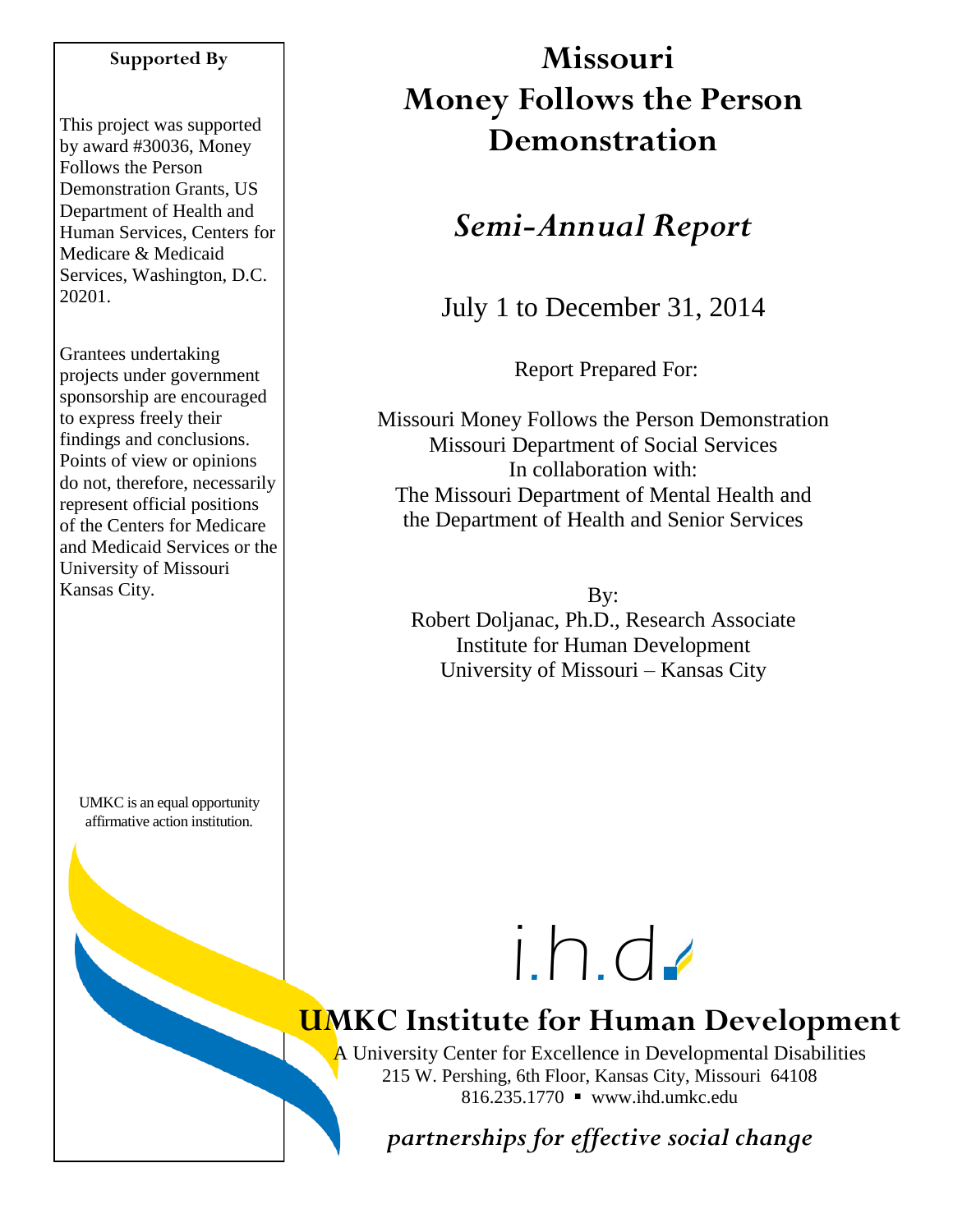## **TABLE OF CONTENTS**

| Area 1: Establish practices and policies to screen, identify, and assess persons who<br>are candidates for transitioning into the community through the MFP Project  8<br>Objective 1a: Changes in relevant policies and procedures related to screening,<br>Objective 1b: Number of eligible MFP participants who choose to participate in                                                                                                                                                                                                                                          |
|--------------------------------------------------------------------------------------------------------------------------------------------------------------------------------------------------------------------------------------------------------------------------------------------------------------------------------------------------------------------------------------------------------------------------------------------------------------------------------------------------------------------------------------------------------------------------------------|
| Area 2: Development of flexible financing strategies or other budget transfer                                                                                                                                                                                                                                                                                                                                                                                                                                                                                                        |
| Objective 2a: Changes in the balance of long term care funding between<br>Objective 2b: Increases in the number of persons funded under the Medicaid<br>Objective 2c: Increases in the amount of funding for supplemental services                                                                                                                                                                                                                                                                                                                                                   |
| Area 3: Availability and accessibility of supportive services for MFP participants16<br>Objective 3a: Level of consumer involvement in planning transitions and delivery<br>Objective 3b: Types of housing selected by participants in MFP 18<br>Objective 3c: Number of MFP participants who choose to self-direct services20<br>Objective 3d: Number of individuals who were unable to transition due to a lack<br>Objective 3e: Types and amount of transition services including supplemental<br>Objective 3f: Why individuals interested in participating in MFP were unable to |
| Area 4: Performance of a cost analysis on support services for individuals<br>Objective 4a: Cost of Medicaid services prior to participating in MFP 27<br>Objective 4b: Cost of Medicaid services after transitioning and participating in                                                                                                                                                                                                                                                                                                                                           |
| Area 5: Development of policies and practices to improve quality management<br>systems to monitor services and supports provided to participants in the MFP                                                                                                                                                                                                                                                                                                                                                                                                                          |
| Objective 5a: Level of satisfaction with home and community based services and                                                                                                                                                                                                                                                                                                                                                                                                                                                                                                       |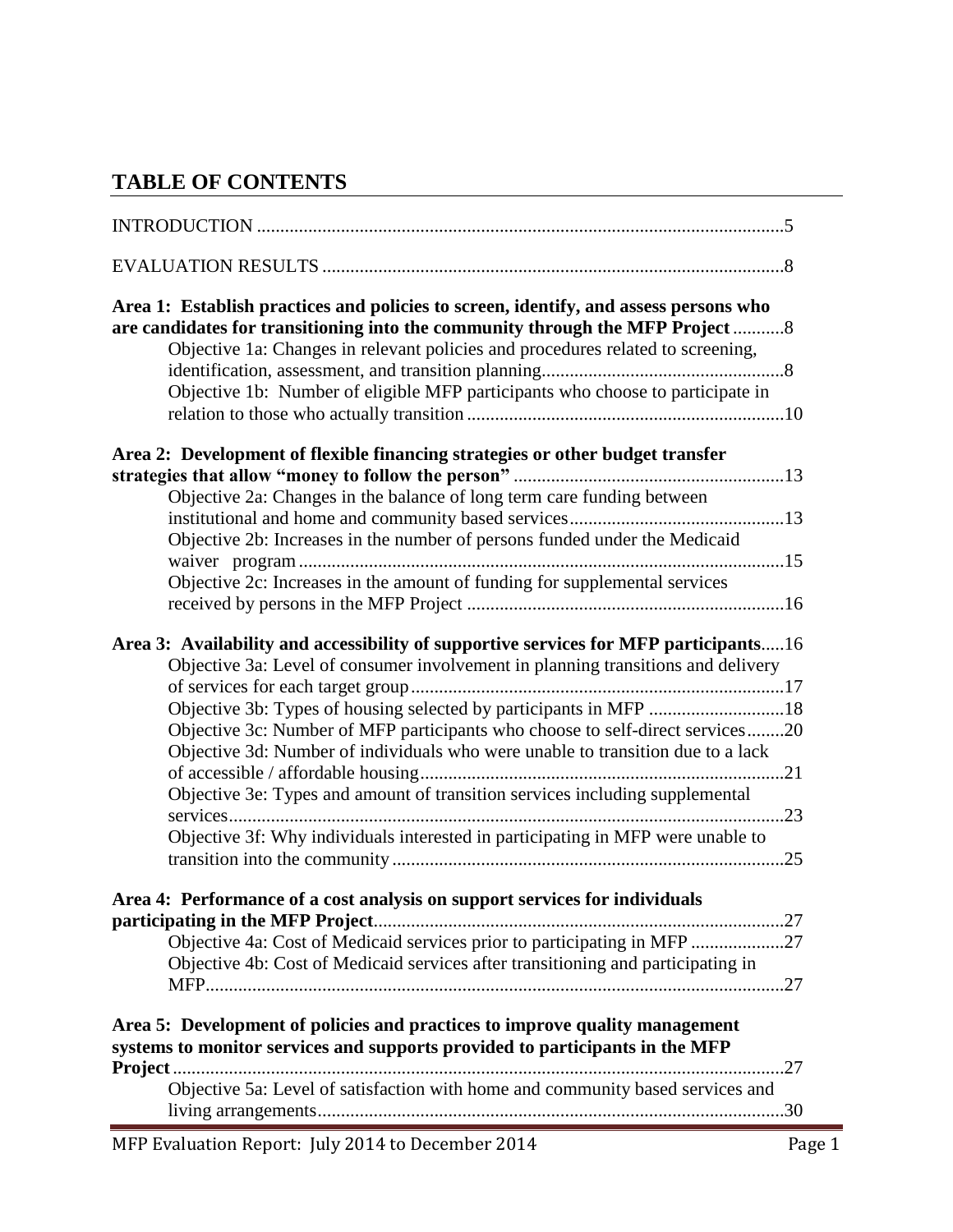|--|

| Area 6: Persons eligible to participate in MFP and who decline or cease<br>participation will be evaluated to determine the reasons for their decisions. |  |
|----------------------------------------------------------------------------------------------------------------------------------------------------------|--|
| Individuals who die while participating in MFP will have the cause of death                                                                              |  |
|                                                                                                                                                          |  |
|                                                                                                                                                          |  |
|                                                                                                                                                          |  |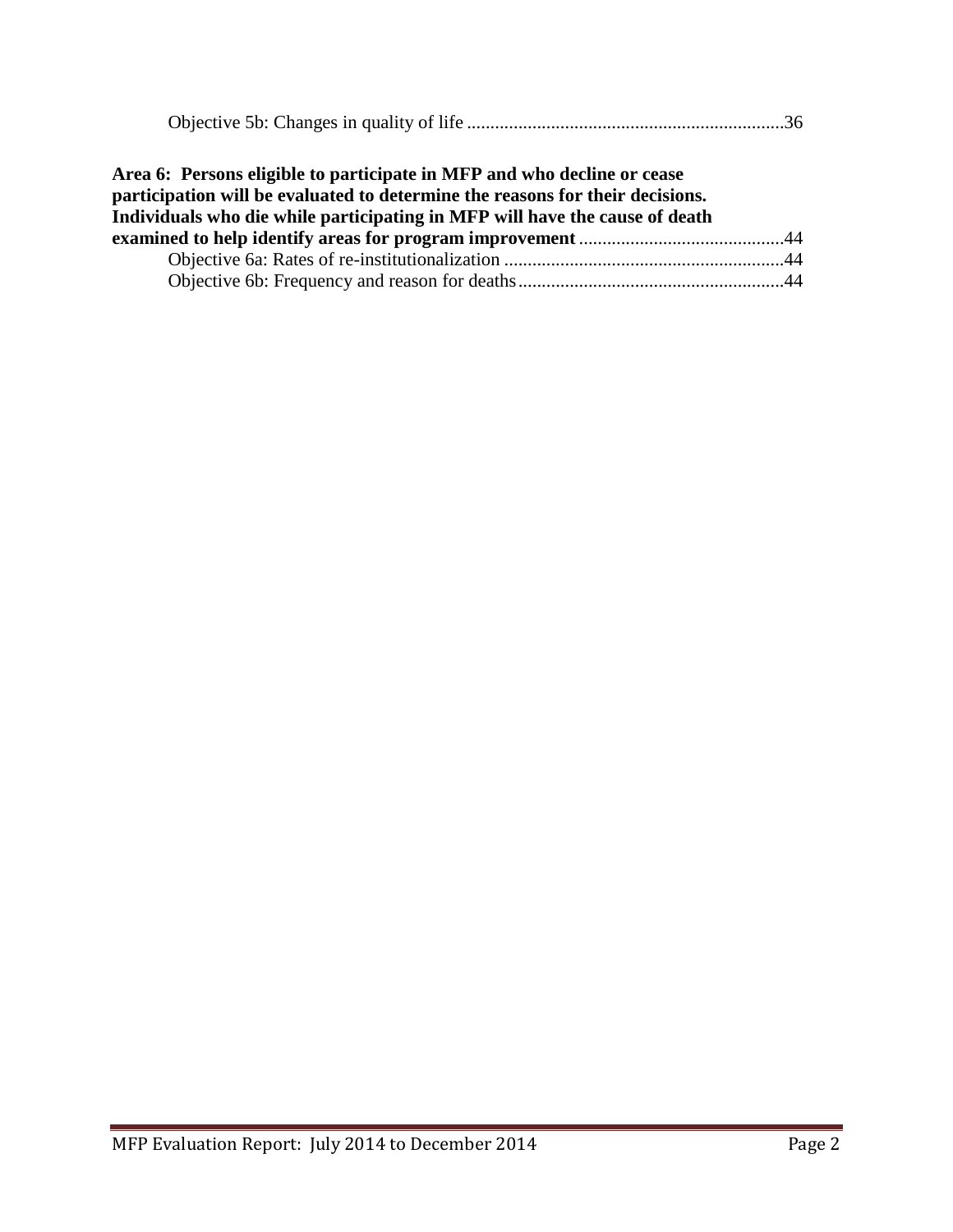## **TABLE OF TABLES**

| Table 1. Number persons assessed and/or transitioned this reporting period11             |
|------------------------------------------------------------------------------------------|
|                                                                                          |
| Table 2b. Annual proportion of LTC expenditures for persons with DD spent on HCBS        |
|                                                                                          |
|                                                                                          |
| Table 5. Number of MFP participants who choose to self-direct services 21                |
|                                                                                          |
|                                                                                          |
| Table 8. Improvements in Quality of Life Domains from baseline to first yr. follow-up 36 |
| Table 9. Significant differences between assessments in Quality of Life Domains by       |
| Table 10. Outcomes and data elements for measuring progress toward Area 1, Objectives    |
| Table 11. Outcomes and data elements for measuring progress toward Area 2, Objectives    |
| Table 12. Outcomes and data elements for measuring progress toward Area 3, Objectives    |
| Table 13. Outcomes and data elements for measuring progress toward Area 4, Objectives    |
| Table 14. Outcomes and data elements for measuring progress toward Area 5, Objective     |
| Table 15. Outcomes and data elements for measuring progress toward Area 6, Objective     |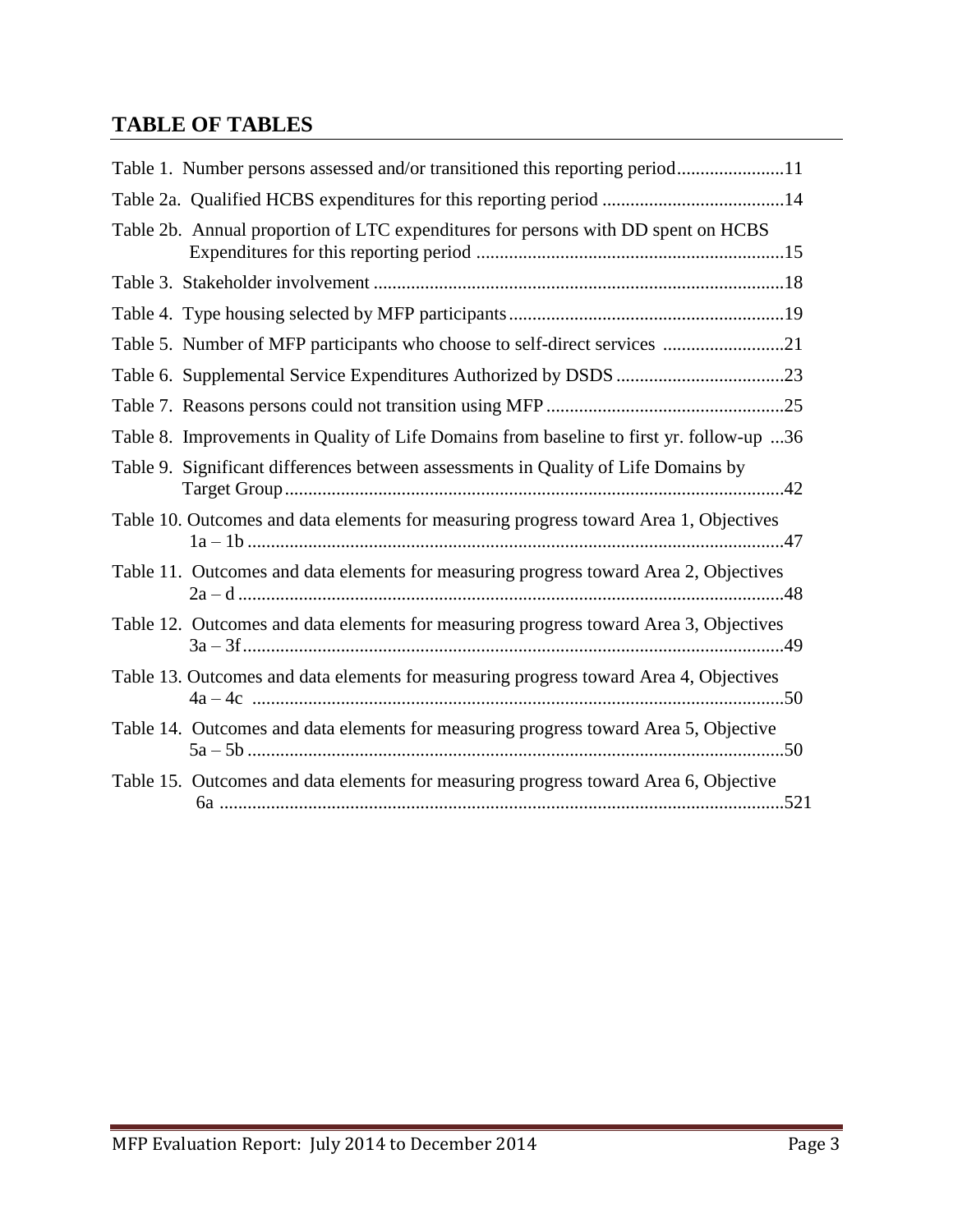## **TABLE OF FIGURES**

| Figure 3a. Type of housing selected by MFP participants this reporting period19  |  |
|----------------------------------------------------------------------------------|--|
| Figure 3b. Type of housing selected by MFP participants since start of project20 |  |
|                                                                                  |  |
|                                                                                  |  |
| Figure 6. MO MFP participants who desired to work for pay after one year32       |  |
|                                                                                  |  |
| Figure 8. MO MFP participants who desired to work for pay after two years35      |  |
|                                                                                  |  |
|                                                                                  |  |
|                                                                                  |  |
|                                                                                  |  |
|                                                                                  |  |
|                                                                                  |  |
|                                                                                  |  |

## **APPENDIX**

| Appendix A: |  |
|-------------|--|
|             |  |
|             |  |
|             |  |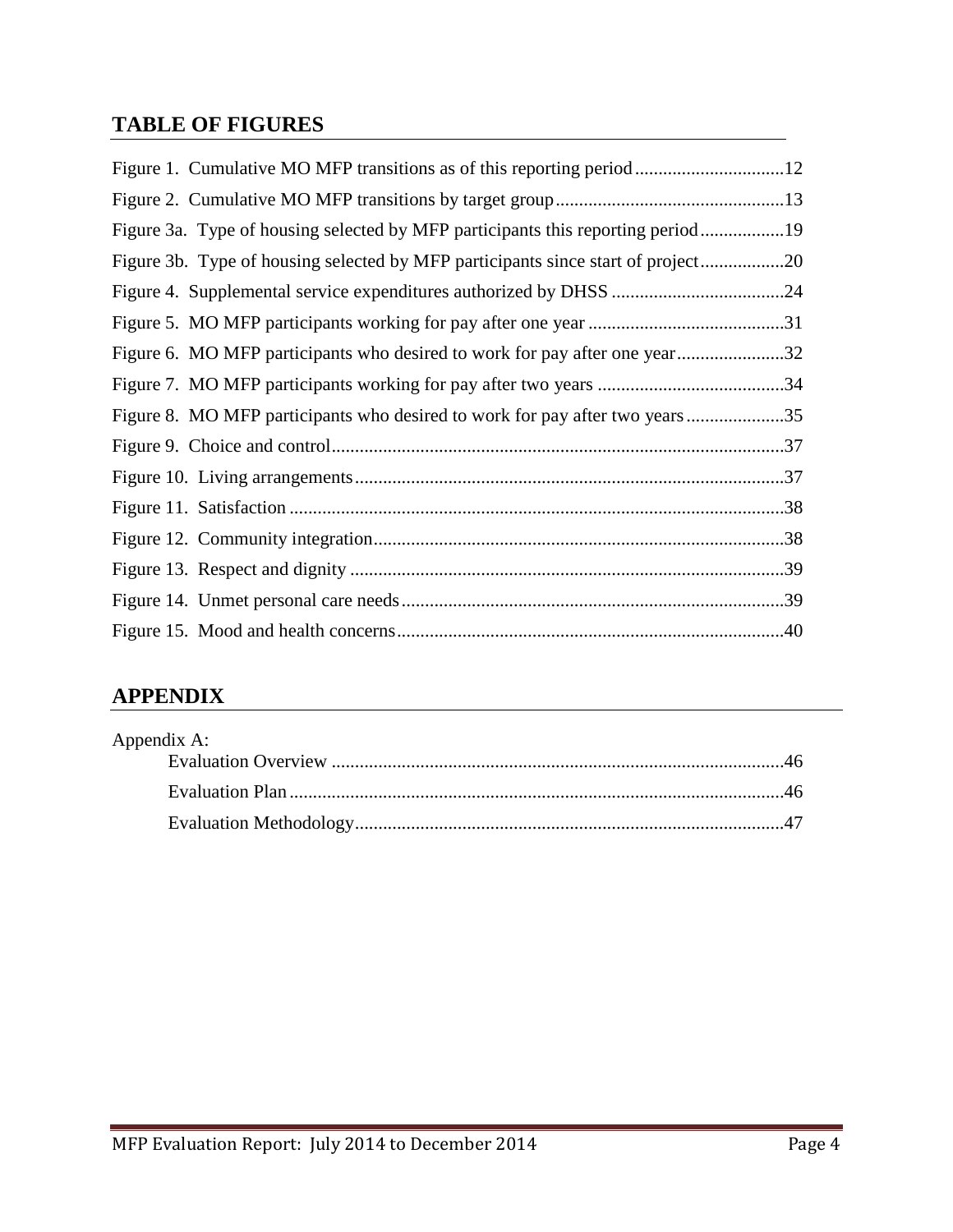## **INTRODUCTION**

The federal Money Follows the Person demonstration was authorized by Congress as part of the 2005 Deficit Reduction Act (DRA) and was extended under the Affordable Care Act (ACA). MFP offers states the opportunity to receive enhanced federal matching funds for covered Home and Community Based Services (HCBS) for 12 months for each Medicaid beneficiary who transitions from an institutional setting to back to a community based setting as a Money Follows the Person (MFP) participant.

The Center for Medicare and Medicaid Services (CMS) has defined Money Follows the Person (MFP) as "a system of flexible-financing for long-term services and supports that enable available funds to move with the individual to the most appropriate and preferred setting as the individual's needs and preferences change." This approach has two major components. One component is a financial system that allows sufficient Medicaid funds to be spent on home and community-based services. This often involves a redistribution of State funds between the long term institutional care (LTC) and community based state plan and waiver programs. The second component is a nursing facility transition program that identifies consumers in institutions who wish to transition to the community and helps them to do so.

This grant supports State efforts to: a) rebalance LTC support systems so that individuals have a choice where they live and receive services; b) transition individuals from institutions who want to live in the community; and c) promote a strategic approach to implement a system that provides person centered, appropriate, needs based quality of care and quality of life services that ensures the provision of, and improvement of such services in both home and community based settings.

The overall goal of the Money Follows the Person Demonstration (MFP) is to support and assist persons with disabilities or who are aging to make the transition from nursing homes and state habilitation centers to quality community settings that can meet their individual support needs and preferences. This project will enhance existing state efforts to reduce the use of institutional, long-term care services and increase the use of home and community based programs.

The purpose of this proposal is to evaluate the effectiveness of the State of Missouri's Money Follows the Person Project, provide information for program improvement and provide information to speak with the state legislature to gain support to sustain and to grow the program. This evaluation process will generate data briefs and reports that can be used to inform key legislative members and others. These reports can also be used by MFP stakeholders as part of community outreach to attract individuals to participate in the program and return more individuals to the community.

This program evaluation will examine points throughout the transition process from institutions to community settings. These stages include but are not limited to: how the persons in the project are selected as participants; the type of funding they will receive; the type of residence they will occupy; the support services they will receive; and their satisfaction with these services. Information will be gathered on MFP participants that leave the program to help identify the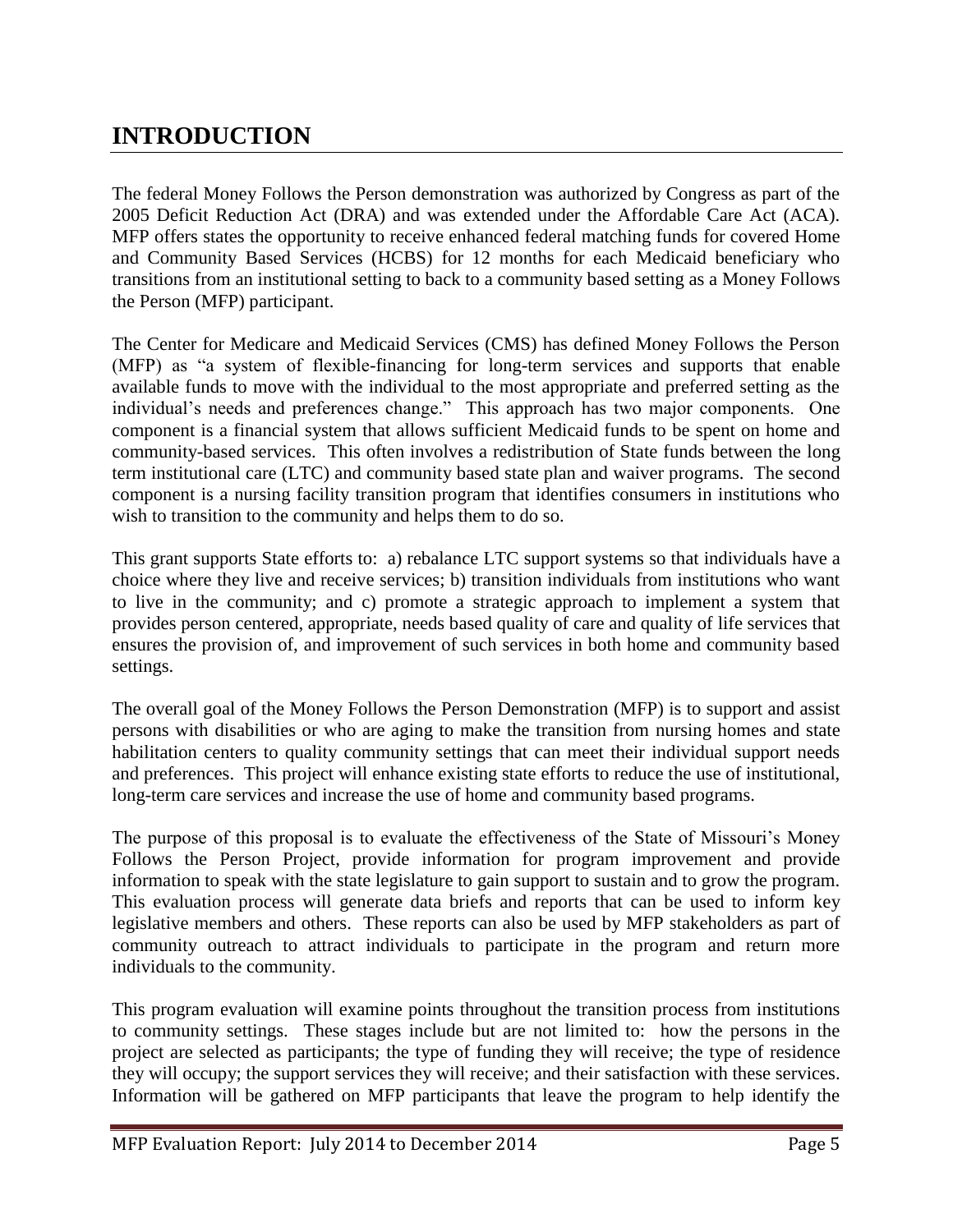reasons for their leaving. This information can be used to identify trends and aid in the development of supports and services to help keep individuals living in community settings. This will become important as individuals with more complicated needs return to the community and aid the MFP Project in reaching their benchmarks for successful community transitions.

The following objectives have been developed to examine and evaluate various aspects of the MFP project. It is intended that these objectives will provide feedback on essential components of the project that are necessary for the project to be successful.

Area 1: Establish practices and policies to screen, identify, and assess persons who are candidates for transitioning into the community through the MFP project.

- **Objective 1a:** Changes in relevant policies and procedures related to screening, identification, assessment, and transition planning.
- **Objective 1b:** Number in each target group who choose to participate and those who actually transition.

**Area 2:** Development of flexible financing strategies or other budget transfer strategies that allow "money to follow the person".

- **Objective 2a**: Changes in the balance of long term care funding between institutional and home and community based services.
- **Objective 2b**: Increases in the number of persons funded under the Medicaid Waiver program.
- **Objective 2c**: Increases in the amount of funding for supplemental services received by persons in the MFP Project.

**Area 3:** Availability and accessibility of supportive services for MFP participants. Supportive services include a full array of health services, 'one time' transitions services, adaptive medical equipment, housing and transportation.

- **Objective 3a**: Level of consumer involvement in planning transitions and delivery of services.
- **Objective 3b:** Types of housing selected by participants in MFP.

**Objective 3c:** Number of MFP participants who self-direct services.

**Objective 3d**: Number of individuals who were unable to transition due to lack of housing.

**Objective 3e:** Types and amounts of transition services, including demonstration and supplemental services, used by MFP participants.

**Objective 3f:** Why individuals interested in participating in MFP were unable to transition.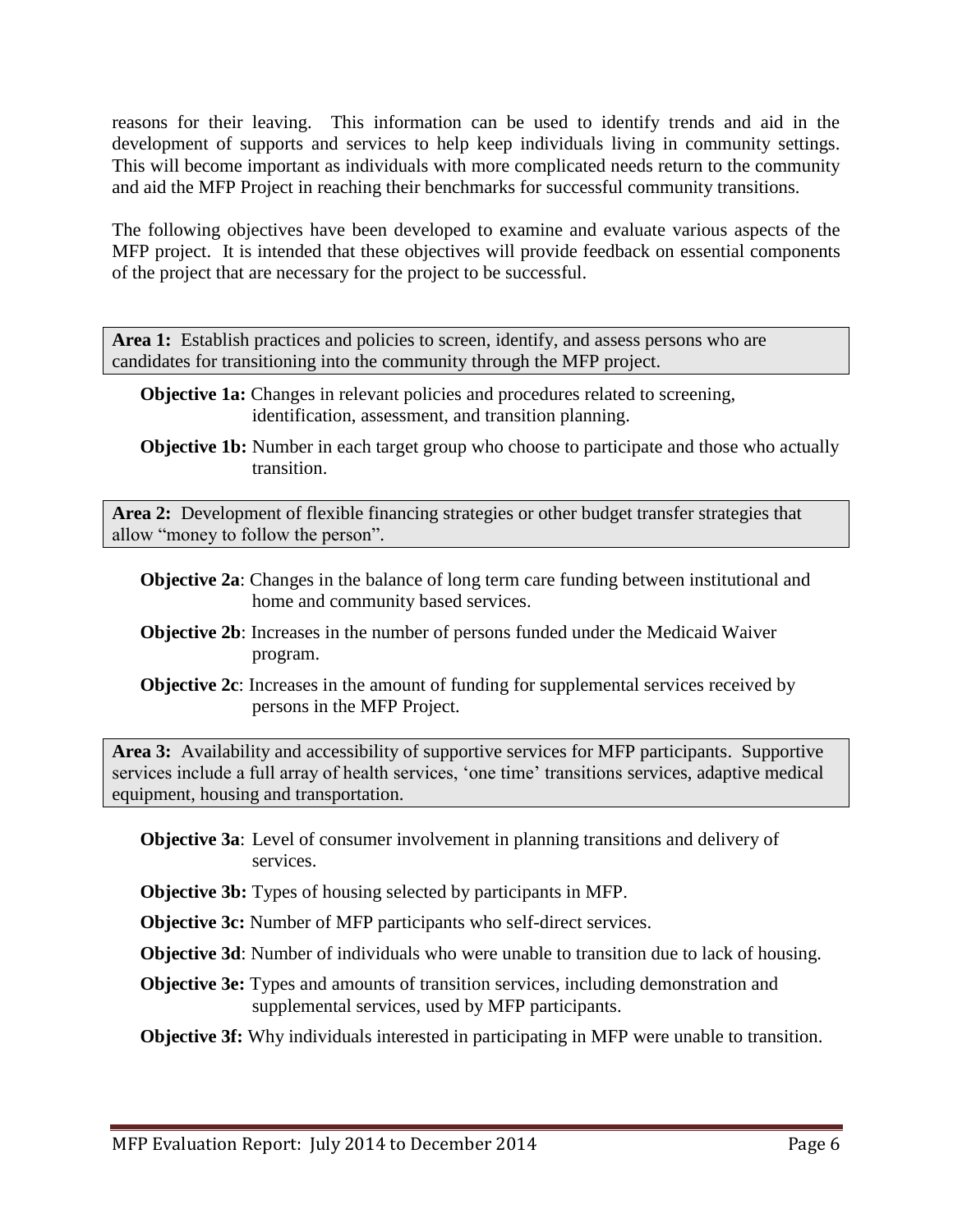**Area 4:** Performance of a cost analysis on support service costs for individuals participating in the MFP Project.

**Objective 4a**: Medicaid costs prior to participation in MFP. **Objective 4b**: Medicaid costs following transition and participating in MFP.

Area 5: Development of policies and practices to improve quality management systems to monitor services and supports provided to participants in the MFP Project.

**Objective 5a**: Level of satisfaction with home and community based services including living arrangements. **Objective 5b:** Changes in quality of life.

**Area 6:** Persons eligible to participate in MFP and who decline or those persons enrolled in MFP and who cease participation in MFP will be evaluated to determine the reasons for their decisions. Individuals who die while participating in MFP will also have their cause of death examined.

**Objective 6a**: Rates of re-institutionalization of MFP participants and reasons cited. **Objective 6b**: Frequency and reason for deaths.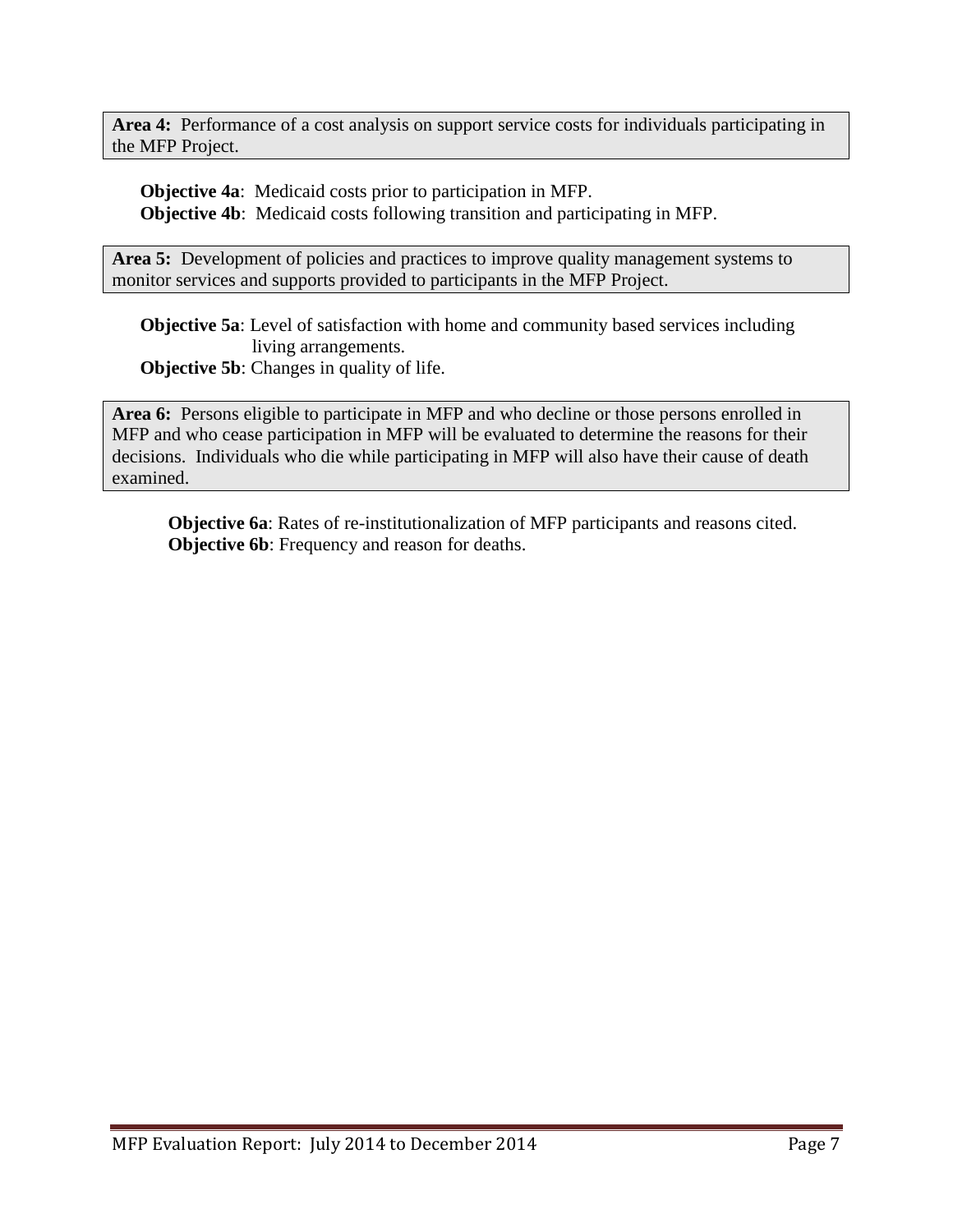## **EVALUATION RESULTS**

The Evaluation Results section provides a description of the Money Follows the Person Demonstration activities and progress made with regard for each goal and objective. For each area goal, the objectives, outcomes, strategies or activities, and data measures are stated. This is followed by a discussion of the progress made during July 2014 through December 2014. For some data measures, baseline data was available. In this circumstance, progress over time is compared. When baseline data is not available, the discussion is limited to progress made during this reporting period, which may serve for comparison in upcoming years.

Area 1: Establish practices and policies to screen, identify, and assess persons who are candidates for transitioning into the community through the MFP project.

The rationale for this goal is to examine state policies and procedures for changes that will affect individuals who express a desire to leave an institutional living setting and return to the community. This goal is intended to help determine if the state has made permanent changes in their system to insure that persons have access to a transparent process for returning to their communities.

**Objective 1a:** Changes in relevant State policies and procedures related to screening, identification, assessment, and transition planning.

The Missouri Money Follows the Person Demonstration Project has targeted three groups of persons to be involved in the program: persons with developmental disabilities including those with developmental disabilities and mental illness; persons with a physical disability; and the aged. The state agencies involved in providing services to these groups will be surveyed based on the populations they serve. Persons with an intellectual or developmental disability (DD) will be served by the Department of Mental Health (DMH) – Division of Developmental Disabilities (DDD). The aged (aged 63 and older) and persons with physical disabilities under the age of 63 (PD) will be served by the Department of Health and Senior Services (DHSS) – Division of Senior and Disability Services (DSDS).

For this reporting period, representatives from the Department of Mental Health – Division of Developmental Disabilities reported no new or pending legislative initiatives that would affect the current MFP Program. The DMH has developed and re-structured staff positions related to transitions that included Employment Coordinators, Family Support Coordinators, and Community Living Coordinators in each of the Developmental Disabilities Regional Offices. The Community Living Coordinators are tasked with providing assistance in locating living situations for individuals interested in transitioning into the community. Each Regional Office will have a Self-Advocacy Specialist who is to work with families and others on self-awareness and diversity issues. The office will also have a Self-Directed Support Coordinator whose role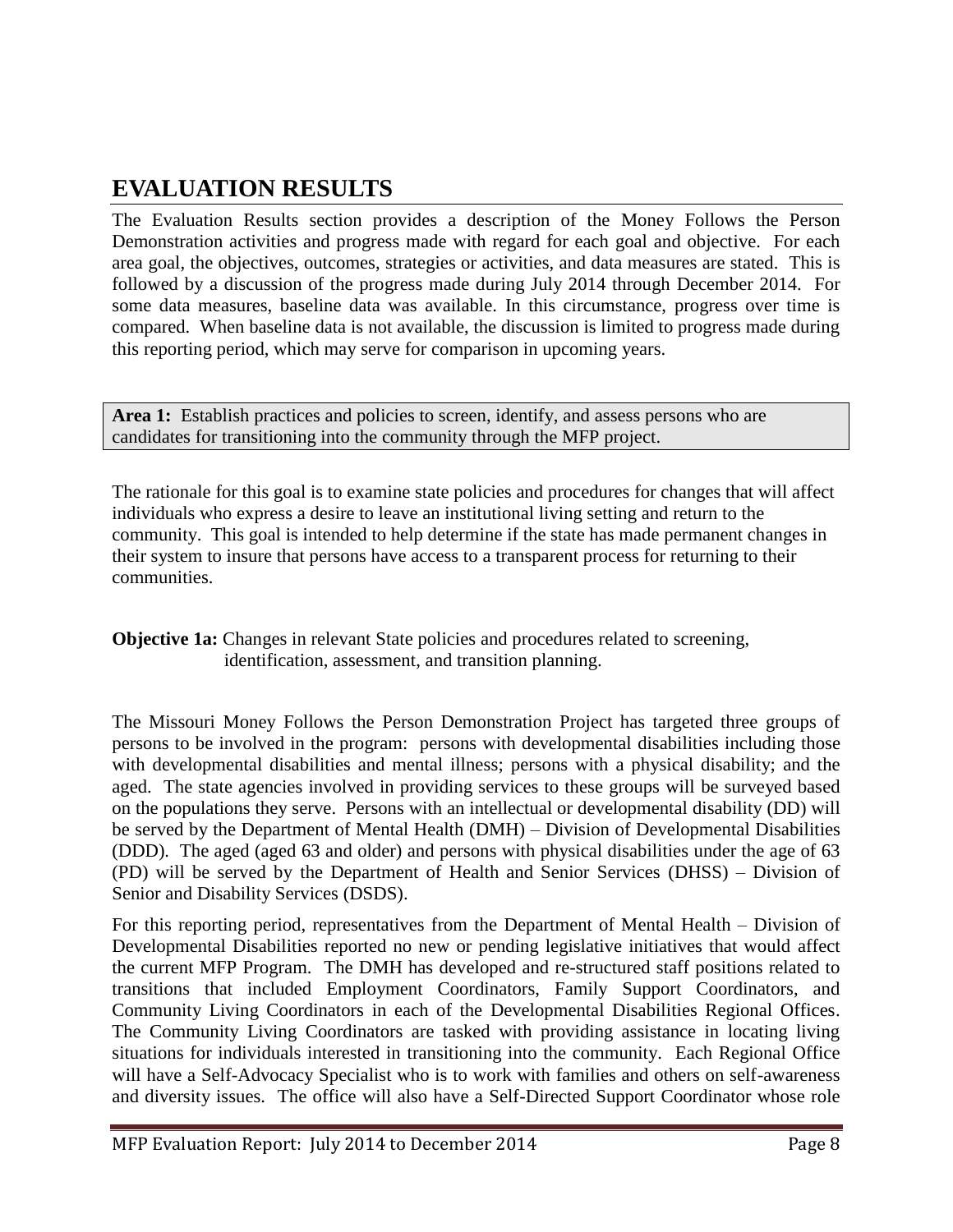will be to provide guidance, help and support to persons self-directing their services. The DMH will also provide one time transition expenses to qualified individuals. These expenses are intended to help with start-up costs for such supports as Behavior Analysis and other expenses such as assistive technology and job support.

The Division of Developmental Disabilities continues to have a major focus on guardianship outreach in regard to transition for the DD and DD/MI target groups. It has proven difficult to obtain guardianship consent for this population. To help address this problem, the division developed and implemented a series of approaches. This includes the sharing of transition success stories on video and in parent organization meetings, meeting one-on-one with peers, and providing videos on community housing options. The MO MFP stakeholder group also addresses this issue with guardians across all target populations. The division has also made efforts to provide technical assistance and training for DMH's Community Living Coordinators and Service Coordinators in order for them to better understand the process for transitioning people with DD out of nursing homes.

During July to December 2014, the Department of Health and Senior Services continued to use their HCBS Web Tool or InterRAI Home Care Assessment (Inter RAI HC) which is intended to enhance the client assessment process and HCBS authorization. The Inter RAI HC focuses on a person's functioning and quality of life by assessing needs, strengths, and preferences. Upon completion, the Inter RAI HC calculates the participant's nursing facility level of care for eligibility purposes. This assessment is also intended to help provide a continuity of care across settings and promote a person centered evaluation. In conjunction to the HCBS Web Tool, DHSS has implemented a data base system, the Case Compass which focuses on gathering pertinent information on critical incidents/abuse, neglect and exploitation involving their clients which includes MFP participants. The Division of Senior and Disability Services replaced their third party assessors with HCBS call center and assessment teams. These teams were tasked with processing new requests for Medicaid supported community services. They were also required to conduct pre-screening assessments and evaluate requested changes in individual plans.

Issues such as the annual Medicaid recertification process and switching Medicaid funding from institutional to community based have periodically surfaced since the start of the MO MFP program. The DHSS and Family Support Division (FSD) collaborated to have an FSD employee placed at DHSS to assist with Medicaid issues which impact a person's ability to receive HCBSs. This benefits all HCBS Medicaid recipients including MO MFP participants who are experiencing difficulty with their Medicaid coverage.

The MOCOR (Missouri Community Options and Resources) partners (Missouri Departments of Health & Senior Services, Mental Health and Social Services) continue to operate a website and a toll free phone number. The site enables users to assess, learn and search for long-term support information and services throughout Missouri. Beginning in 2012, Community Options Counseling (COC) can be provided to individuals with an active discharge plan as long as they have resided in a nursing facility for 90 consecutive days minus Medicare paid days for the purposes of short-term rehabilitation services. A transition plan template was developed through the CQI process and this plan became a contractual requirement beginning in 2014. This transition plan must be completed prior to a transition for each MFP participant.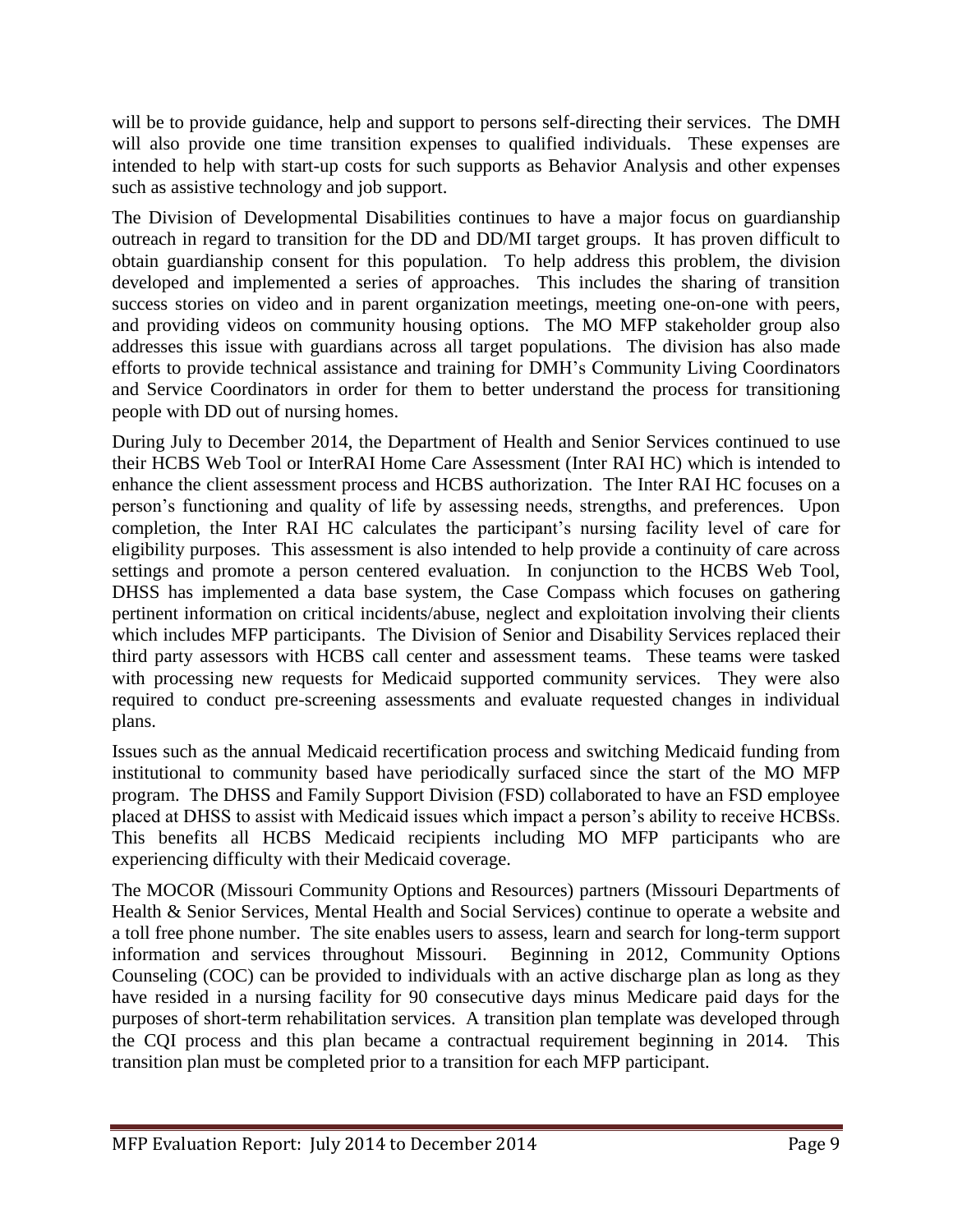The Missouri Division of regulation and Licensure (DRL) informed the DSDS that they had received complaints from nursing homes regarding the outcome of referrals for COC services. To address their concerns, the DSDS developed a form to be left at the nursing home following COC. If an individual is not referred for MFP transition coordination services, the nursing home is informed as to the reason. A standardized format was developed for DSDS Regional Coordinators to use following their assessment to inform contracted transition coordinators of personal issues that should be addressed in the transition plan in order to better insure the delivery of needed support services.

There continue to be a significant number of nursing homes that have never made a referral for COC. DHSS met with DRL to consider making a review of COC services part of the annual onsite review. DRL did not consider this a possibility and the state Ombudsman was not receptive to a formalized process to report concerns with referrals for COC. However a compromise was reached for a presentation to state ombudsman staff as well as volunteer ombudsmen on the MFP program and how they might be able to assist.

MO MFP Contractors began using a revised uniform transition plan template that officially became part of the contract renewals starting in 2015. This transition plan template is more user friendly e.g. some questions were reassigned to more appropriate areas depending on subject matter, reduced redundancy, and items made more specific to MO MFP which allows for more person centered planning.

**Objective 1b:** Number of eligible MFP participants who choose to participate in relation to those who actually transition.

In order to be eligible to participate in MFP, an individual must have resided in a habilitation center or nursing facility for at least 90 days of non-Medicare funded rehabilitation; received MO HealthNet benefits in the care facility for one day; and transition to a home that is leased or owned by the participant or participant's family or move to residential housing with no more than four individuals living in the house. From July 2014 to December 2014, a total of 272 persons were assessed to determine eligibility for participation in MFP. Again, for the period covered in this report, 117 persons were identified as being eligible for MFP and transitioned into the community.

The MO MFP has created a website for nursing home staff to enter MDS Section Q referrals online. This was accompanied by a webinar training session for nursing home personnel on how to best make referrals using this website. The MO DSS developed and sent out a Provider Bulletin to nursing homes on MDS Section Q to remind nursing homes on the requirement for them to administer the MDS questionnaire to residents how to make an online Section Q referral. There continued to be steady rate in referrals from facilities based on Section Q for this period. Between July to December 2014, 172 persons were referred to MO MFP through Section Q and 30 of these individuals were then enrolled in the MFP program and transitioned to the community. It is expected that individuals identified through Section Q during this time period will likely show as enrolled in the program next reporting period, as actual transitions can take months to occur. As more individuals move out of nursing facilities due to MFP, people are becoming aware of the program and the Missouri MFP Project continues to receive more selfreferrals regarding the program and possible eligibility. MO MFP is also receiving more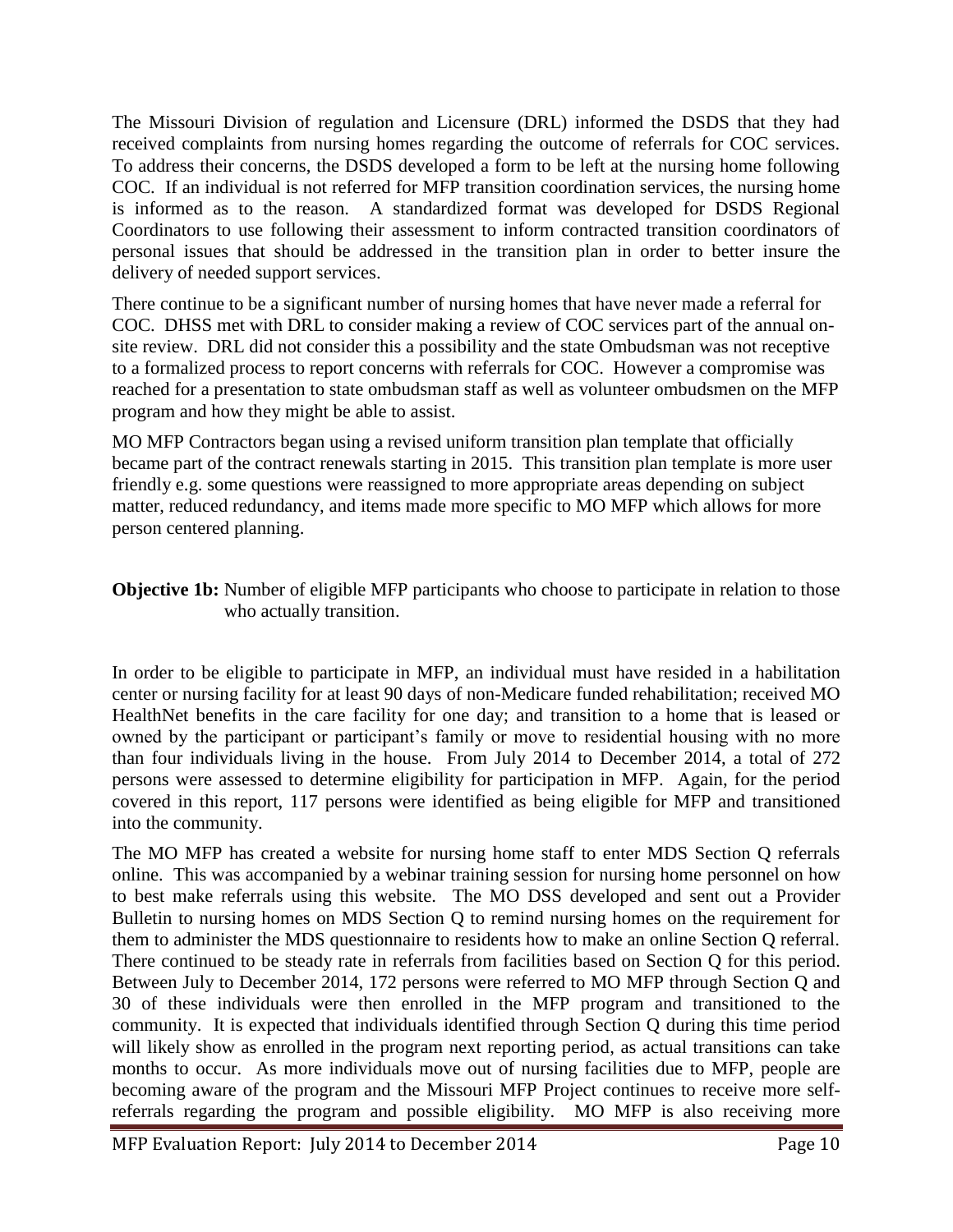contacts from family members regarding the program and what it might do for their family members. The use of the MO MFP website and brochures will continue to be used for outreach. Training and outreach programs will continue with nursing home staff on the process to report "Yes" responses to Section Q.

#### **Table 1.**

#### **MO MFP**

#### **Assessment and Transition Status: July to December 2014**

|                                                                                                                    | Aged | DD  | PD  | DD/MI |
|--------------------------------------------------------------------------------------------------------------------|------|-----|-----|-------|
| Number of institutionalized residents<br>assessed to determine eligibility for MFP<br>during this reporting period | 94   | 17  | 161 | O     |
| Number of eligible institution residents<br>who transitioned during this reporting<br>period                       | 37   | 11  | 69  |       |
| Cumulative number of eligible<br>institutionalized residents who transitioned<br>due to MFP                        | 235  | 284 | 461 | 32    |

The 117 MO MFP transitions that were reported for this time period exceeded the transition goal for this half of the year and allowed the MO MFP project to achieve the 2014 target goal of 172 transitions. This is a significant achievement for the program as they were behind in transitions for the first yearly reporting period. Difficulties in achieving the transition goals for individual target groups are still evident. Shortfalls in transitions are still found for the aged and those in the DD target groups.

The implementation of the Section Q website accompanied by training for nursing home staff on the implementation of Section Q was hoped to aid the MO MFP project in achieving transition goals. This training along with continued outreach efforts to nursing homes appears to be having an impact as from July to December 2014, a total of 172 individuals were referred to the MFP program through Section Q and 30 persons transitioned to the community as a result of these referrals.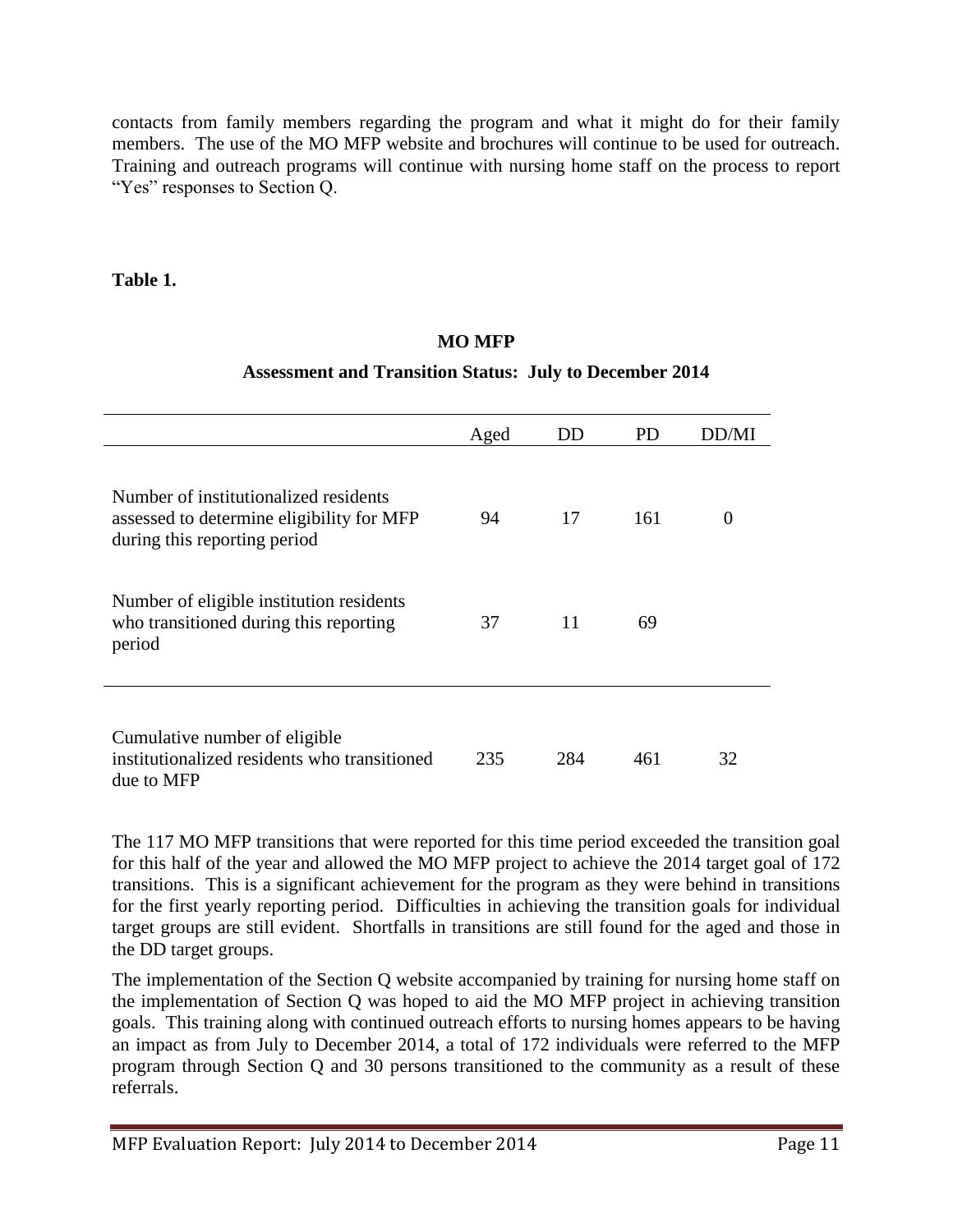As a result of these combined efforts, by the end of December 2014, a total of 1,013 individuals had enrolled in the MO MFP project and returned to live in the community. Figure 1 shows the cumulative progress the MO MFP project has made in the state of Missouri in returning individuals to the community.

#### **Figure 1.**



## **Cumulative MFP Enrollees, Current MFP Participants, and New MFP Enrollees July 2014 to December 2014**

Between July to December 2014, the majority of persons enrolling in the MFP program and returning to the community was in the Physically Disabled target group (n=69). An additional 37 Aged and 11 persons with a DD also made this transition back to the community. While the annual transition targets for the DD and the DD/MI target groups were below expectations, the transition rates for the Aged and the non-elderly, Physically Disabled exceeded annual target

MFP Evaluation Report: July 2014 to December 2014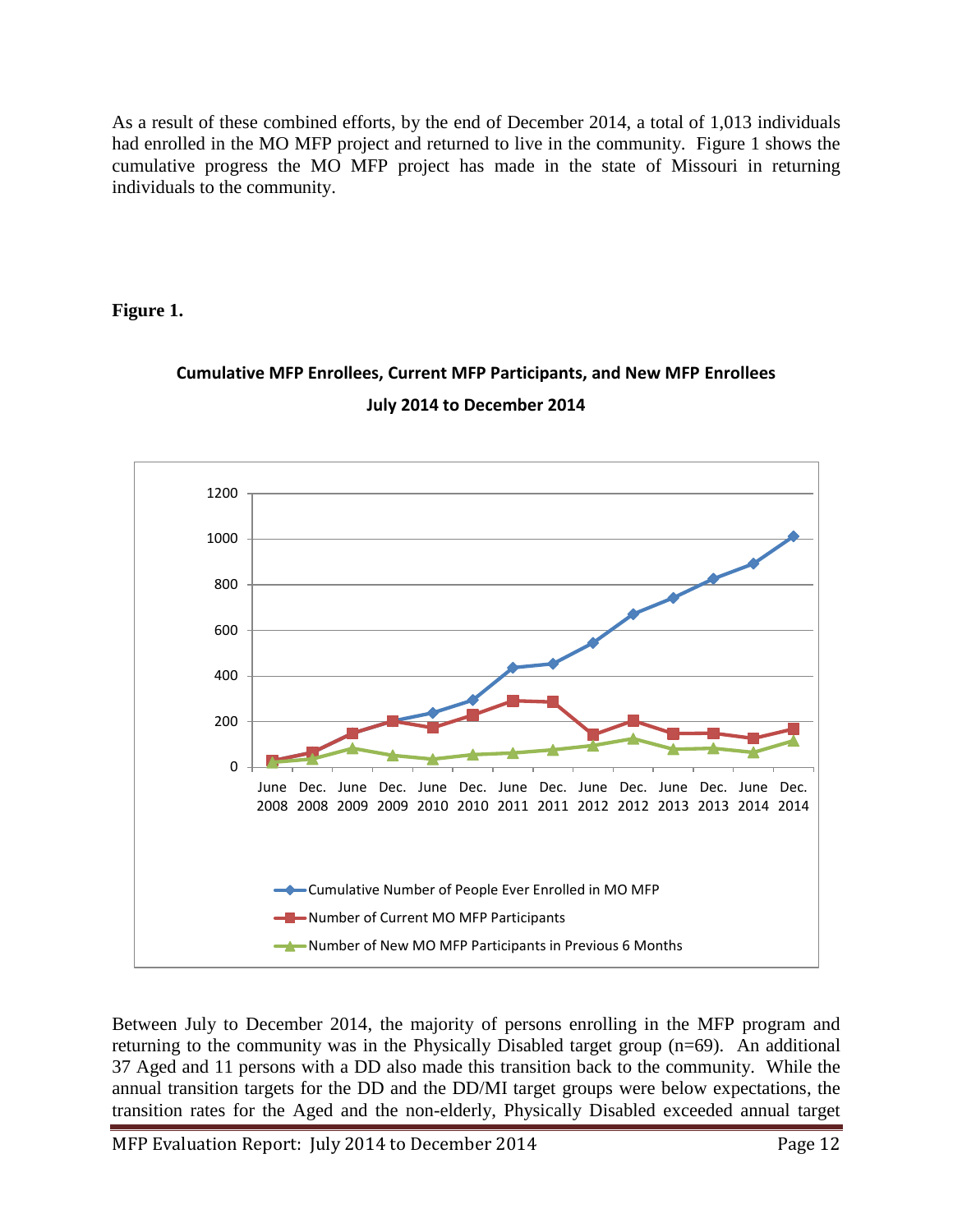goals. This allowed the MO MFP program to better their cumulative annual transition goals. These results suggest that referrals from Section Q have improved and the intervention approaches by the MO MFP project staff are having a positive effect across the state. Figure 2 shows the cumulative community transitions broken down by target group with the project target goals for each group. Transition goals are set by the state.

#### **Figure 2.**



### **Cumulative Transitions as of December 2014 by Target Group**

**Area 2:** Development of flexible financing strategies or other budget transfer strategies that allow "money to follow the person".

The rationale for this goal was to examine state policies and approaches to help ensure that funding is provided for persons who transition back into the community. This is intended to help ensure that persons can obtain needed support services to fully participate in their community.

#### **Objective 2a:** Changes in the balance of long term care funding between institutional and home and community based services.

The DHSS reported that during this reporting period, there were no changes in state policies or procedures relevant to budgeting and financing for the aged or the PD enrolled in the MO MFP program. The DHSS continues to offer an Adult Day Care Waiver and as a service to the Aged and Disabled Waiver. As a result of the approval by CMS of a waiver amendment, the MO DDD is authorized to provide 8,500 slots under the Missouri Comprehensive Waiver. The Community Support Waiver continues to be authorized to provide 1,575 slots to eligible individuals. No changes were reported in state practices or policies that would affect the transitioning of money from LTC institutions to community programs.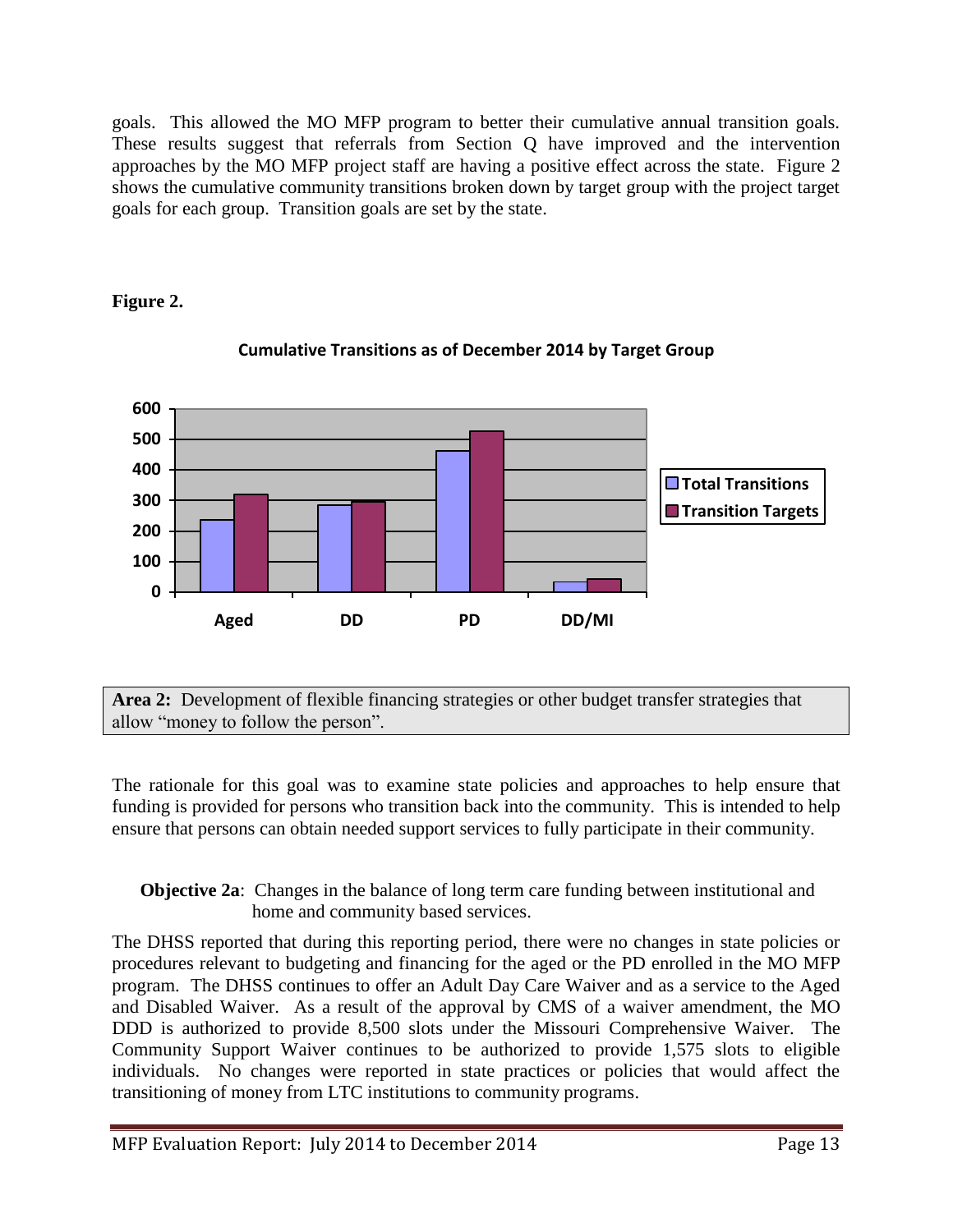The State of Missouri continues to anticipate a 4 percent increase in total Medicaid HCBS expenditures for each year of the demonstration program. For this reporting period, the State of Missouri continued to make increases in the amount of expenditures for total HCBS Medicaid expenditures (federal and state funds) for all Medicaid recipients. This includes, but is not limited to MFP participants (See Table 2a).

#### **Table 2a.**

| Year | <b>Target Level</b><br>Spending | Percent Annual<br>Growth Projected | <b>Total Spending for</b><br>the Calendar Year | Percent of Target<br><b>Level Reached</b> |
|------|---------------------------------|------------------------------------|------------------------------------------------|-------------------------------------------|
| 2008 | \$867,401,313                   | $\overline{4}$                     | \$848,348,408                                  | 97.80%                                    |
| 2009 | \$902,095,157                   | $\overline{4}$                     | \$950,207,636                                  | 105.33%                                   |
| 2010 | \$938,176,756                   | $\overline{4}$                     | \$1,032,654,952                                | 110.07%                                   |
| 2011 | \$975,701,618                   | $\overline{4}$                     | \$1,032,114,154                                | 105.78%                                   |
| 2012 | \$1,014,727,475                 | $\overline{4}$                     | \$1,164,955,196                                | 114.80%                                   |
| 2013 | \$1,055,314,366                 | $\overline{4}$                     | \$1,273,658,732                                | 120.69%                                   |
| 2014 | \$1,097,524,733                 | $\overline{4}$                     | \$1,390,326,473                                | 109.16%                                   |

#### **Qualified Total Medicaid HCBS Expenditures**

An example of the State of Missouri's commitment to changing the balance in long term funding can be observed in annual funding levels reported by the Missouri Division of Developmental Disabilities for LTC expenditures spent on HCBS support and services for persons with DD (See Table 2b). The State of Missouri anticipates a 2 percent increase in total Medicaid HCBS expenditures for persons with DD for each year of the demonstration program due to awareness of available services in response to implementation of the MFP demonstration. For this reporting period, the State of Missouri reached the second period target goal and is only slightly short of the annual target goal.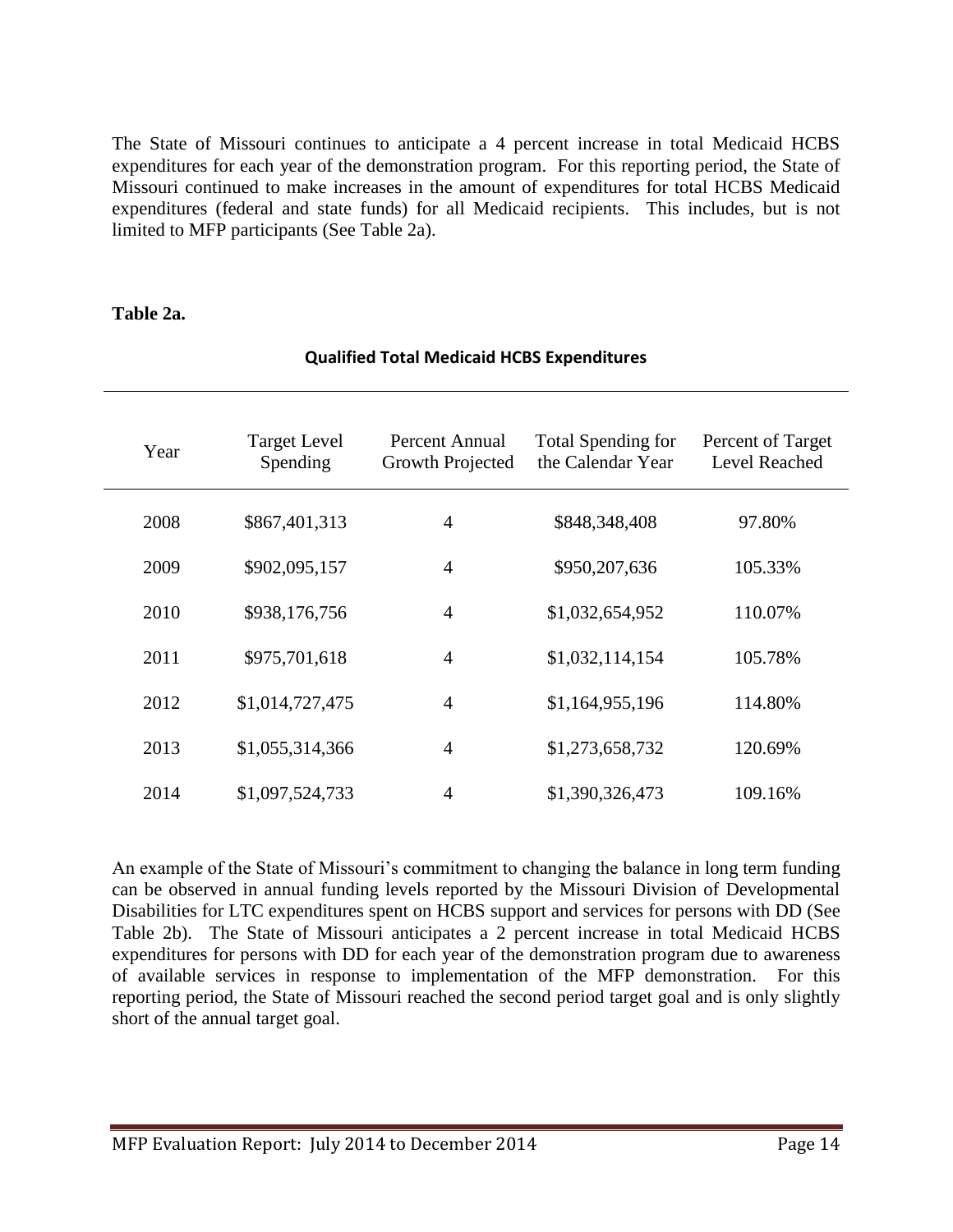#### **Table 2b.**

| Year | <b>Annual Target Level</b><br>Spending | <b>First Spending Period</b> | Second Spending<br>Period |
|------|----------------------------------------|------------------------------|---------------------------|
| 2008 | 75.0                                   | 73.0                         | 73.0                      |
| 2009 | 77.0                                   | 79.0                         | 78.0                      |
| 2010 | 79.0                                   | 85.0                         | 77.0                      |
| 2011 | 81.0                                   | 82.0                         | 82.0                      |
| 2012 | 83.0                                   | 63.0                         | 73.0                      |
| 2013 | 85.0                                   | 84.0                         | 85.0                      |
| 2014 | 87.0                                   | 86.0                         | 87.0                      |

#### **Annual Proportion of LTC Expenditures for Persons with DD Spent on HCBS Expenditures Through the DD Waiver as of December 2014**

#### **Objective 2b:** Increases in the number of persons funded under the Medicaid waiver program.

The state of Missouri has several active waiver programs that are targeted toward specific groups. The DHSS continues to offer an Adult Day Care Waiver as a service to the Aged and Disabled Waiver. Under the MO Comprehensive Waiver, the MO DDD is able to now provide 8,500 slots. The Community Support Waiver now provides 1,575 slots and has had an increase in the annual cost limit.

The state Missouri also operates a Prevention Waiver called "Partnership for Hope" for individuals with a developmental disability. This waiver is a partnership between the Division of Developmental Disabilities and 100 counties in MO. This waiver is used to serve individuals who can live in the community and be supported with an annual cost cap of \$12,000 or less. It is intended that this waiver will help reduce the states waiver waiting list and help prevent future out of home/institutional placements. As of August 2014, the MO DDD has enrolled over 3,200 individuals in this waiver program. This reflects an increase of around 400 individuals since the last report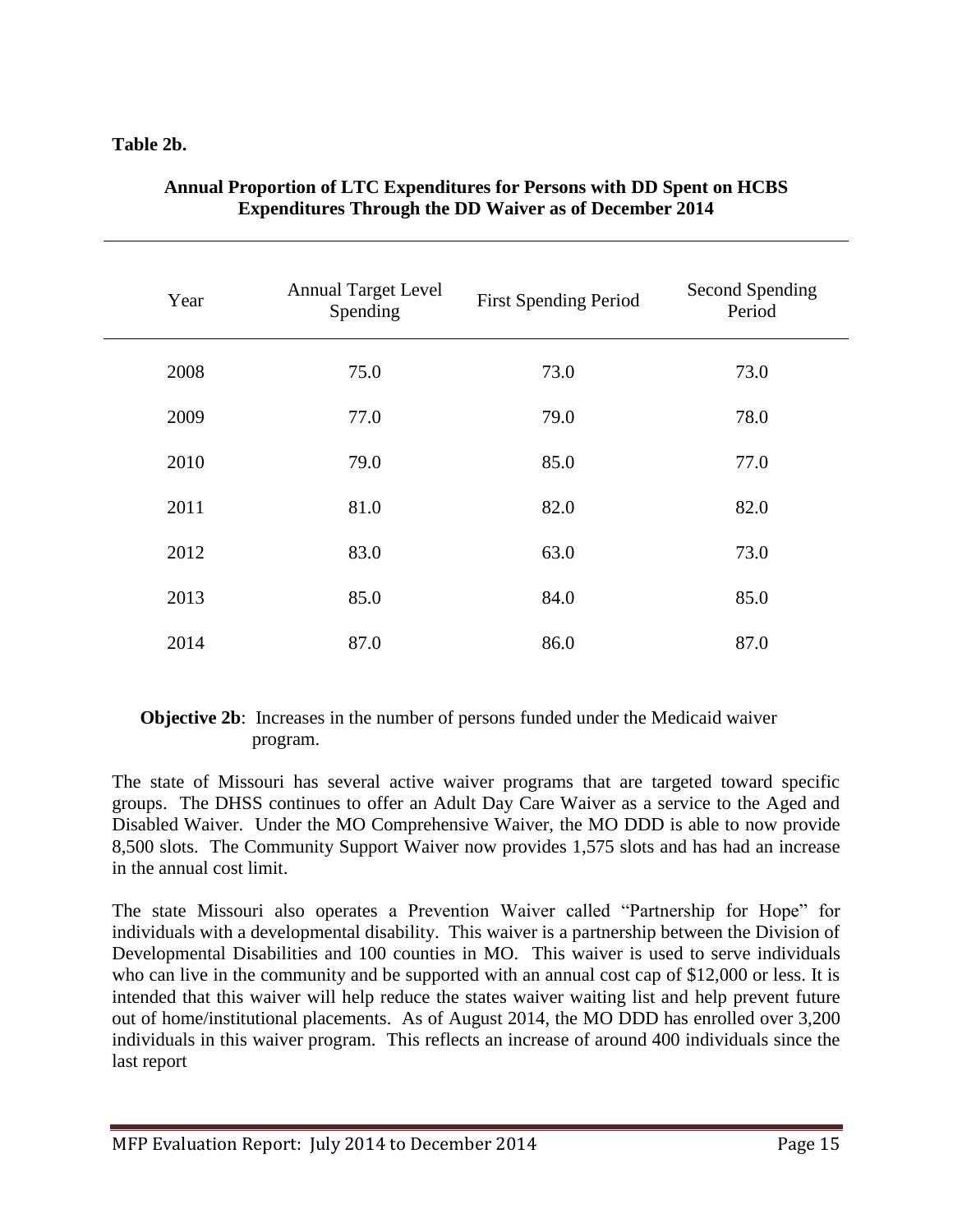For the Fiscal Year 2015 Budget, the MO governor has proposed an increase in \$3 million dollars to expand the Partnership in Hope. This funding increase will allow the program to grow and include more than 3,800 participants by the end of Fiscal Year 2015.

The MO Departments of Social Services, Health and Senior Services and Mental Health continue to offer adult day care services and supports under the Adult Day Health Care Services (ADHC) waiver. Individuals who are authorized for day care services under the waiver are now billed in 15 minute units instead of half/full day authorizations. These organized programs consist of therapeutic, rehabilitative and social activities provided outside the home, for a period of less than twenty-four (24) hours, to persons with functional impairments of at least a nursing facility level of care. ADHC is funded through MO HealthNet with the Department of Social Services, MO HealthNet Division (MHD) and Social Services Block Grant (SSBG) with the Department of Health and Senior Services.

#### **Objective 2c**: Increases in the amount of funding for demonstration transition services received by persons in the MFP Project.

For this reporting period, the amount of funding for demonstration transition services is reported to have increased as the number of individuals served has increased. Funding for demonstration transition services is set at up to (\$2,400 per person) from the Federal Government through the MFP Project. As the number of persons served through MFP continues to increase, there is a corresponding increase in the total amount of funding in this area.

Many individuals in the Aged and Physically Disabled target groups have complex health and safety needs that require 24 hour services or a more substantial amount of support services than is allowed by the state. As a consequence, some individuals that might be interested in MFP are disallowed due to these financial restraints. However, with the right unpaid supports, some of these individuals have transitioned through MO MFP and have been successful. HCBS waivers continue to remain under the Nursing Facility Cost Cap. Individuals in the DD and DD/MI target groups are not eligible for funding from this source because transition funds already exist in the current waiver.

**Area 3:** Availability and accessibility of supplemental services for MFP participants. Demonstration services include a full array of health services, 'one time' transitions services, adaptive medical equipment, housing and transportation.

The purpose of this goal was to examine the availability and accessibility of demonstration services in the community. The achievement of this goal is necessary to insure that persons who leave an institutional setting have access to the services and supports needed to live and thrive in the community to the fullest extent possible. Well trained community support services will also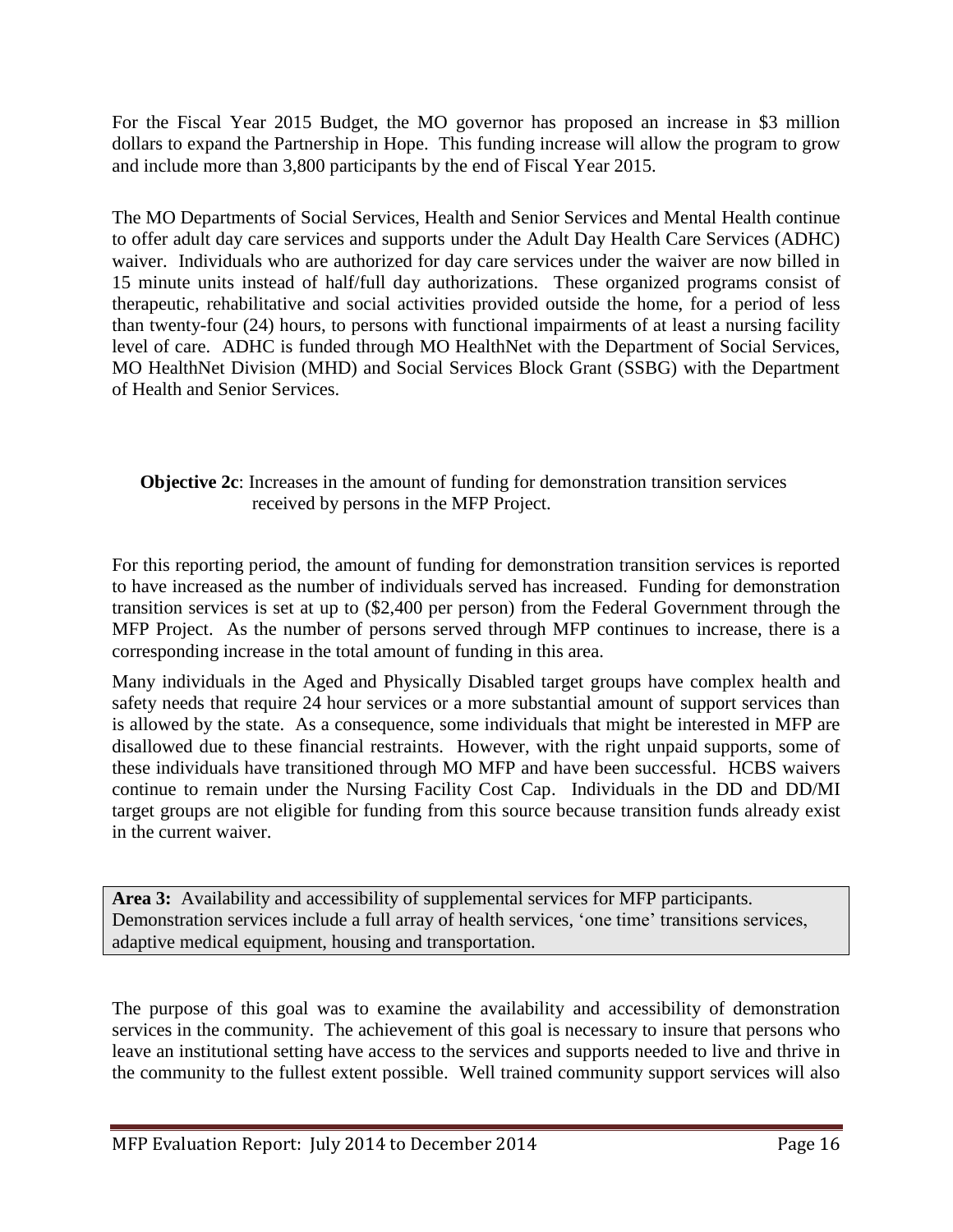be needed to help prevent the need for persons to return to an institutional setting for health or safety issues.

#### **Objective 3a**: Level of consumer involvement in planning transitions and delivery of services for each target group.

Consumer involvement at both the individual and family level has been and continues to be a strong and consistent theme throughout the planning and implementation of this demonstration program through the MO MFP Stakeholder Group. The Missouri MFP Project works closely with other state agencies, commissions, and state advisory groups to address issues related to the transformation of the long-term care system. The State of Missouri MFP Project continues to operate its outreach activities through a grass roots model. Consumers and their families continue to provide input through various groups that meet across the state. Consumers and families are asked to provide feedback on MFP processes, progress and any other concerns and generate recommendations. The MFP Stakeholder Committee formed an Outreach and The MFP Stakeholder Committee formed an Outreach and Marketing Subcommittee to discuss and develop possible outreach strategies and other approaches to help move the MFP program forward. Missouri has requested 100% financing from the MFP grant to fund travel expenses for families and self-advocates in order that they may better attend and participate in the MFP stakeholder meetings.

Consumers are active participants in the MO MFP Stakeholder Quarterly Meetings. They offer personal input on the transition process and the challenges they experience on a daily basis. Consumer involvement has been beneficial in providing feedback on experiences while living in an institutional setting and then transitioning back to the community. There are currently six self-advocates on the MFP Stakeholders list. Approximately two to three attend each meeting. The MO MFP Project has found it a challenge for all eight to participate at each meeting. It is the project's goal to increase this level of participation.

The MFP stakeholders group continues to work with their respective communities throughout the state to spread information regarding the MFP program. Non-consumers aid in the outreach process by providing information to their respective communities about MFP. Both consumers and non-consumers also help identify barriers and problems they see in the transition process and help generate possible solutions. The MFP website and program brochures continue to be used to supplement in-person outreach activities.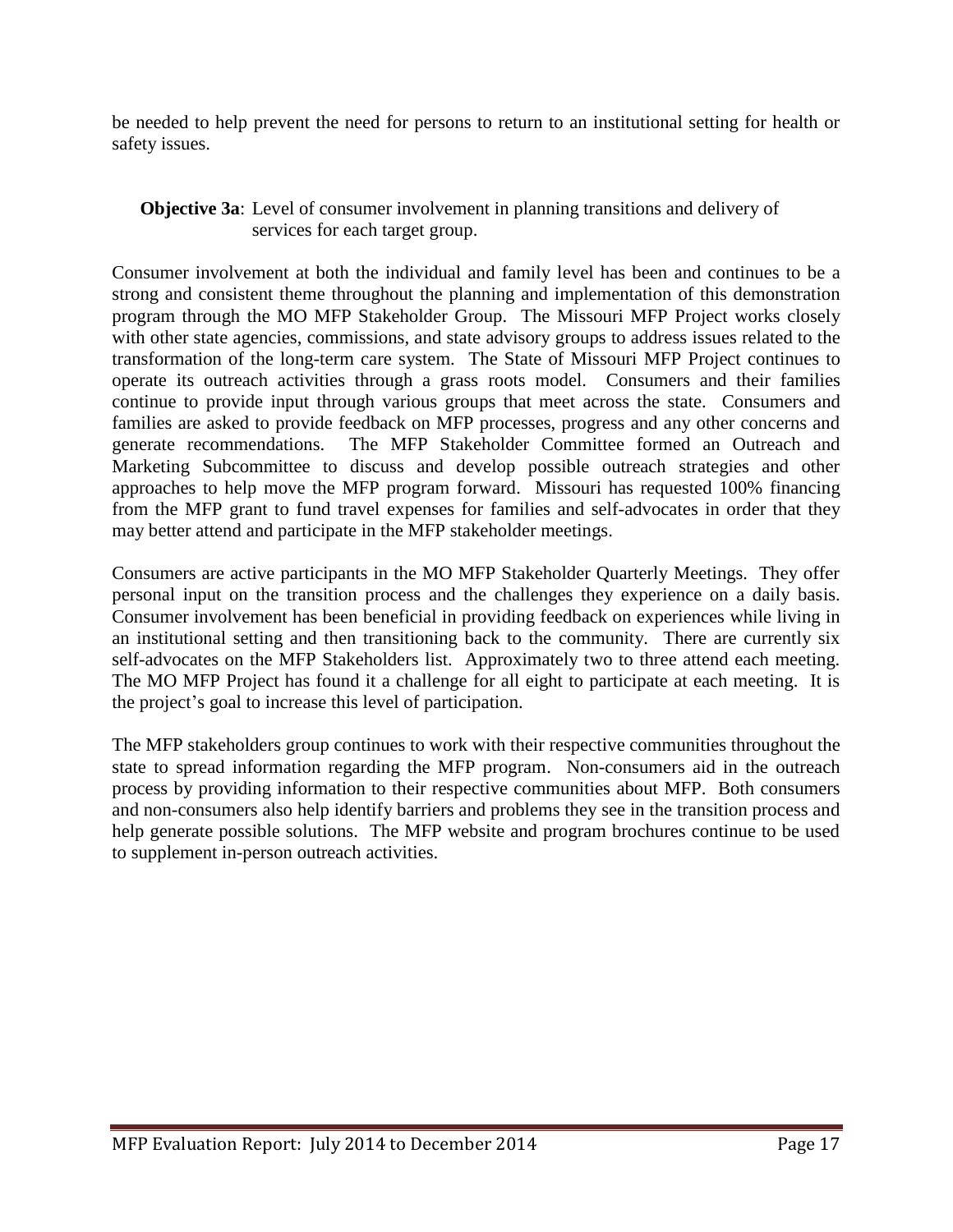#### **Table 3.**

|                                          | Provided input<br>on MFP<br>policies or<br>procedures | Helped to<br>promote or<br>market<br><b>MFP</b><br>program | Involved in<br>housing<br>development | Involved in<br>Quality of<br>Care<br>assurance | Attended<br><b>MFP</b><br>Advisory<br>meetings | Other |
|------------------------------------------|-------------------------------------------------------|------------------------------------------------------------|---------------------------------------|------------------------------------------------|------------------------------------------------|-------|
| Consumers                                | X                                                     | X                                                          |                                       |                                                | X                                              |       |
| Families                                 | X                                                     |                                                            |                                       |                                                | $\boldsymbol{\mathrm{X}}$                      |       |
| Advocacy<br>Organizations<br><b>HCBS</b> | X                                                     | X                                                          | $\boldsymbol{\mathrm{X}}$             | X                                              | X                                              |       |
| Providers                                | X                                                     |                                                            |                                       | X                                              | X                                              |       |
| Institutional<br>Providers               | X                                                     |                                                            |                                       | $\mathbf X$                                    | $\boldsymbol{\mathrm{X}}$                      |       |
| Labor/Worker<br>Association(s)           |                                                       |                                                            |                                       |                                                |                                                |       |
| <b>Public Housing</b><br>Agency(s)       |                                                       |                                                            | $\boldsymbol{\mathrm{X}}$             |                                                |                                                |       |
| Other State<br>Agencies                  | X                                                     | X                                                          | $\boldsymbol{\mathrm{X}}$             | X                                              | X                                              |       |
| Non-Profit<br>Housing Assoc.             | X                                                     |                                                            | $\boldsymbol{\mathrm{X}}$             |                                                | X                                              |       |

#### **Stakeholder Involvement July to December 2014**

**Objective 3b:** Types of housing selected by MFP participants in each target group.

For the reporting period of July to December 2014 (See Table 4 and Figure 3a), the majority of persons in the aged or physical disability target groups making the transition to the community using the MO MFP Project have chosen to live in either apartments or individual home settings. Group home living situations of four or fewer individuals continue to be selected primarily by individuals experiencing a DD.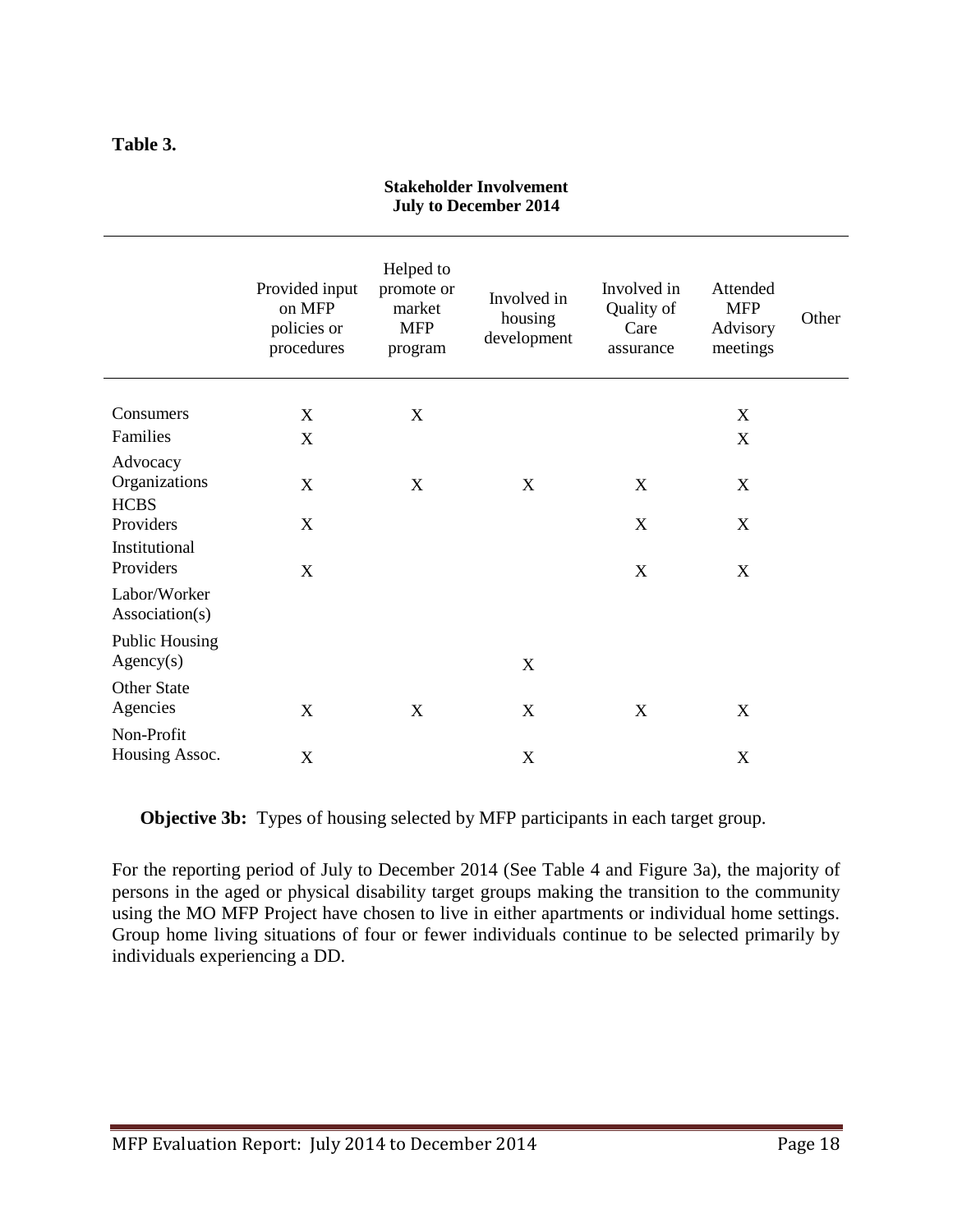#### **Table 4.**

|  |  |  | Type Housing Chosen By MFP Participants Who Transitioned Between July to December 2014 |  |  |
|--|--|--|----------------------------------------------------------------------------------------|--|--|
|  |  |  |                                                                                        |  |  |
|  |  |  |                                                                                        |  |  |
|  |  |  |                                                                                        |  |  |

|                                        | Aged | Physical Disability | DD | DD/MI |
|----------------------------------------|------|---------------------|----|-------|
| Home (owned or leased)                 | 6    | 18                  |    | O     |
| Apartment (individual lease)           | 31   | 51                  |    | O     |
| Group Home<br>(4 or fewer individuals) | 0    | 0                   | 11 |       |

#### **Figure 3a.**





The types of housing selected by participants in the targeted groups of the MO MFP project since the start of the MO MFP project can be seen in Figure 3b. Since the start of the MO MFP program through the end of December 2014, close to 57% of program participants had transitioned to apartments, 30% moved to a group home of four or fewer persons, and 13% returned to a home owned or leased by the participant or a family member.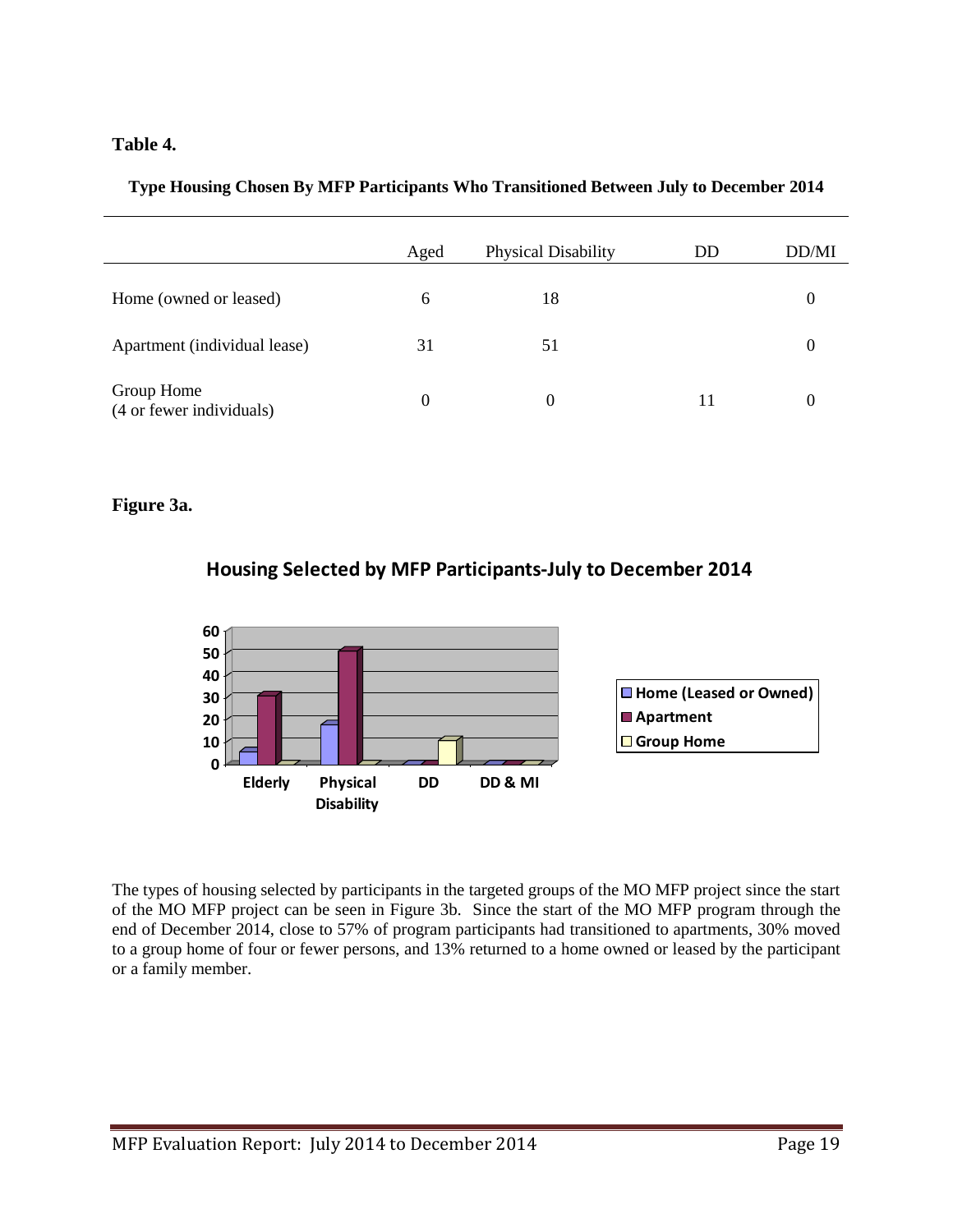**Figure 3b.**



Aged MO MFP participants most commonly moved to an apartment setting (73%). Those with physical disabilities were also more likely to move to an apartment setting (85%). Those with an intellectual disability predominantly moved to small group homes ( $DD = 95\%$  and  $DD/MI = 78\%$ ).

**Objective 3c**: Number of MFP participants who choose to self-direct.

Between July and December 2014, a total of 96 persons transitioned to the community using the MO MFP program. Of this number, a total of 23 (See Table 5) persons are currently selfdirecting their support services. The largest number of persons (17) who elected this option was in the PD target group. They were followed by individuals in the Aged target group (6). For this reporting period, 17 persons in the PD target group and 4 in the Aged target group elected to hire and supervise their own personal assistants. In the area of finance, again 16 individuals in the PD group and 5 Aged chose to manage their own budgets.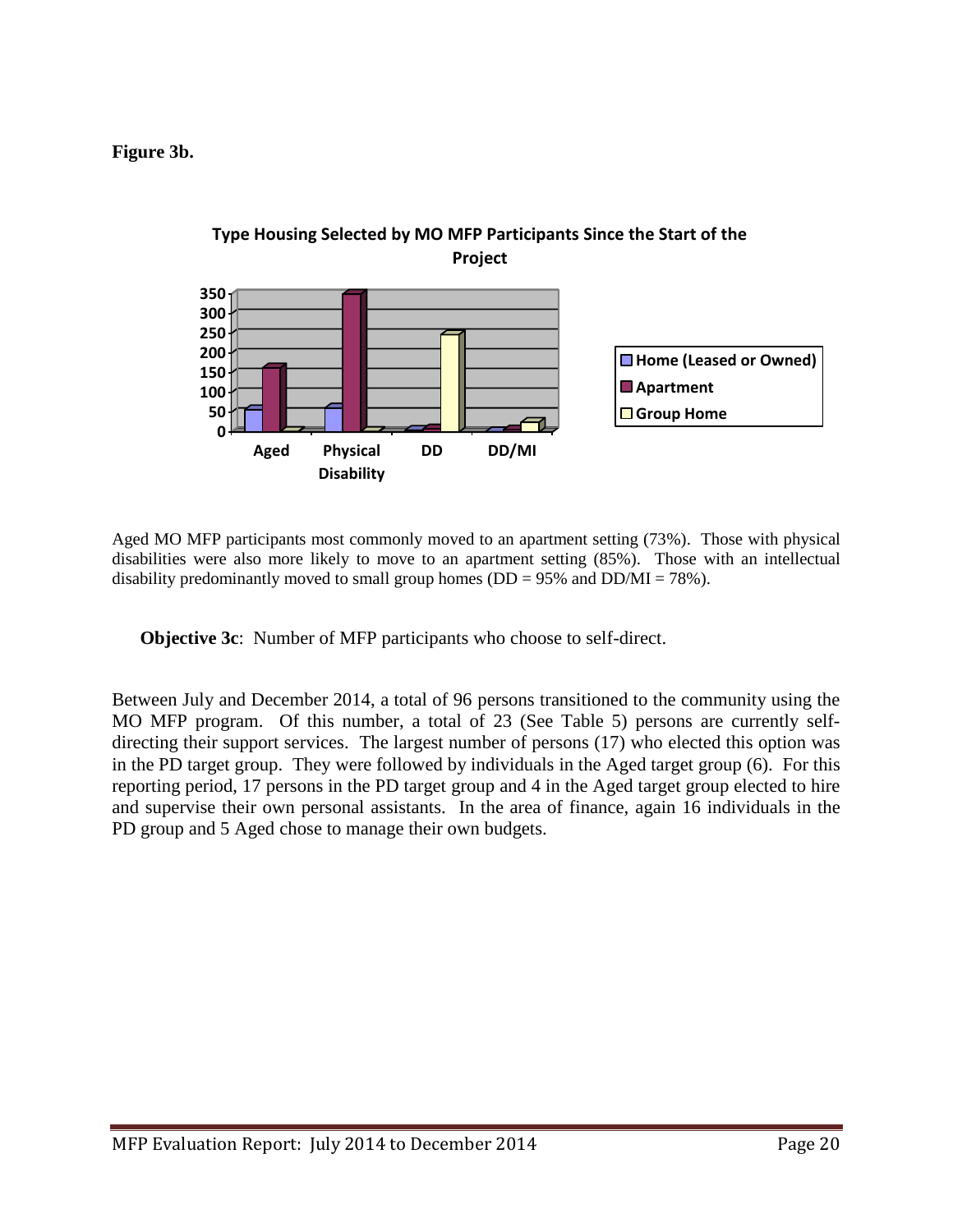#### **Table 5.**

|                                                       | Aged | <b>Physical Disability</b> | DD | DD/MI |
|-------------------------------------------------------|------|----------------------------|----|-------|
| Number MFP participants<br>enrolled in self-direction | 6    | 17                         |    |       |
| Used self-direction to:                               |      |                            |    |       |
| Hire or supervise own<br>personal assistants          | 4    | 17                         |    |       |
| Manage own allowance or<br>service budget             | 5    | 16                         |    |       |

**Number of Current MFP Participants in a Self-Direction Program: July to December 2014**

During this reporting period, two participants with a physical disability elected to opt out of their self-direction program.

#### **Objective 3d:** The number of individuals who were unable to transition due to lack of accessible/affordable housing.

The availability of affordable and accessible housing for MFP participants continues to be problematic across the state in particular for aged and physically disabled individuals residing in nursing facilities who wish to return to the community. Problems are especially noted for rural areas were fewer affordable rental units are available. To help address the housing barriers with transitions, MFP has partnered with the Missouri Housing Development Commission (MHDC) which is the housing finance agency for the state. The MHDC has partnered with the DSS, the DMH, the DHSS and the Department of Corrections to develop a Memorandum of Understanding (MOU) to address housing issues across the disabled populations. The state has applied for the Project Rental Assistance 811 funding under HUD and is awaiting a response from HUD on award announcements.

The MO MFP project has worked with the MHDC to help pass a statewide Discharge Policy to reduce homelessness. These guidelines include discharge planning, collaboration, information systems and tracking, and on integration of community resources. Regional staff continues to seek additional housing and works with area public housing authorities for creative ways to

MFP Evaluation Report: July 2014 to December 2014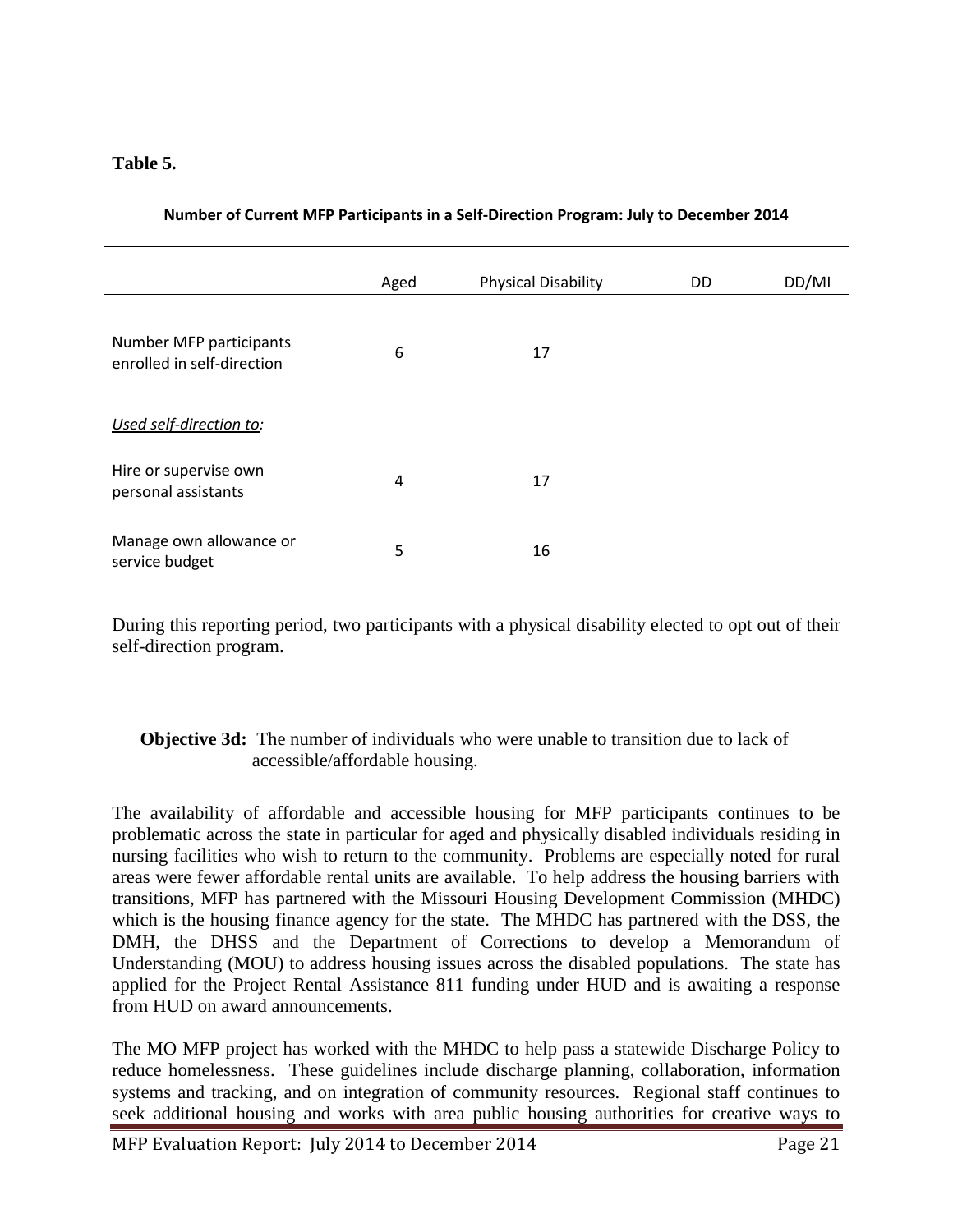address housing concerns across the state. Two Centers for Independent Living (CIL) have purchased several older buildings and are in the process of renovating them and ensuring they will be disabled-accessible. They will then rent these homes to people who transition out of nursing facilities.

The MO MFP Committee on Barriers to Housing, which consists of members from DMH, DHSS, the MO MFP Stakeholder Group, and CILs, met in May 2013. From this meeting, it was decided that a letter would be sent out to all Public Housing Authorities (PHA) statewide requesting names of all board members and a schedule of open monthly meetings in order to meet and communicate with them on MFP needs. Regional efforts by the DHSS to engage housing authorities have included letters to local housing authorities to provide information MO MFO, meetings with local housing authorities, and local collaborations with subsidized apartment owners and managers. These approaches have resulted in some of the local housing authorities giving MFP participants preference whereby they are moved to the top of the waiting list.

Agencies participating in the MO MFP Project have also taken additional steps to help address housing problems. The DHSS has held regional efforts to engage housing authorities. An example of this effort occurred when they held a regional housing event that included stakeholders and MFP contractors to address housing problems and discuss possible solutions. This effort has resulted in some local housing authorities giving MFP participants preference on waiting lists. The MO MFP program requested and was approved to hire a housing coordinator and housing specialist to work with developers and individual clients. The MO DMH has contracted with MO Housing, a non-profit corporation that advocates for the increase of affordable, universally designed homes. This agency is working with housing developers to address the creation of universally designed housing units across the state.

MO DHSS staff and contracted transition coordinators continue to struggle assessing risk placements of community placements for individuals with a history of alcohol or substance abuse, and severe mental illness. Continuous Quality Improvement meetings have shared the knowledge that these individuals can be successfully transitioned if needed support services are in place, the individual is willing to use these services, and transition coordinators closely monitor these cases and quickly respond to problems as they arise.

Wait lists for housing vouchers remain closed the majority of time. When vouchers become available, the short time period of availability does not allow for individuals who wish to transition to apply. In many cases, these individuals have not yet been identified to notify them of available housing. Missouri maintains around 96 pending transitions at all times. In many cases, it is because affordable housing is not available in a timely manner. The MFP Director and others will continue to work with public housing authorities to apply for vouchers made available through future NOFAs.

The MO MFP Project has set an annual target goal to keep the number of MFP eligible individuals who are unable to transition because they were unable to obtain affordable/accessible housing below an annual rate of three percent. For this reporting period, there were 57 reported instances where an individual was unable to transition into the community either because they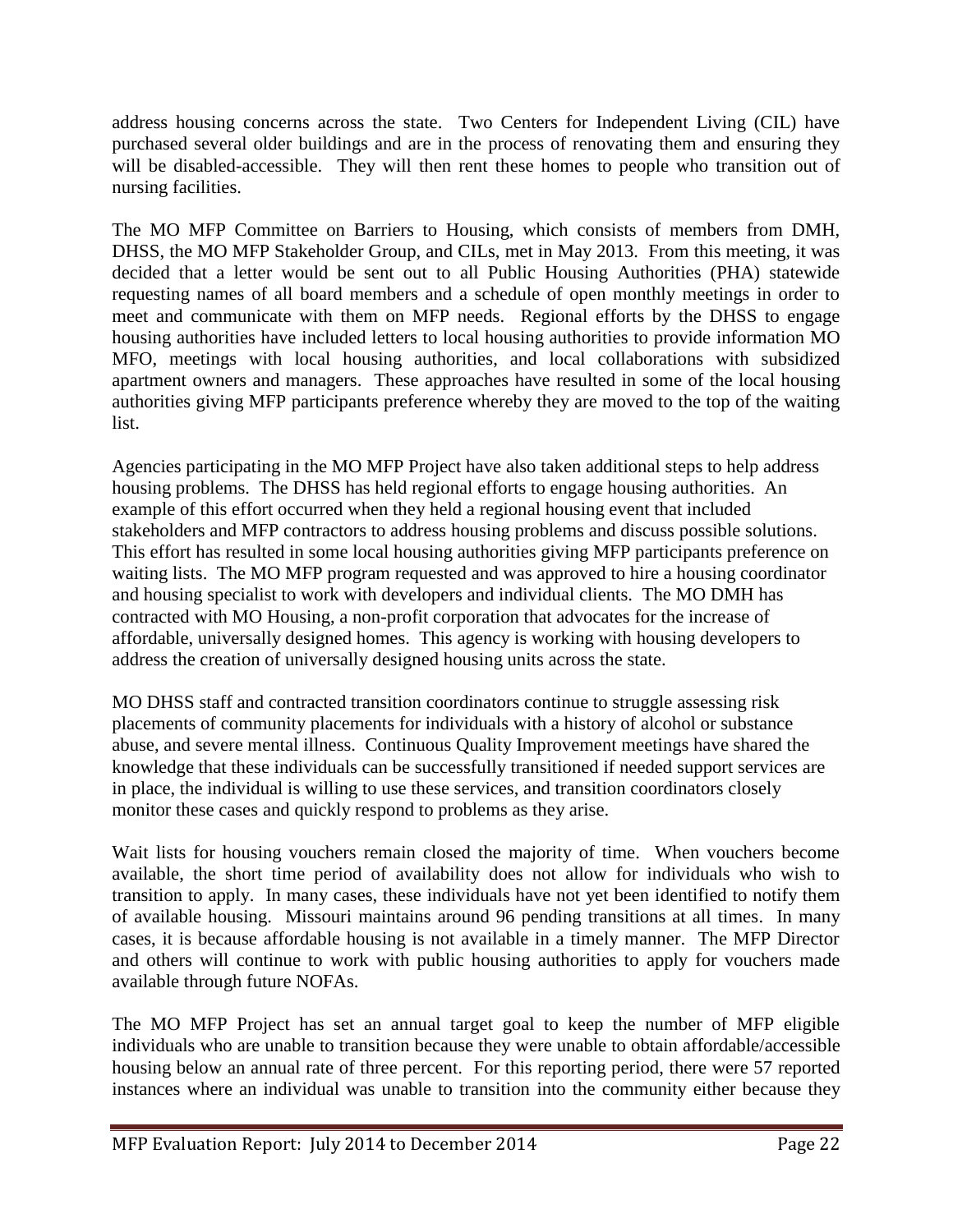could not find affordable, accessible housing, or chose a type of housing that did not meet the definition of a MFP qualified residence.

**Objective 3e:** Types and amounts of transition services, including demonstration and supplemental services, used by MFP participants.

MO MFP funds are utilized to reimburse contractors for Transition Coordination Services. Contractors are eligible to receive \$1,350 at the time of transition; \$675 if the individual remains in the community for 6 months; and \$675 if the individual remains in the community for a total of 12 months. MFP funds are also utilized to reimburse contractors for Options Counseling services at a rate of \$300 per session, per resident, per year.

The DHSS Division of Senior and Disability Services has used and anticipates using funds on one-time expenses as a result of consumers transitioning into the community. A maximum of \$2,400 for such demonstration services is allotted for each MFP participant in the aged or physically disabled target groups who transitions from a nursing facility to the community. From July to December 2014, the DHSS authorized \$216,000 on demonstration services for 90 individuals making the transition into the community. Of this amount, \$161,419.48 was requested and used. The breakdown of DHSS authorized demonstration service expenditures can be seen below in Table 6.

#### **Table 6.**

|                                             | <b>Amount</b> | <b>Percent</b> |
|---------------------------------------------|---------------|----------------|
|                                             |               |                |
| <b>Rent Deposits</b>                        | \$33,130.90   | 21%            |
| <b>Utility Deposits</b>                     | \$8,725.75    | 5%             |
| <b>Cleaning Supplies</b>                    | \$3,202.47    | 2%             |
| Toiletries                                  | \$1,979.35    | 1%             |
| Furniture                                   | \$53,825.426  | 33%            |
| Household Items                             | \$29,490.04   | 18%            |
| Groceries                                   | \$10,509.80   | 7%             |
| Miscellaneous (including medical equipment) | \$20,555.75   | 13%            |
|                                             |               |                |
| Total                                       | \$161,419.48  |                |

#### **Supplemental Service Expenditures Authorized by DHSS – July to December 2014**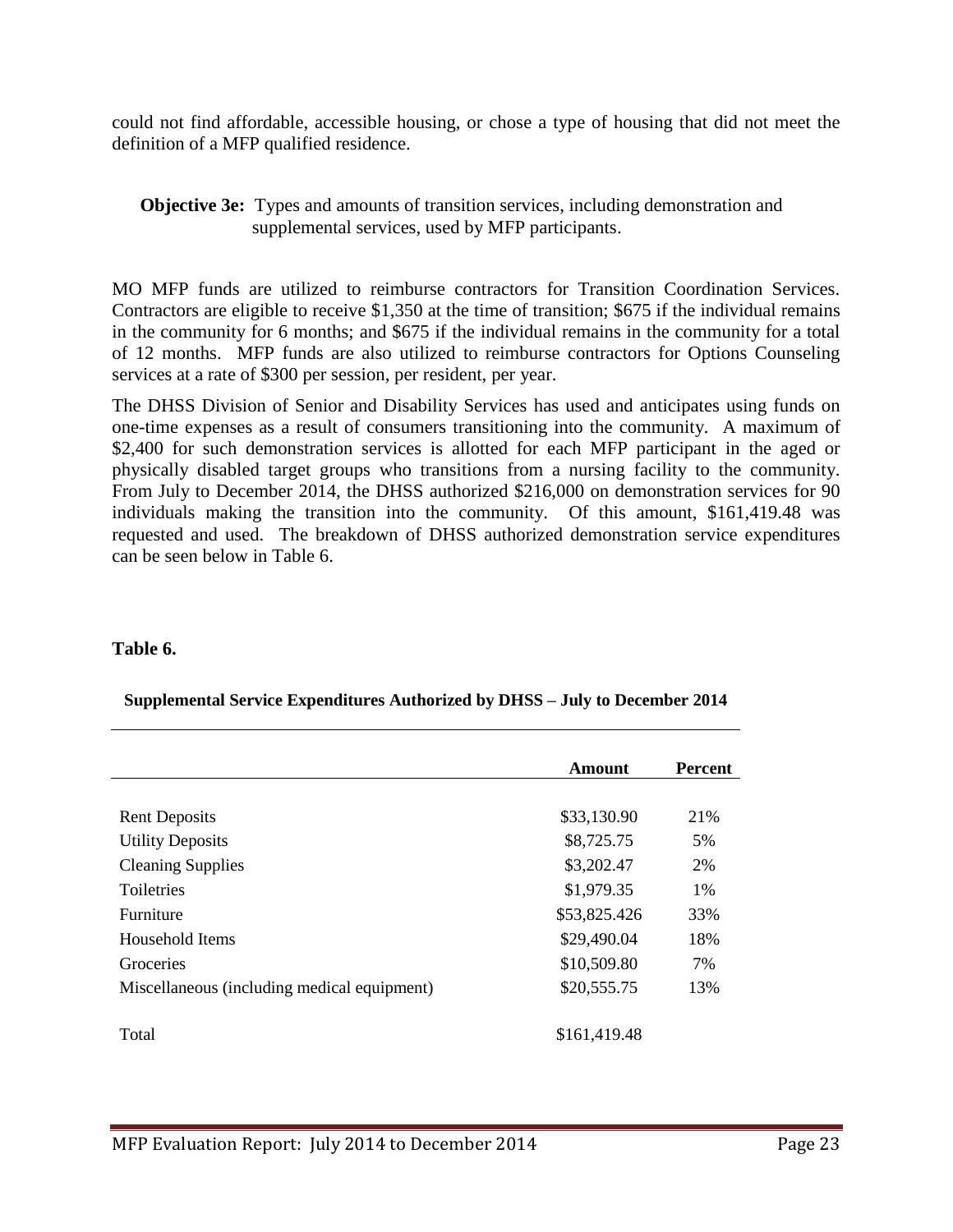As can be seen in Figure 4, the majority of demonstration service expenditures authorized by the Missouri DHSS for this reporting period was used to purchase furniture, household items, pay for rent deposits, and other items needed to help establish a viable living setting in the community. These demonstration service expenditures continue to play an important role in helping individuals return to the community.

**Figure 4.**



## **Supplemental Service Expenditures Authorized by DHSS - July to December 2014**

**Objective 3f:** Why individuals interested in participating in MFP were unable to transition to the community.

Through December 2014, a total of 786 eligible persons were unable to transition into the community from long term care facilities by using the Missouri MFP Program. The reasons given for this inability to return to a community living setting can be found in Table 7. For the Aged and Physically Disabled, the reasons for not transitioning were most often due to health and safety concerns in the community. Other denials for program participation were due to the individual requiring 24 hour oversight since Missouri's current state and waiver programs do not provide for this level of paid support. Other barriers to transitioning to the community included a lack of housing and past criminal action or abuse issues that affected housing options.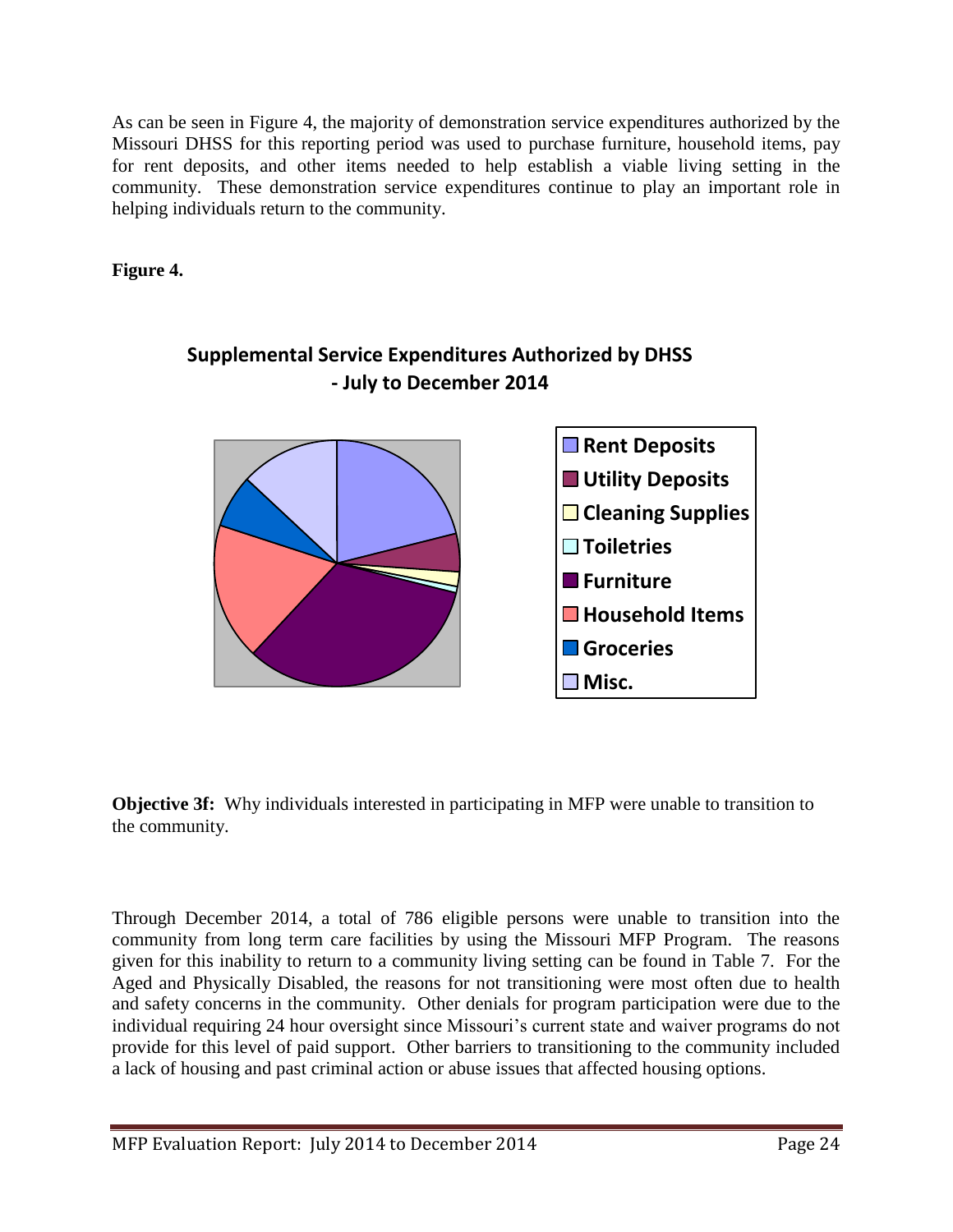#### **Table 7.**

|                                                                                                                                                                                         | $12 - 10$    | $6 - 11$         | $12 - 11$        | $6-12$       | $12 - 12$        | $6 - 13$         | $12 - 13$        | $6-14$           | $12 - 14$        |
|-----------------------------------------------------------------------------------------------------------------------------------------------------------------------------------------|--------------|------------------|------------------|--------------|------------------|------------------|------------------|------------------|------------------|
| Individual transitioned to the community but<br>did not enroll on MFP                                                                                                                   | $\mathbf{1}$ | $\boldsymbol{0}$ | $\boldsymbol{0}$ | $\mathbf{0}$ | $\boldsymbol{0}$ | $\boldsymbol{0}$ | $\boldsymbol{0}$ | $\boldsymbol{0}$ | $\boldsymbol{0}$ |
| Individuals physical health, mental health or<br>other service needs were greater than what<br>could be accommodated in the community or<br>through the state's current waiver programs | 20           | $8\,$            | 71               | 76           | 141              | 170              | 205              | 255              | 303              |
| Individual could not find affordable,<br>accessible housing or chose a type of<br>residence that does not meet the definition of<br>MFP qualified residence                             |              | $\theta$         | 19               | 19           | 25               | 34               | 41               | 57               | 71               |
| Individual changed mind about transitioning,<br>did not cooperate in the planning process,<br>had unrealistic expectations or preferred to<br>remain in the institution                 | 9            | $\overline{4}$   | 44               | 58           | 92               | 123              | 145              | 176              | 203              |
| Individual's family member or guardian<br>refused to grant permission or would not<br>provide back-up support                                                                           | 3            | $\overline{2}$   | 15               | 15           | 24               | 29               | 31               | 38               | 41               |
| Other including high-spend down                                                                                                                                                         |              |                  |                  |              |                  | 97               | 124              | 142              | 168              |

#### **Reasons Persons Could Not be Transitioned Using the MFP Program For the July to December 2014 Evaluation Reporting Period**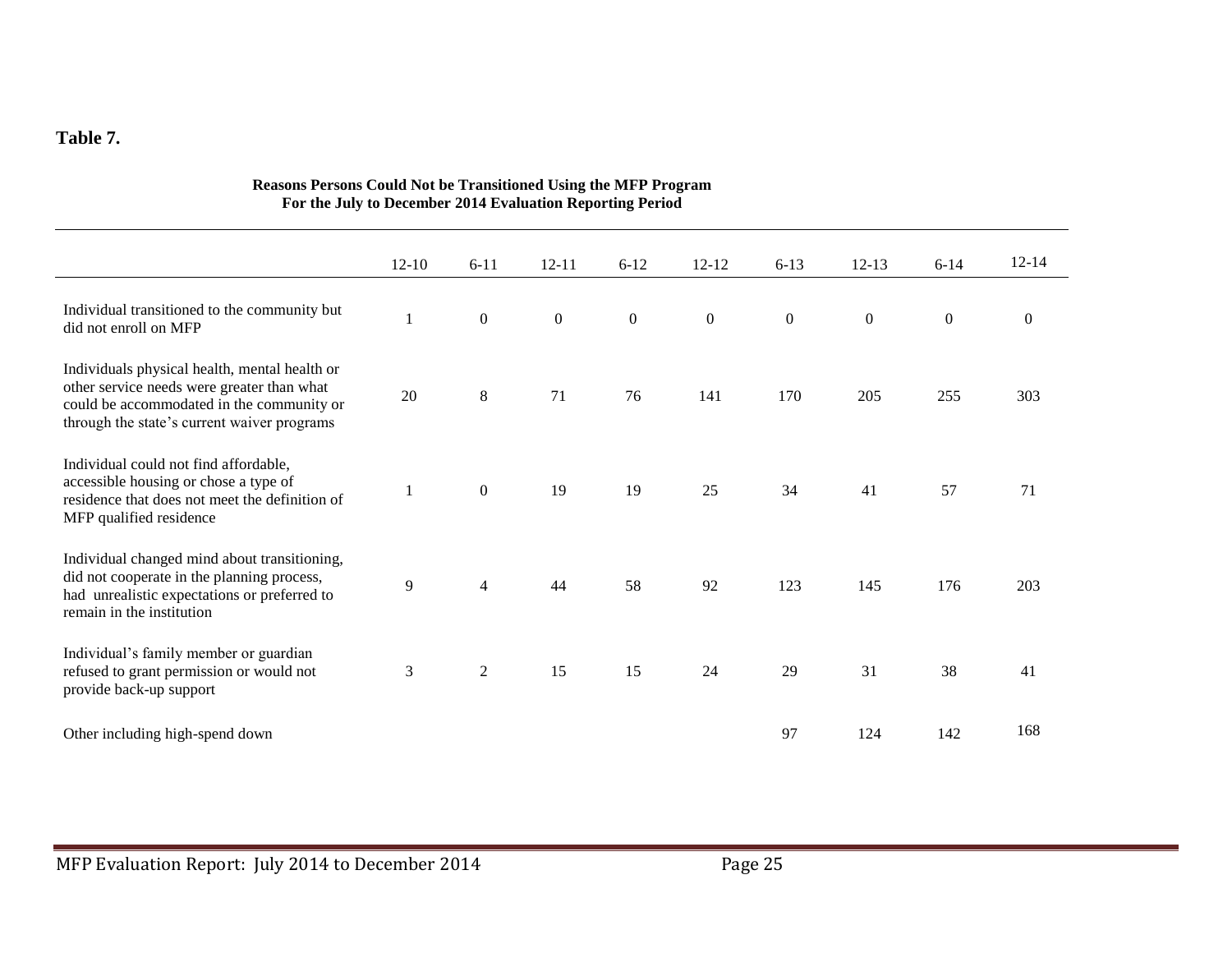**Area 4:** Performance of a cost analysis on support service costs for individuals participating in the MFP Project.

Another major intent of the MO MFP program is to demonstrate that disabled and aged persons can live in their communities with proper support and that this support would cost Medicaid less than it currently spends for institutional care. The purpose of this goal was to examine the financial costs of having individuals live and receive supports in their community. These expenses would be compared against the costs of similar services and supports in a long term care living facility. It is intended that this information might help form state policy regarding supporting individuals to reside in their home communities as opposed to living in an institutional setting.

**Objective 4a**: Medicaid costs prior to participation in MFP.

The data needed for this objective will be obtained from several data sets maintained by different state agencies in Missouri. At the time of this report, the process and methodology to accurately collect Medicaid costs was still being developed. As a result, it was not possible to obtain this information and the analyses needed to address this objective cannot be performed.

**Objective 4b**: Medicaid costs following transition.

The data needed for this objective will be obtained from several data sets maintained by different state agencies in Missouri. At the time of this report, the process and methodology to accurately collect Medicaid costs was still being developed. As a result, it was not possible to obtain this information and the analyses needed to address this objective cannot be performed.

**Area 5:** Development of policies and practices to improve quality management systems to monitor services and supports provided to participants in the MFP Project.

One of the intentions of the MFP Rebalancing Demonstration Grant was to create systematic changes in state policy and practices that would extend beyond the duration of the grant. The purpose of this goal is to examine the state of Missouri's ability to create a system of policies and practices that would insure that support services delivered to consumers were of a consistent quality that addressed their needs and helped insure their ability to fully participate in their communities.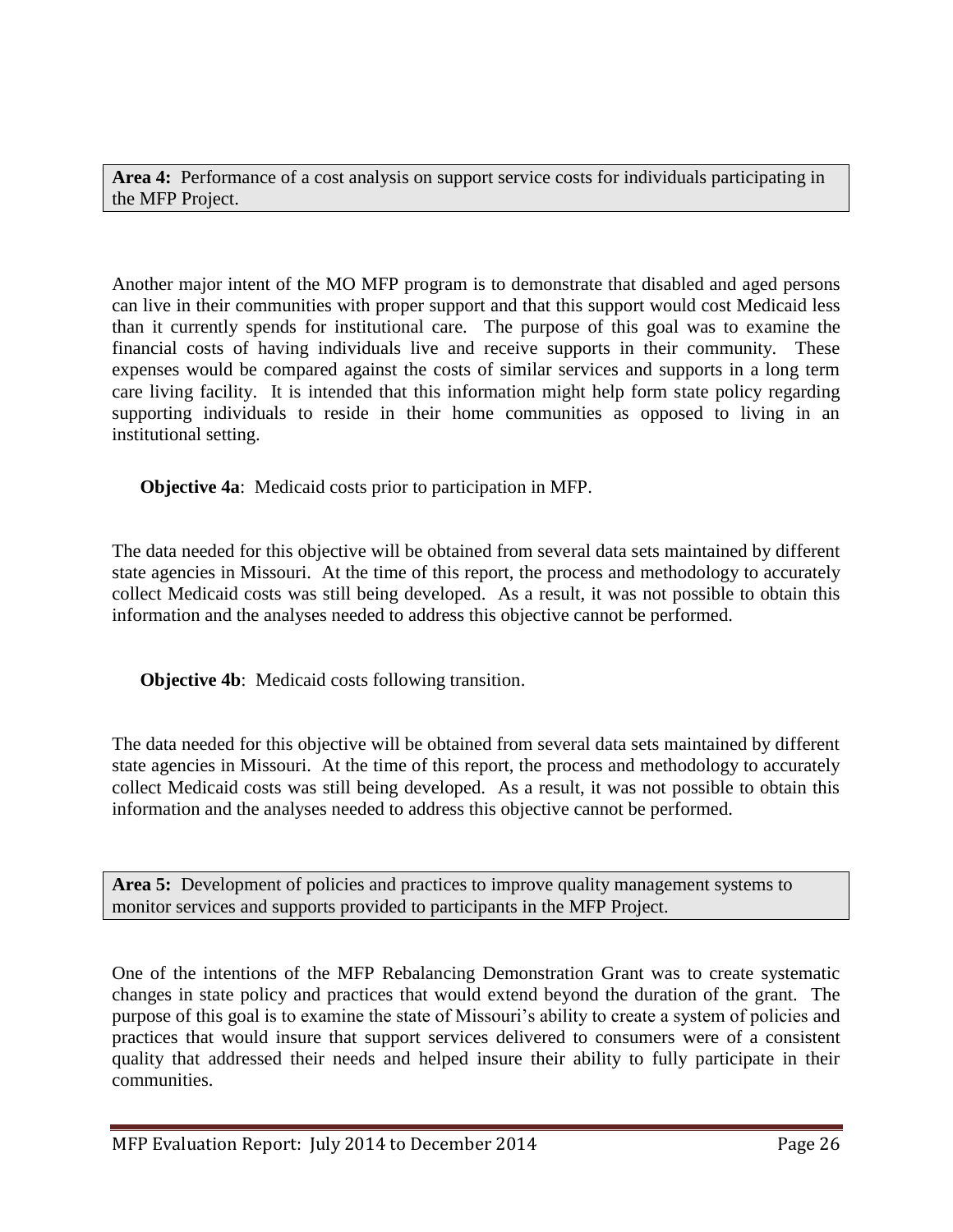The development and implementation of quality management systems to monitor and improve the delivery of appropriate supports to MO MFP participants continues to be a priority of state agencies participating in the Project. One component of the state of Missouri's intent to improve the delivery of quality services was the creation and implementation of web-based data collection systems. These systems have been developed and the state of Missouri MFP project continued to use its Web Tool to collect MFP data. The state of Missouri is unable to allow contracted transition staff direct access to databases which store information on abuse or neglect. This information can be important when developing transition plans that will ensure safety in the community. DHSS/MFP Regional Coordinators now include pertinent information from these databases when notifying contracted transition coordinators of the results of the Level of Care Assessment, which is conducted to determine if the individual is eligible for Home  $\&$ Community Based Services after transition. It is expected that transition coordinators will use this information to develop supports that will ensure safety in the community.

For the Aged and Physically Disabled target groups, the DHSS/DSDS continues to use its HCBS Cyber Access Web Tool. This tool contains the Inter RAI HC to help guide comprehensive care and service planning in community-based settings. It focuses on the person's functioning and quality of life by assessing individual needs, strengths and preferences. In an effort to support the use of the HCBS Web Tool within Cyber Access, DSDS has developed a specific internet location to consolidate Web Tool information. In the future, this site will contain future Web Tool provider resources and information. Another tracking tool is the MO Case Compass that is used by DSDS to monitor adult protective service investigations and the follow-up required for protective services. The DHSS maintains data spreadsheets in the DHSS/DSDS central offices regarding transition and options counseling services.

The DMH has implemented the web tool called the Action Planning and Tracking System. This program tracks trends and needs for quality improvement and individualized remediation in areas such as health, safety, rights, services and money in addition to the Missouri Quality Outcomes (MQO). The DMH has linked the Health Identification and Planning System (HIPS) directly into CIMOR, the DMH information management system. This will allow notification directly from the data system to service providers to improve follow-up as identified from nursing reviews. This will eliminate the paper system and create the ability to examine a person's health needs over time. The Division of Developmental Disabilities has implemented a standardized web based tool for reviewing quarterly and monthly data on service delivery and supports to analyze event data and develop intervention measures and system improvement strategies when indicated.

The DMH and the DHSS/DSDS have taken steps to meet with participants and related service providers to share information and monitor support needs. The DHSS awarded contracts to Centers for Independent Living (CILS) and Area Agencies on Aging (AAA) to provide transition coordination services. As part of this transition coordination, contractors are required to monitor MFP participants during the first year of transition. These contractors continue to meet, as part of the CQI process, face to face with participants; twice for the first three months of transition and monthly for the next nine months. As part of this Continuous Quality Improvement (CQI) process, DSDS and contracted staff that work with MFP persons attend monthly meetings to discuss relevant issues involving the delivery of services and supports. Quality meetings were held with the CEOs of provider agencies; DSDS central office staff and the five DSDS regional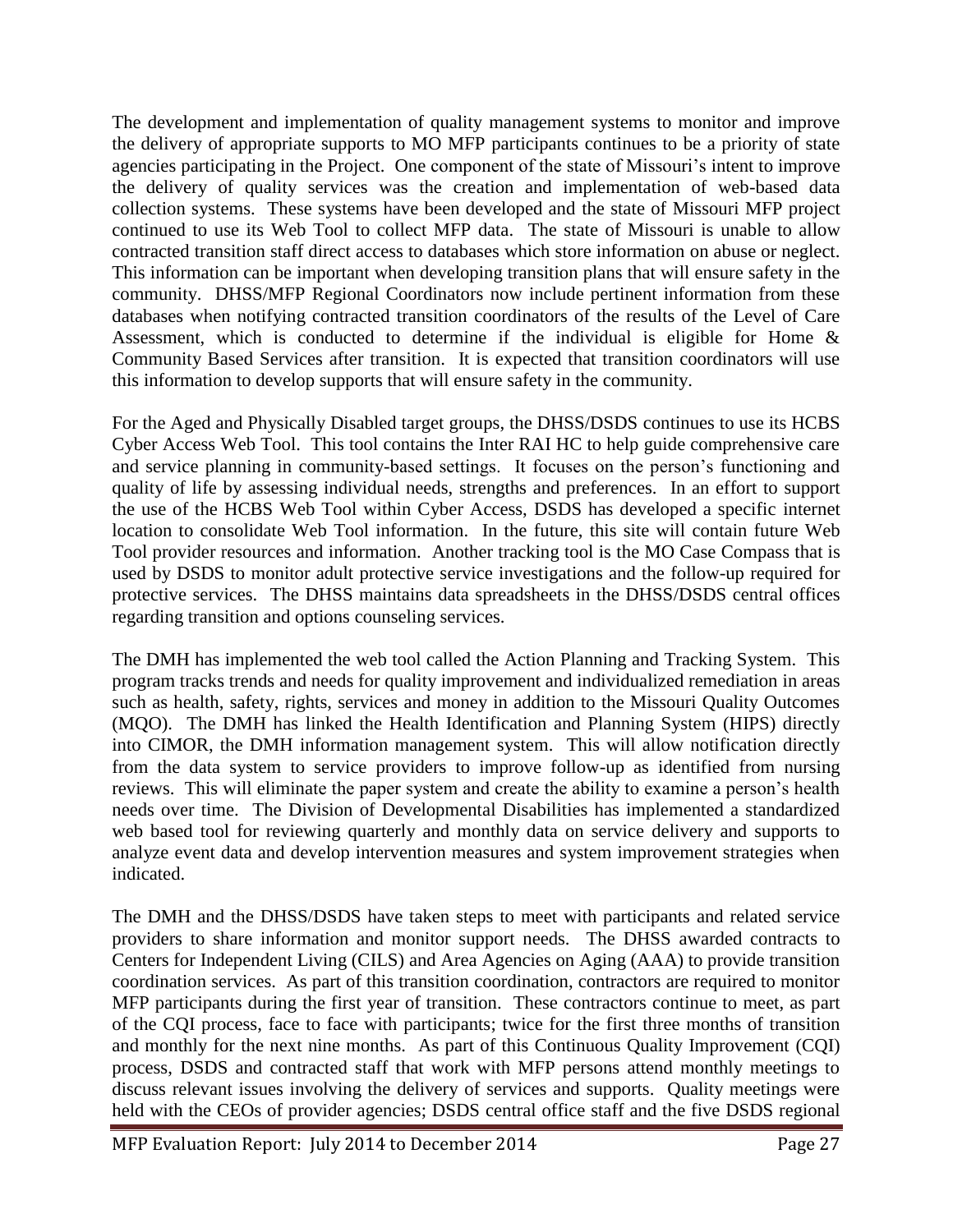coordinators address contract implementation issues, barriers to delivery of services and identify best practices.

A monthly contact form was developed through the DSDS Continuous Quality Improvement (CQI) process and adopted by all contractors across the state. This monthly contact form serves as a guide for transition coordinators when conducting monthly meetings with participants. This form is inclusive and is designed to ensure that all pertinent aspects of a participant's life is reviewed. Sections on the form include substance abuse, access to community services and barriers to this access, medical/mental health, personal care assistance, assistive technology, critical incidents, social activities, and finances. The goal is to review any changes that have occurred since the last visit and to ensure health and safety in the community.

During this reporting period, DSDS continued to use quality monitoring protocols that would apply to MFP participants during their one year transition period. DSS has created two new systems to allow DSDS to monitor performance with regards to the following measures: 1) The percentage of individuals who transition within 6 months of the Options Counseling Session, and 2) The percentage of individuals who are involved with an abuse/neglect/exploitation report within 90 days of transition. DSDS continues to monitor cases which have been pending transition six months or longer. Regional CQI teams are monitoring the MDS Section Q referrals to improve outreach to those nursing homes which have not submitted a referral. In addition, the state level CQI team adopted a satisfaction survey which all DSDS contractors are expected to utilize to measure satisfaction with Options Counseling and Transition Coordination **Services** 

The DMH began enhanced quality monitoring protocols for the first year of transition. Here quality related outcomes using identified benchmarks or persons at risk for poor outcomes will be monitored for effectiveness. Critical Incidents and outcomes will be monitored with information on these incidents entered into the Event Management Tracking system (EMT). Individualized Service Plans will be reviewed and findings entered into the Action Plan Tracking System. Ongoing review and enhancements continue for the electronic system that has been developed for the Regional Community Living Coordinators to review monthly reportable events specific to individuals currently enrolled in the MO MFP program. This process is designed to assist with the identification of themes and trends for overall quality improvement strategies that focus on service delivery and supports. Community Living Coordinators are now able to directly enter data on reportable incidents directly into the MO MFP database. This is the first full reporting period that this function has been available. Medical/health needs continue to be reviewed on a monthly basis by community registered nurses. Ongoing Technical Assistance support has been provided to MO MFP staff regarding accessing data through CIMOR.

The state of Missouri continues to implement the use of the National Core Indicators survey across the state which will provide additional information on individuals with DD receiving services and supports. One key piece of information that will be obtained from this survey is the rate of direct support staff turnover. Maintaining a low rate of staff turnover has been identified as one of the key components in providing quality care to persons with disabilities. The state also continues to use the Support Intensity Scale (SIS) and the Safe Advocates and Families for Excellence (SAFE) and utilization reviews.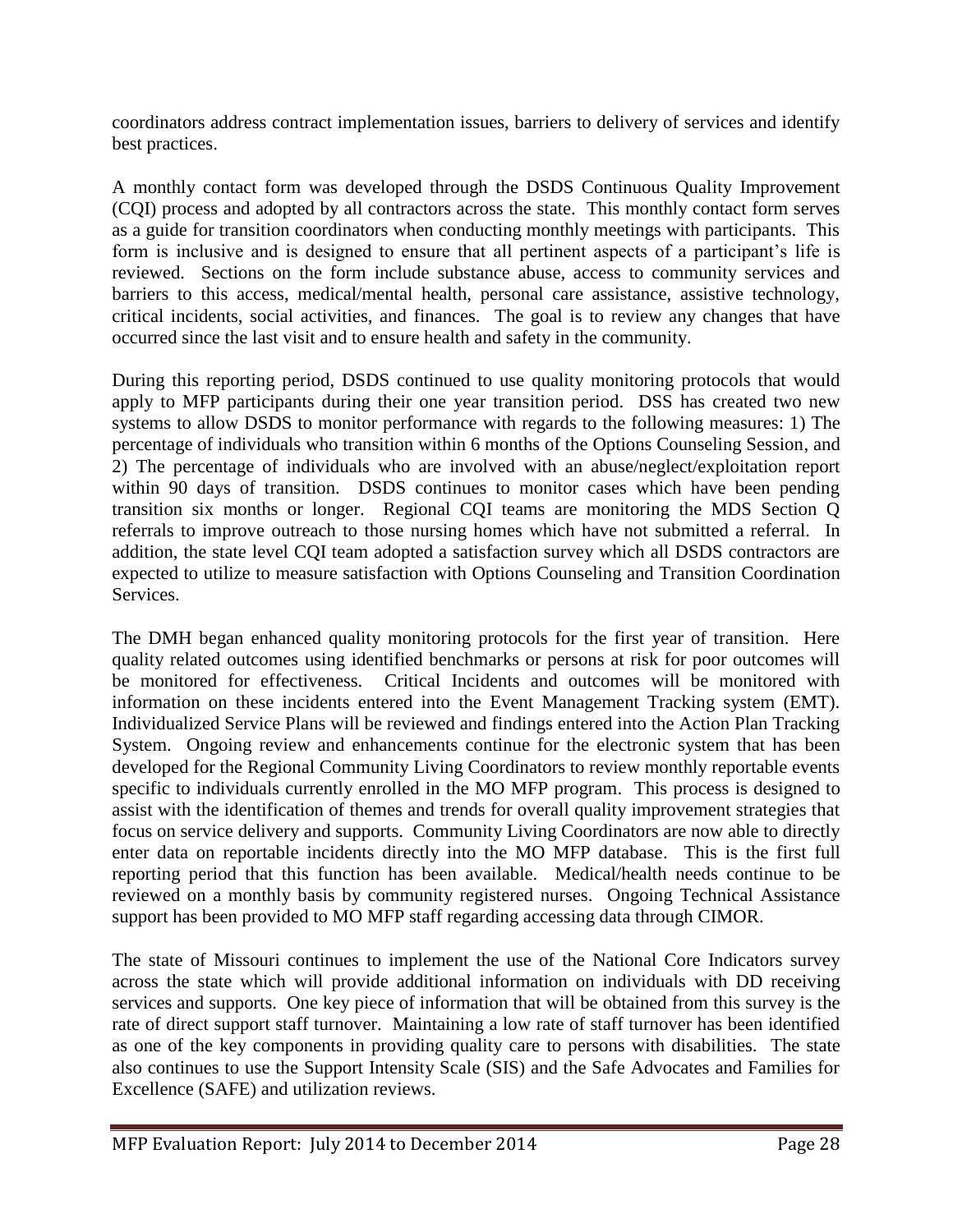#### **Objective 5a:** Level of satisfaction with home and community based services including living arrangements.

#### **Baseline Findings**

The MFP Quality of Life Survey (QoLS) will be used to help measure consumer level of satisfaction with HCBS and living arrangements. The training of QoLS administrators continues to take place as needed and a system has been developed to insure the ability to administer the survey throughout the state. The QoLS continues to be administered to participants and the results sent to CMS. Between July and December 2014, 117 persons transitioned into the community as a result of MFP and were administered a baseline QoLS.

By the end of this reporting period, data from the QoLS was obtained for a cumulative total of 1,140 persons on the Baseline Phase of transitioning into the community using MFP. Prior to transitioning to the community, 91% of these participants reported that they were living in longterm institutional settings and 8% were in other living arrangements. Only 50% of those living in an institutional setting reported that they liked where they lived. This compared to those living in an alternative setting where 74% reported liking their living setting. Across all living situations, 51% of individuals with a PD reported being unhappy with where they were currently living. This is much higher reported rate of unhappiness with their living setting than the 24% reported by those in both the Aged and DD groups. 66% of persons living in group settings reported that they did not help select their current living setting. Similar results were indicated by those persons living in alternative settings where 68% reported that they also did not help select their current housing.

Approximately 14% of those living in an institutional setting reported that they did not feel safe where they lived. Of these, 33% indicated that they felt this way most of the time. In other areas related to personal safety, of those who responded, 4% of persons living in institutional settings reported that they had been physically hurt by care providers. Over 18% of institutional residents indicated that they had been yelled at or verbally abused. In addition, close to 28% reported that they had money or personal items taken from them without permission.

Overall for those individuals about to transition into the community, 77% reported being happy with the help they currently received in their pre-transition living setting. Of these, 76% of persons living in an institutional setting reported being happy with their services as compared to 86% of those in a non-institutional setting. In examining target groups, the largest group of persons that were dissatisfied with their support services were in the PD group (59%). This contrasts with the Aged and DD groups where only approximately 20% were displeased.

When asked if they were happy with how they were living their life, 65% answered in the affirmative. The largest percentage in this group were those with a DD. Those indicating that they were not happy with how they were living their life were mostly in the PD and Aged groups.

Prior to transitioning, approximately 81% of MFP participants reported that they were treated with respect by their service providers. However, a significant number of persons in the PD group indicated that this was not true for them. Again, prior to returning to the community, 81%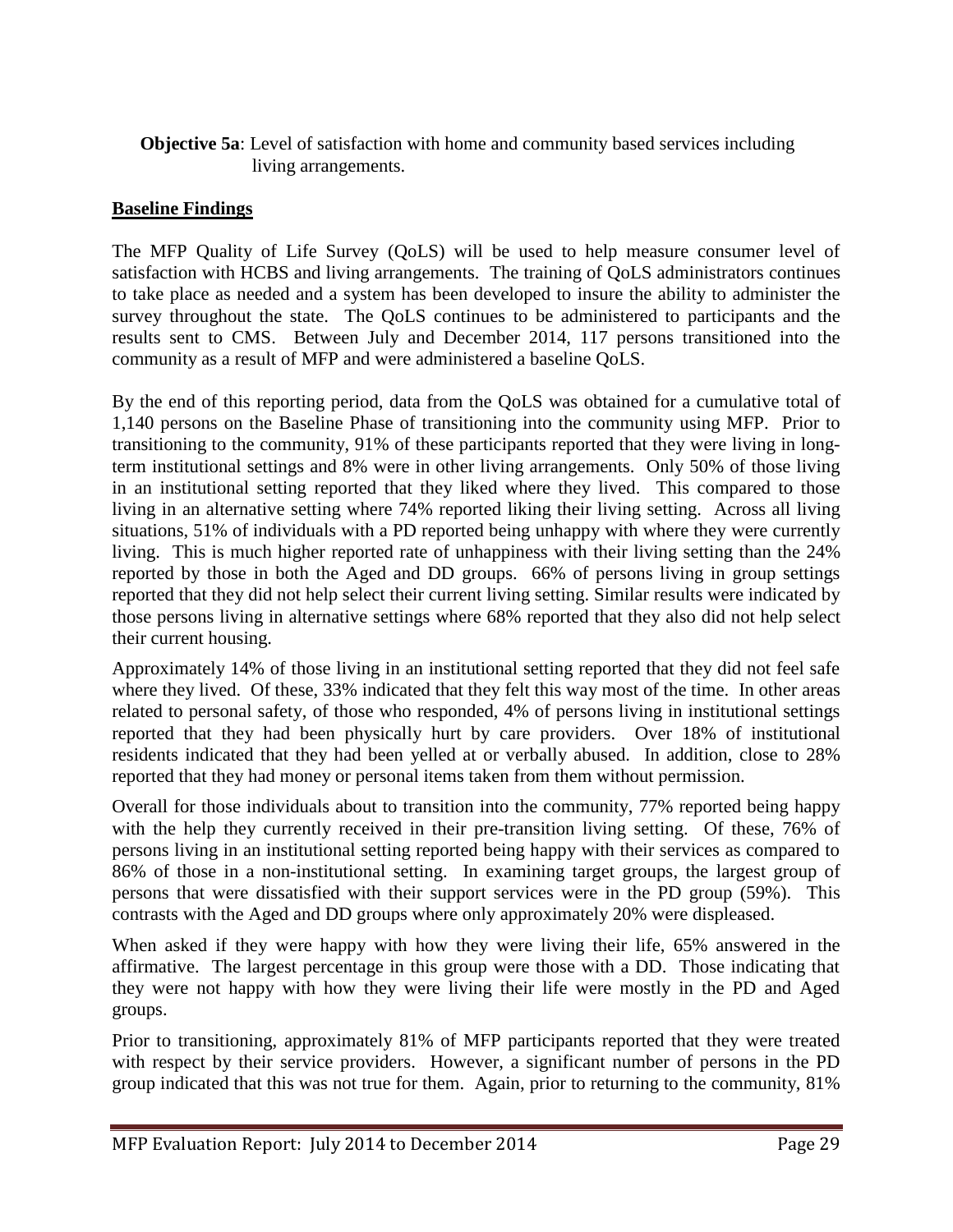said that their helpers listened carefully to their requests. But a significant number of persons in the Aged and PD groups reported that this was not true for them.

73% of pre-transition MFP participants indicated that they required assistance to perform their ADL behaviors. While participants in all groups required assistance for their ADLs, more assistance was reported for persons in the DD groups. Approximately 18% of respondents who required assistance indicated that they went without a shower or bath when they needed one and approximately 53% of these occurred because there was no one to help them. Nearly 11% of participants reported that they were unable to use the bathroom when needed and close to 41% of this group indicated that this was due to a lack of staff assistance.

### **One Year Post-Transition Findings**

For this reporting period, cumulative data from the QoLS was obtained from 535 persons participating in MO MFP who had transitioned into the community and had been living in the community for 12 months. One year following a return to their communities, nearly 70% of MFP participants were living in a non-group home setting and 88% reported that they liked where they were living. Similar results were found for persons residing in group homes where 89% indicated that they liked where they were living. 48% of those in group homes and over 70% of individuals living in a non-group setting reported that they helped select their current home.

At the first follow-up interview that occurred after 12 months of community residence, only 6% of respondents indicated that they did not feel safe where they lived. Of these, only 13 persons reported that they felt this way most of the time. At the time of the 12 month follow-up interview, three persons indicated that they had been physically hurt by their current care providers and 16 individuals reported that they had been yelled at or verbally abused. 16 (4%) consumers also reported that they had either money or personal items taken without their permission.

One year after returning to their community, over 91% of MFP participants reported being happy with the level of help they receive around their living setting. Looking across target groups, the largest group of persons that were dissatisfied with their support services were in the PD group. At this first follow-up interview, 96% of MFP participants stated that they were treated with respect by their service providers. This view was now shared across all target groups and reflected an improvement especially for those individuals in the PD group. Slightly over 95% of MFP participants reported that their support staff listed carefully to what they were asked to do. This was a noted improvement from baseline measures across all target groups, but especially for those in the Aged and PD groups.

Close to 76% of participants stated that they required assistance to perform their ADL behaviors. While assistance was required across all groups, those with a DD reported a higher level of need in this area. It was reported that 93% of these aid providers were paid to provide this assistance. Again, while paid service providers were reported for all groups, those in the DD group were the most likely to have paid support workers. It was also reported that 41% of MFP participants had the opportunity to pick their support staff. Here, those in the PD category were the most likely to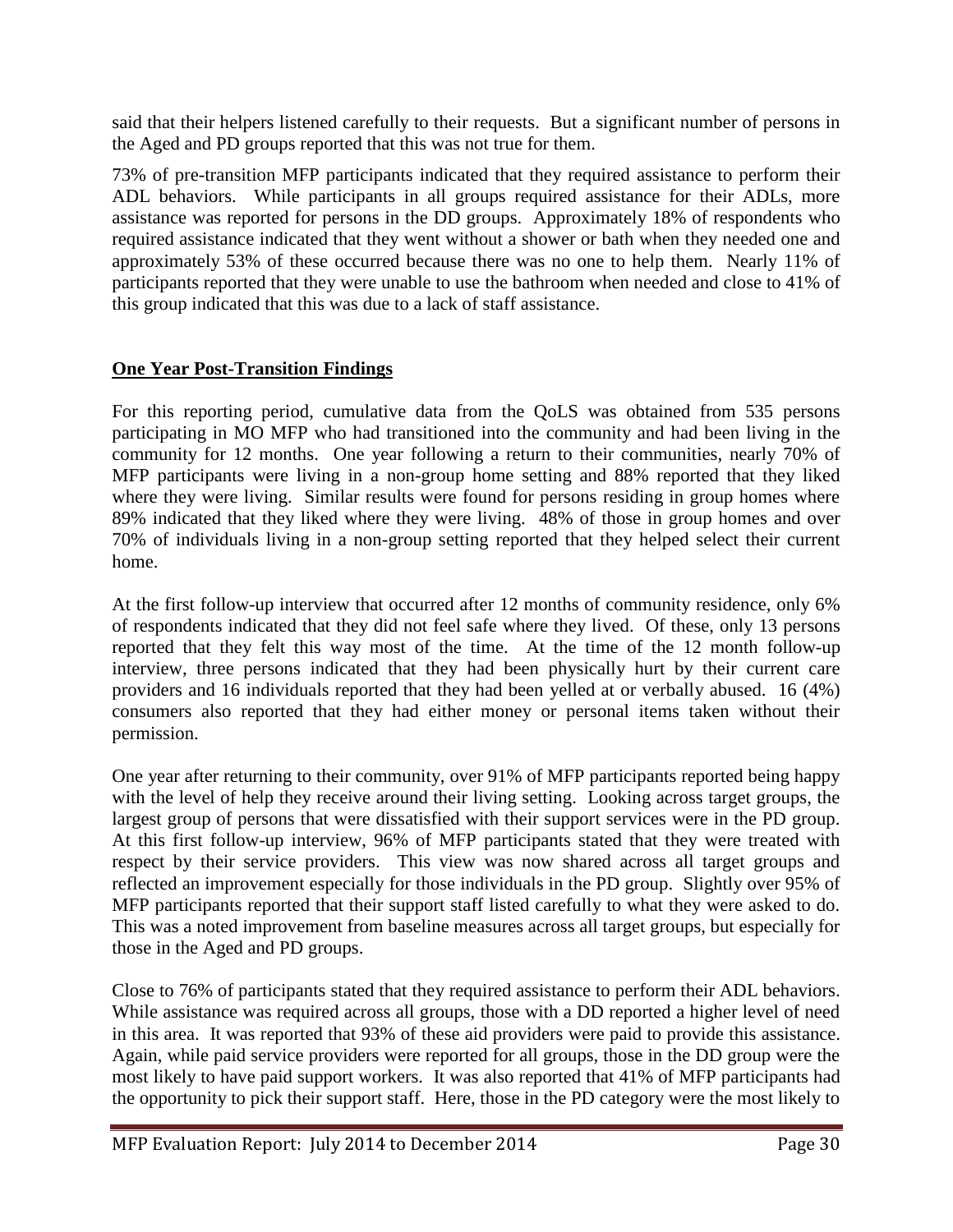have exercised this option. For respondents that required assistance, 28 persons (5%) indicated that they went without a shower or bath when they needed one, but only 14 persons stated that this was because no one was there to help them. 16 persons (3%) reported that they were unable to use the bathroom when needed but only two individuals indicated that this was due a lack of available staff assistance.

During their first 12 months of living in the community, over 86% of MFP participants reported that they were able to see family and friends when they wished. Participants also indicated that they were able to get to places they needed to go to like work, shopping and doctor appointments close to 94% of the time. These rates occurred even though 70% of these individuals needed help to go out into the community.

When asked if they were happy with how they were living their life, 88% answered in the affirmative. The largest percentage in this positive group were in the DD group. Those indicating that they were not happy with how they were living their life were mainly in the PD and Aged groups.

One question asked on the QoLS at the one year assessment is "Are you working for pay right now?" Of those now living in the community for one year,  $20\%$  (N=102) indicated that they were working for pay. In this group, 5 persons had a PD, 87 were in the DD group and 10 were in the co-morbid DD/MI target group. As Figure 5 shows, participants with DD represented the greatest proportion of paid workers (85%).

#### **Figure 5.**



## **MO MFP Participants Who Worked for Pay (N=102) After One Year of Community Living By Target Group July to December 2014**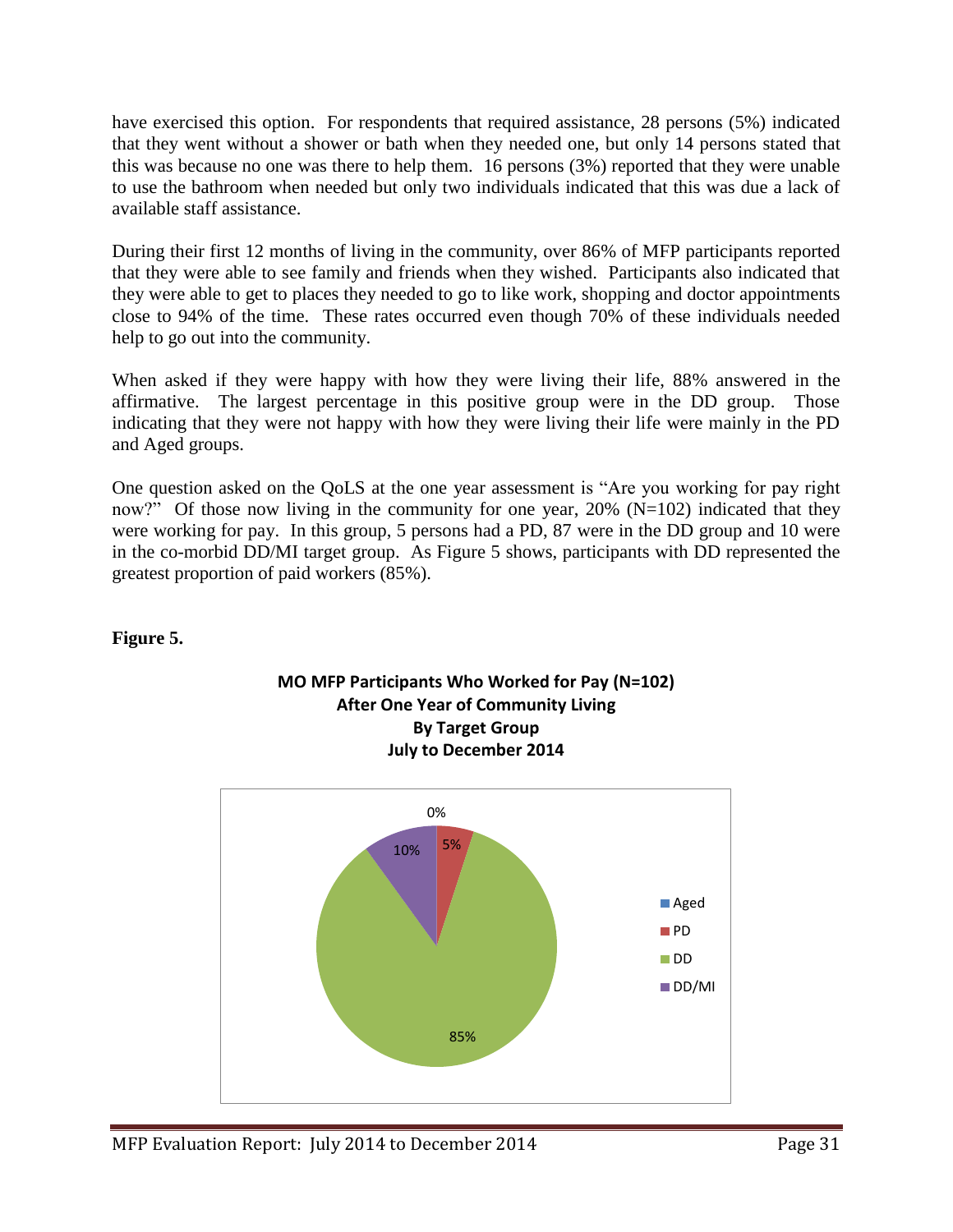Of those MFP participants who were not working for pay  $30\%$  (N=109) indicated that they would like to find paid employment. A breakdown by target groups for individuals desiring paid employment can be seen in Figure 6 located below. As can be seen in Figure 6, participants with PD represented the greatest proportion not engaged in paid employment but willing to work for pay (57%). In addition to individuals who were working or desiring paid employment, 35 persons (7%) reported that they were doing volunteer work without being paid and another 104 persons (24%) indicated that they would be willing to perform volunteer work without being paid.

### **Figure 6.**





### **Two Year Post-Transition Findings**

For this reporting period, data from the QoLS was obtained from 360 persons participating in the MO MFP project that had transitioned into the community and were living in the community for 24 months. Of these MO MFP participants 70% were living in non-group home settings such as apartments. After returning and living in their communities for 2 years, 81% of persons living in a group home setting and 91% of those living in a non-group home setting indicated that they

MFP Evaluation Report: July 2014 to December 2014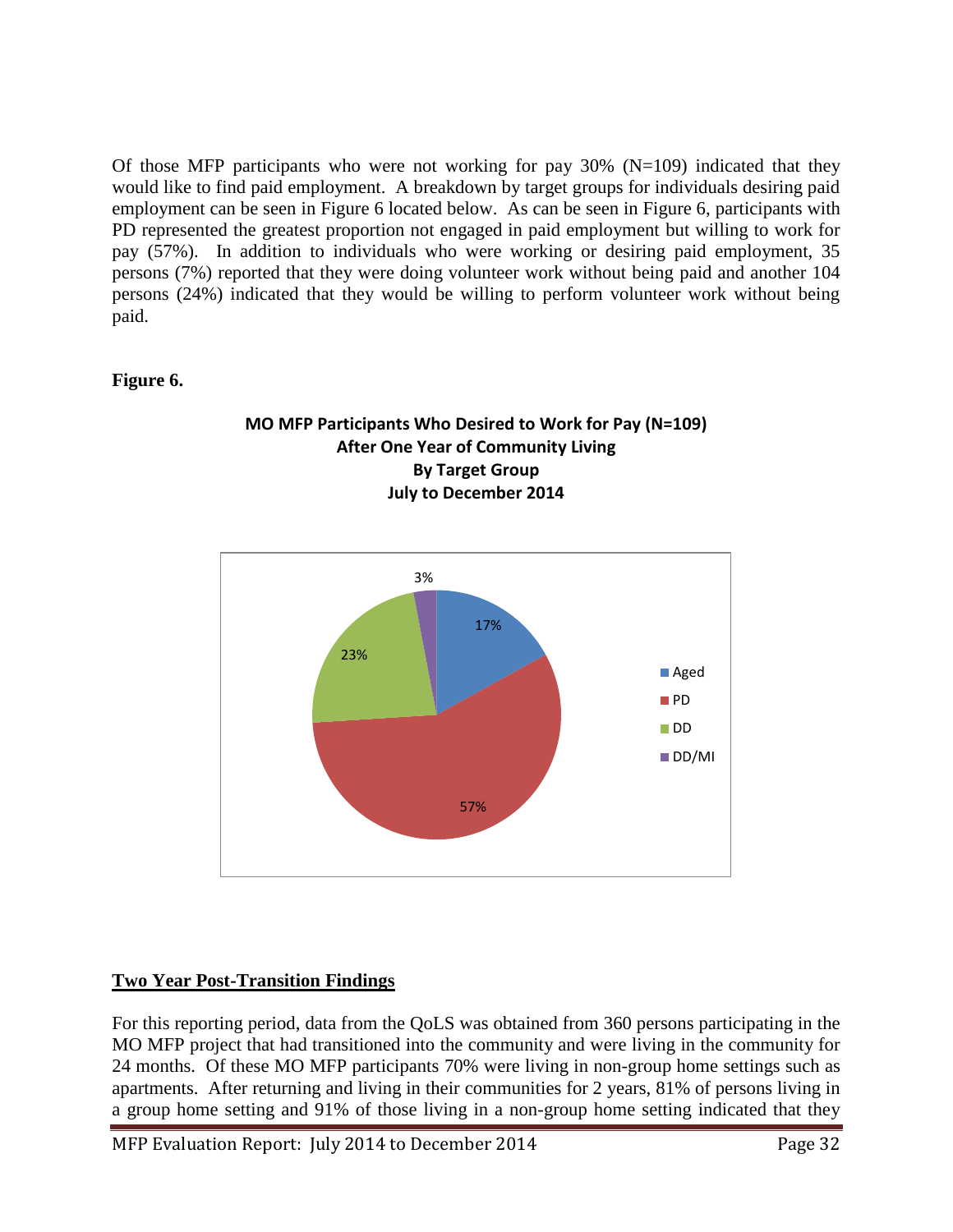liked their current living arrangement. Close to 44% of those in group homes and 63% of those not in a group home setting indicated that they had helped select their current home.

At the second follow-up interview that occurred after 24 months of community residence, less than 5% of respondents indicated that they did not feel safe where they lived. Of these, only one person reported that they felt this way most of the time. At the time of the two year follow-up interview, three persons indicated that they had been physically hurt by their current care providers and 13 individuals reported that they had been yelled at or verbally abused. In addition, 13 consumers reported that they had either money or personal items taken without their permission.

Two years after returning to their communities, 92% of MFP participants reported being happy with the help they receive around their living setting. The largest numbers of persons who were dissatisfied with their support services were in the PD and Aged groups. At this second followup interview, 96% of MFP participants stated that they were treated with respect by their service providers. This view continued to be shared across all target groups from the 1 to 2 year followup interviews. Close to 96% of respondents indicated that their support staff listened carefully to their requests of what to do. However, those in the DD/MI and the PD groups did indicate some issues in this area.

Close to 79% of participants stated that they required assistance to perform their ADL behaviors. Survey reports indicated that supports were required across all groups. MFP participants reported that nearly 94% of these aid providers were paid to perform these duties. Again, paid service providers were reported for all groups. It was also reported that 38% of MFP participants had the opportunity to pick their support staff. Here, those in the PD category were the most likely to have exercised this option. For respondents that required assistance, 11 persons indicated that they went without a shower or bath when they needed one, but only 7 persons stated that this was because no one was there to help them. 11 persons reported that they were unable to use the bathroom when needed but only 3 individuals indicated that this was due a lack of staff assistance.

After living in the community for 24 months, 86% of MO MFP respondents indicated that there were able to see friends and family when they wanted to see them. Close to 92% of MFP participants reported that they were able to go to the places they needed to and 84% indicated that they were able to do this most of the time. This rate occurred even though 76% of these individuals needed help to go out into the community.

When asked if they were happy with how they were living their life, 88% answered in the affirmative. The largest percentage in this positive group were in the DD group. The largest group indicating that they were not happy with how they were living their life was those with a DD/MI.

One question asked on the QoLS on the second year follow-up is "Are you working for pay right now?" Of those now living in the community for two years, 23% (N=78) indicated that they were working for pay. In this group of paid workers, 67 were in the DD group, 8 had a DD/MI, 2 had a PD and one in the aged group. As Figure 7 shows, participants with DD represented the greatest proportion of paid workers (86%).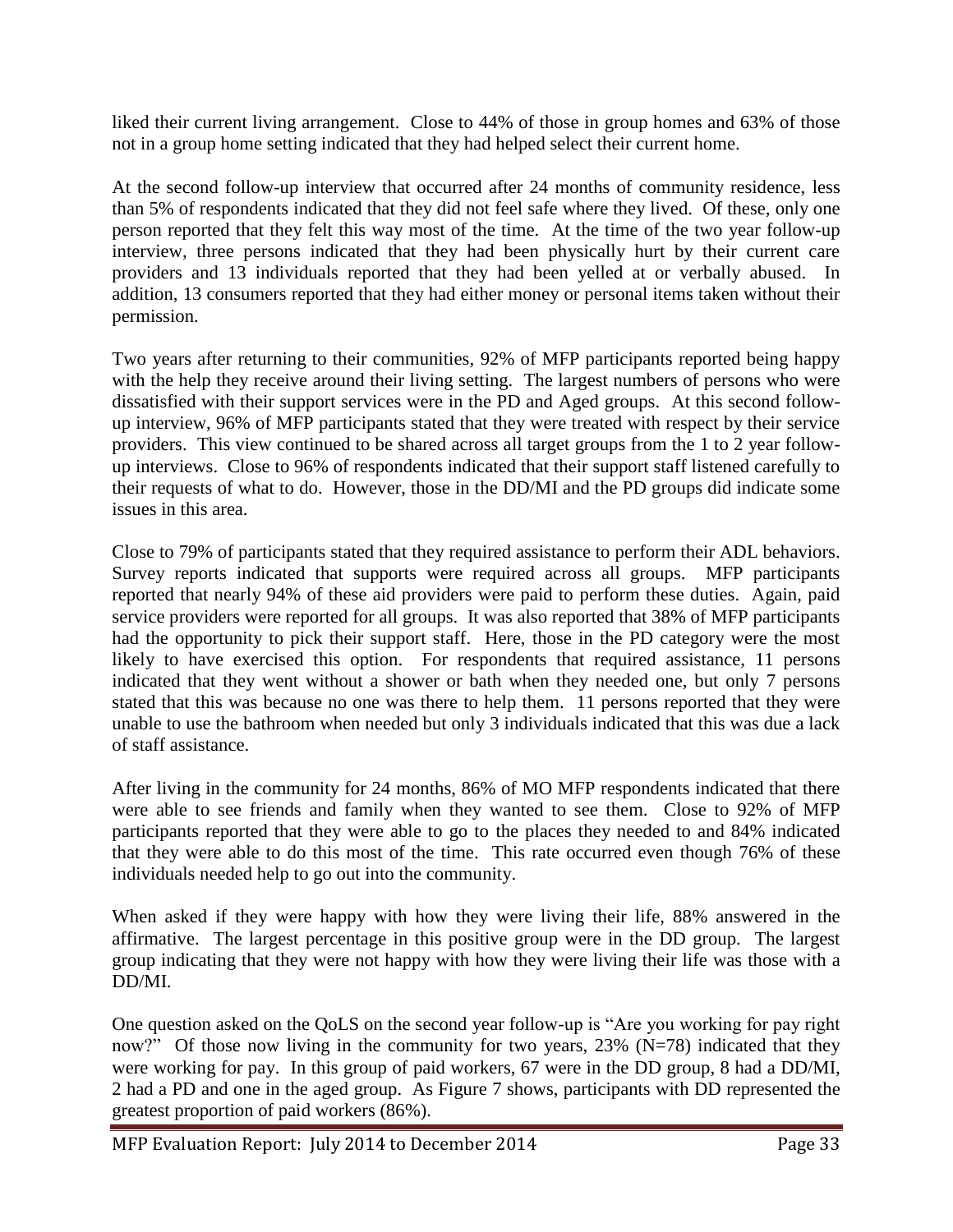#### **Figure 7.**

#### **MO MFP Participants Who Worked for Pay (N=78) After Two Years of Community Living By Target Group July to December 2014**



Of those MFP participants who were not working for pay, 25% (N=55) indicated that they would like to find paid employment. A breakdown by target groups for individuals desiring paid employment can be seen in Figure 8 located below. As can be seen in Figure 8, 52% of participants with PD and 30% of persons with DD who were not engaged in paid employment were willing to work for pay. In addition to individuals who were working or desiring paid employment, 26 persons (8%) reported that they were doing volunteer work without getting paid and another 49 persons (18%) indicated that if opportunities were found, they would be willing to perform volunteer work without being paid.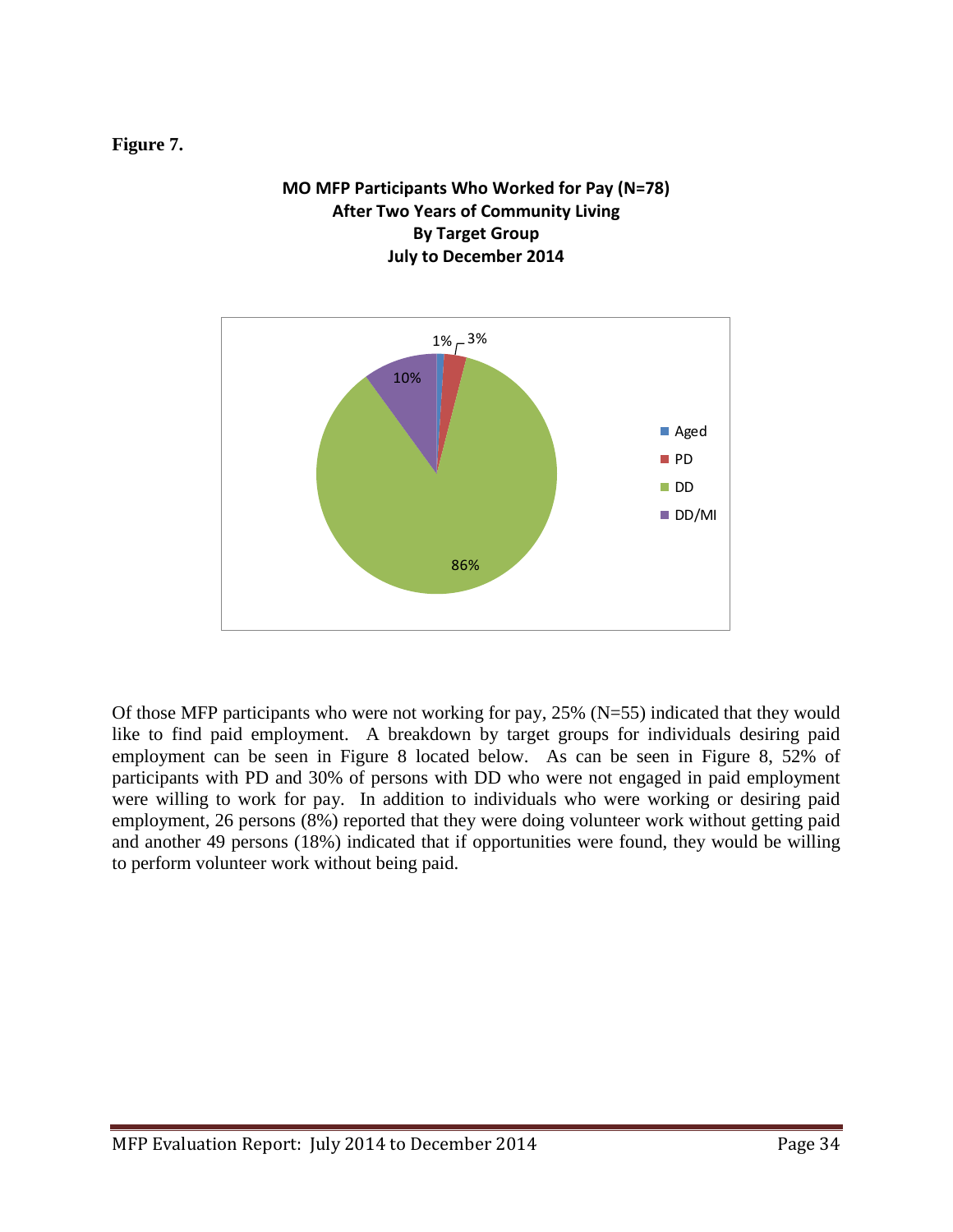#### **Figure 8.**

#### **MO MFP Participants Who Desired to Work for Pay (N=55) After Two Years of Community Living By Target Group July to December 2014**



### **Objective 5b:** Changes in quality of life.

Concern over quality of life in institutional settings has been a driving force in LTC policy for some time. The MFP program is based on the premise that many institutionalized Medicaid recipients prefer to live in the community and are able to do so with appropriate support. One of the main assumptions of the MFP program is that community based care would improve participants Quality of Life (QoL). As a result the monitoring of QoL is a critical aspect of the evaluation of the MFP project.

The MFP Quality of Life Survey (QoLS) will be used to help examine changes in consumer quality of life as the result of participation in MFP. This survey is intended to be administered prior to a consumer leaving their institutional setting and again in 12 and 24 months after returning to the community. The QLS is designed to be administered to consumers and the results sent to CMS. For this reporting period, a cumulative total of 1,140 persons were eligible for the baseline QoLS, 568 participants in the MFP project were eligible for and administered the 12 month QoLS and 380 individuals were administered the 24 month follow-up QoLS .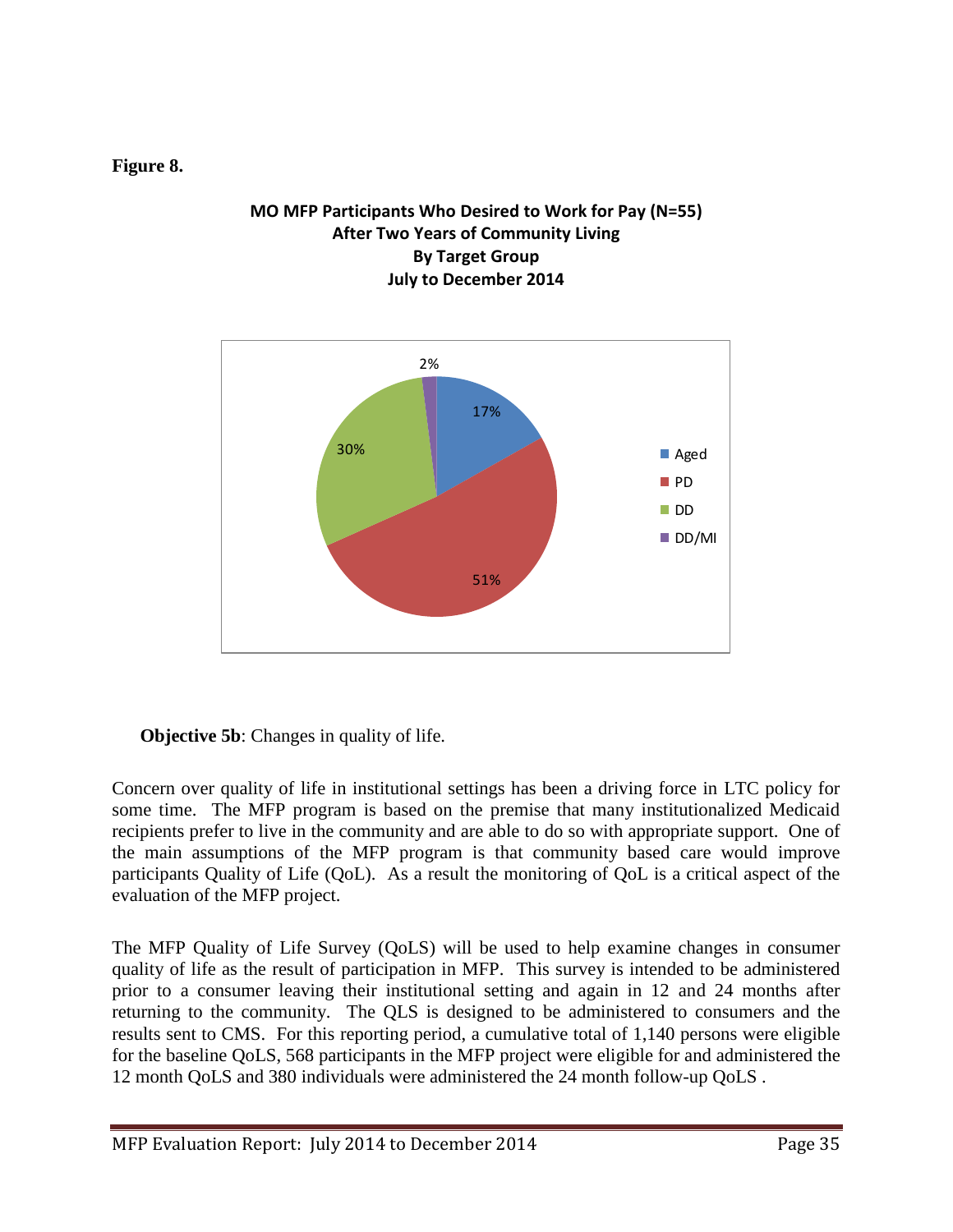The QoLS is intended to collect information on participants in the following domains: 1. Satisfaction with living arrangement, 2. Unmet need for personal care, 3. Respect and dignity, 4. Choice and control, 5. Community integration and inclusion, 6. Overall satisfaction with life, and 7. Mood and Health Concerns. Results for each domain will be measured by the summative counts of similar items that constitute the domain.

An examination of the reported changes in domain scores for MFP participants after approximately one year of living in the community indicated that improvements were reported across all summary domains. See Table 8.

#### **Table 8.**

| Domain                            | Number | Percent | Number | Percent |
|-----------------------------------|--------|---------|--------|---------|
| Living Arrangement                | 360    | 66%     | 226    | 64%     |
| Personal Care                     | 62     | 12%     | 42     | 12%     |
| Respect / Dignity                 | 101    | 24%     | 65     | 23%     |
| Choice and Control                | 372    | 68%     | 241    | 67%     |
| Community Integration & Inclusion | 241    | 44%     | 151    | 42%     |
| Satisfaction                      | 162    | 32%     | 105    | 32%     |
| Mood & Health Concerns            | 162    | 31%     | 104    | 31%     |

### **Percent of Participants Who Reported Improvements in Quality of Life Domains**

In examining the changes in measured summary domains across target groups and time, a more complicated picture begins to emerge. A visual description of the changes in domains across target groups and over time can be found in the following series of Figures 9 - 15.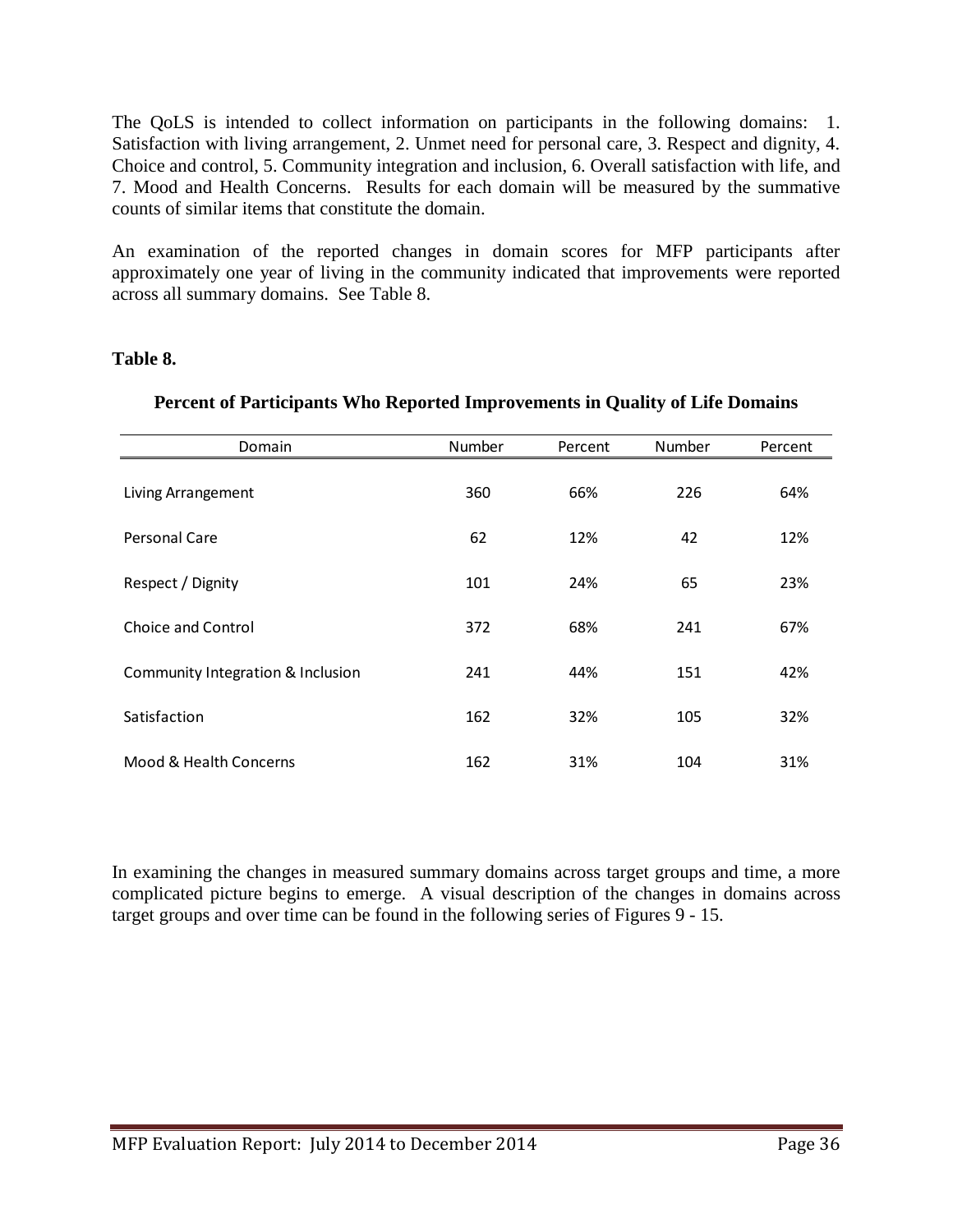



**Choice and Control**

**Figure 10**.

**Living Arrangements**

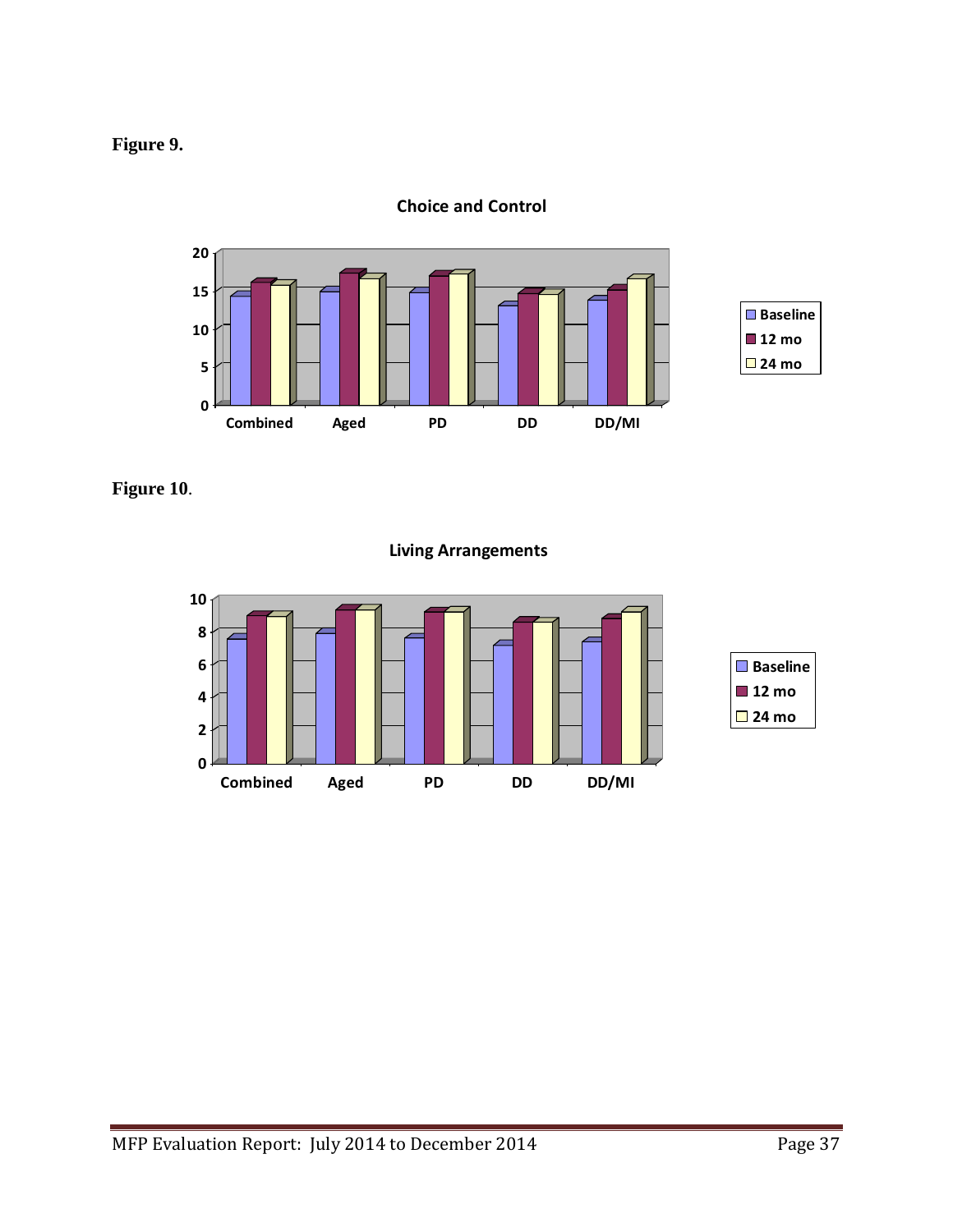



**Satisfaction**

**Figure 12.**



### **Community Integration**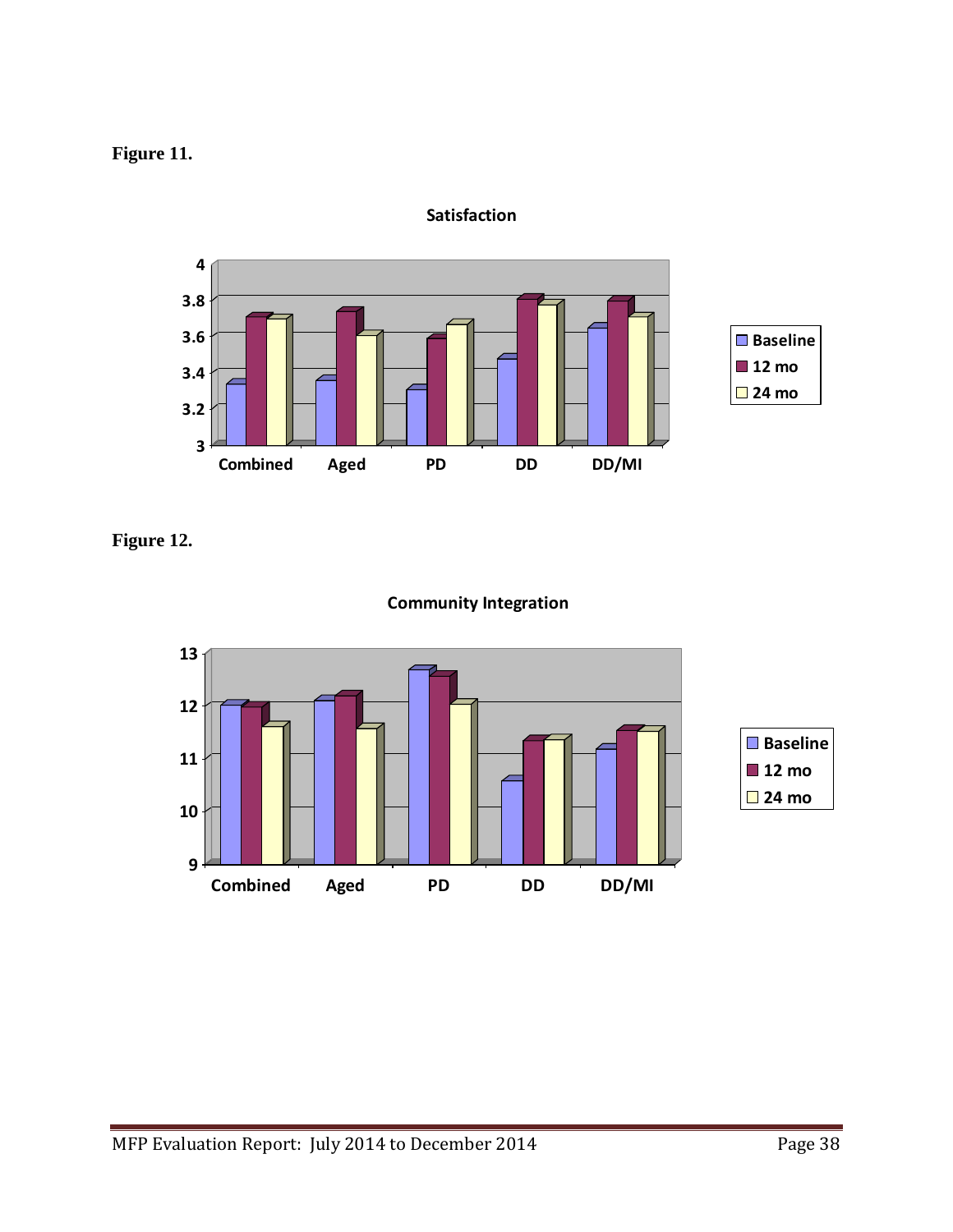## **Figure 13.**



**Respect and Dignity**

### **Figure 14.**



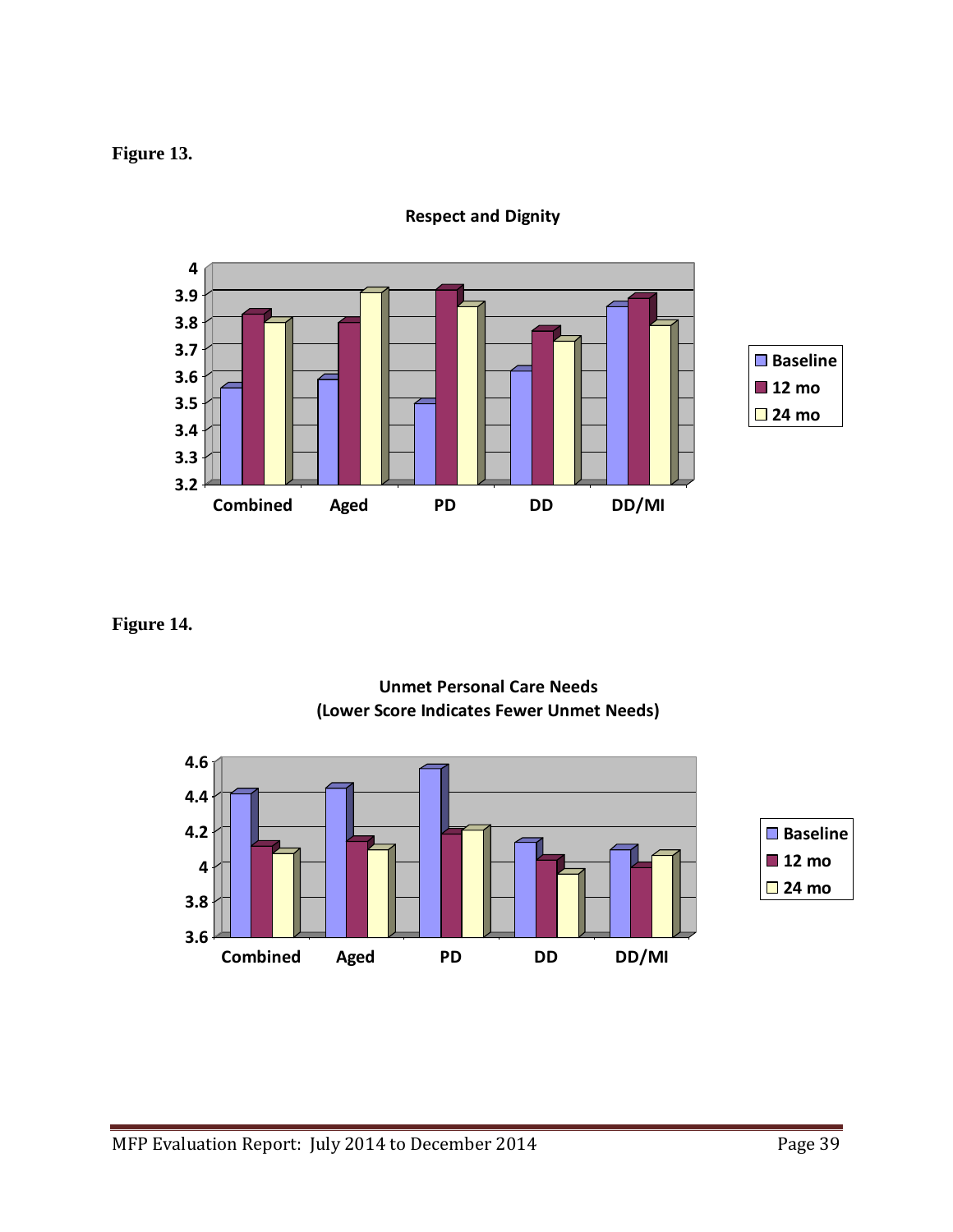Figure 15.



**Mood & Health Concerns**

A summary of the significance for changes in domain scores across target groups and over time can be found in the following table (See Table 9). An analysis of the change in domain scores from baseline to the first year follow-up indicated that significant improvements in QoL were reported for all MO MFP participants on: Living Arrangement, Personal Care Needs, Respect and Dignity, Choice and Control, Community Integration & Inclusion and Satisfaction. Mood  $\&$ Health Concerns was the only domain where MFP participants did not report significant improvement from Baseline assessment to the 12 month follow-up report.

Different patterns of change in QoL are noted when examining MO MFP participants in their respective target group. At the 12 month follow-up, significant improvements in the domain of *life satisfaction* were reported for all target groups except those persons in the co-morbid DD/MI group. When surveyed at the 2 year follow-up, significant improvements in *life satisfaction* were maintained for those in the Physically Disabled and DD groups. Non-significant improvements in *life satisfaction* from the baseline measure to the 2 year follow-up were reported for those in the Aged and co-morbid DD/MI groups.

For the domain of *living arrangements*, all target groups reported significant improvements at both the one and two year follow-up assessments. A similar pattern of improvement was found for the domain of *choice and control* across all target groups for the 12 and 24 month follow-up surveys.

Individuals in the Physically Disabled and the DD target groups were the only groups that reported a significant increase in being treated with *respect and dignity* at the one year follow-up However, at the two year assessment, those in the Physically Disabled group were joined by the aged and reported a significant improvement from the start of the program in being treated with *respect and dignity*.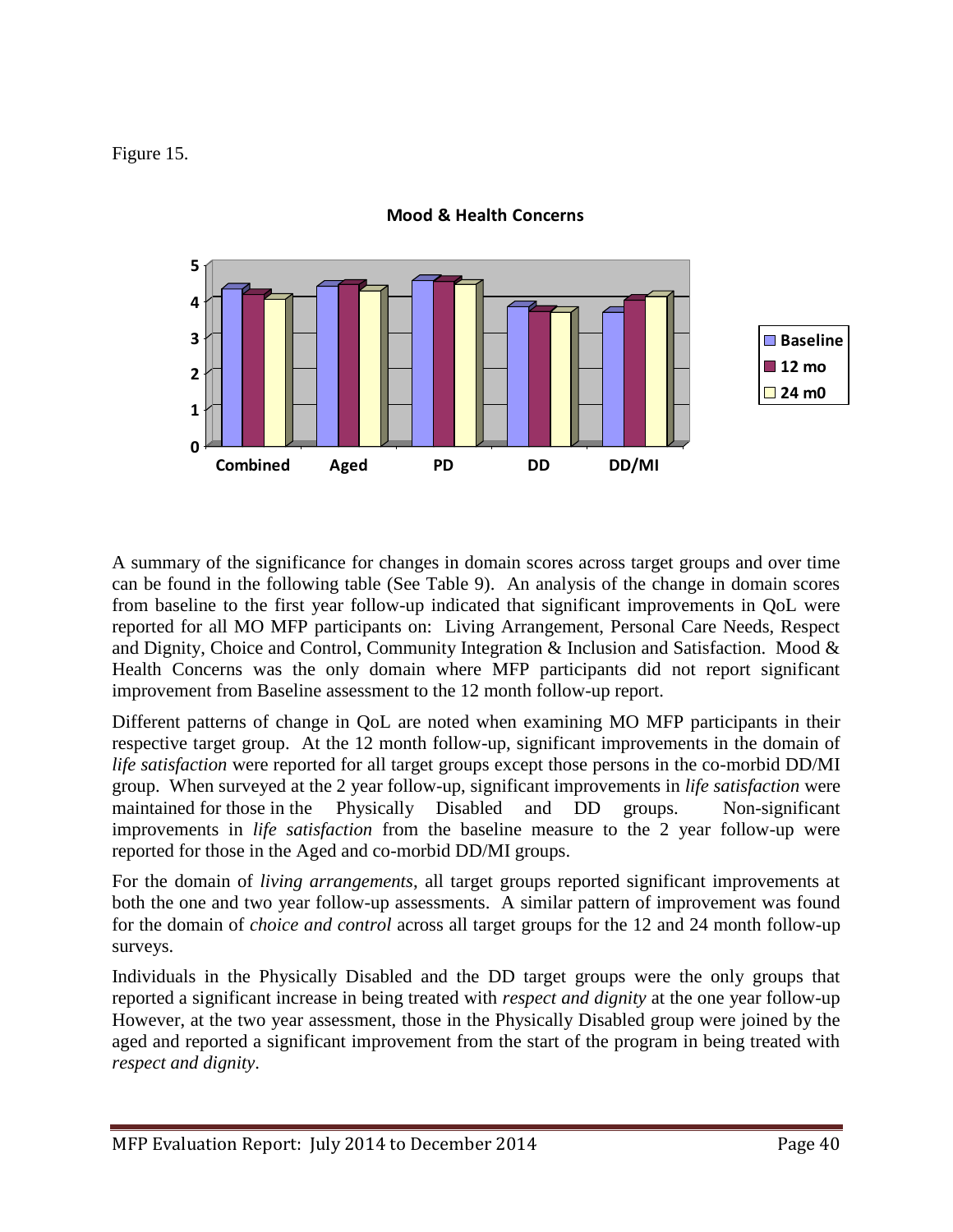At the one year assessment, persons in the Aged and Physically Disabled groups reported significant improvements in having their *personal care needs* met when compared to the baseline measure. No significant improvement in *personal care needs* from the baseline assessment was reported by those in the DD and the co-morbid DD/MI groups. At the two year assessment, those in the Physically Disabled and Aged groups continued to indicate an improvement in having their *personal care needs* met.

For the domain of *community integration*, only those individuals in the DD target group reported a significant improvement at the one year follow-up. At the two year assessment, those in the DD group continued to report an improvement in their community integration, however they were now joined by those in the Aged group.

No significant improvements across target groups were reported in the area of *mood and health concerns* at either the one or two year assessments. This failure to find significant improvements in this domain was true for all four target groups involved in the MO MFP program.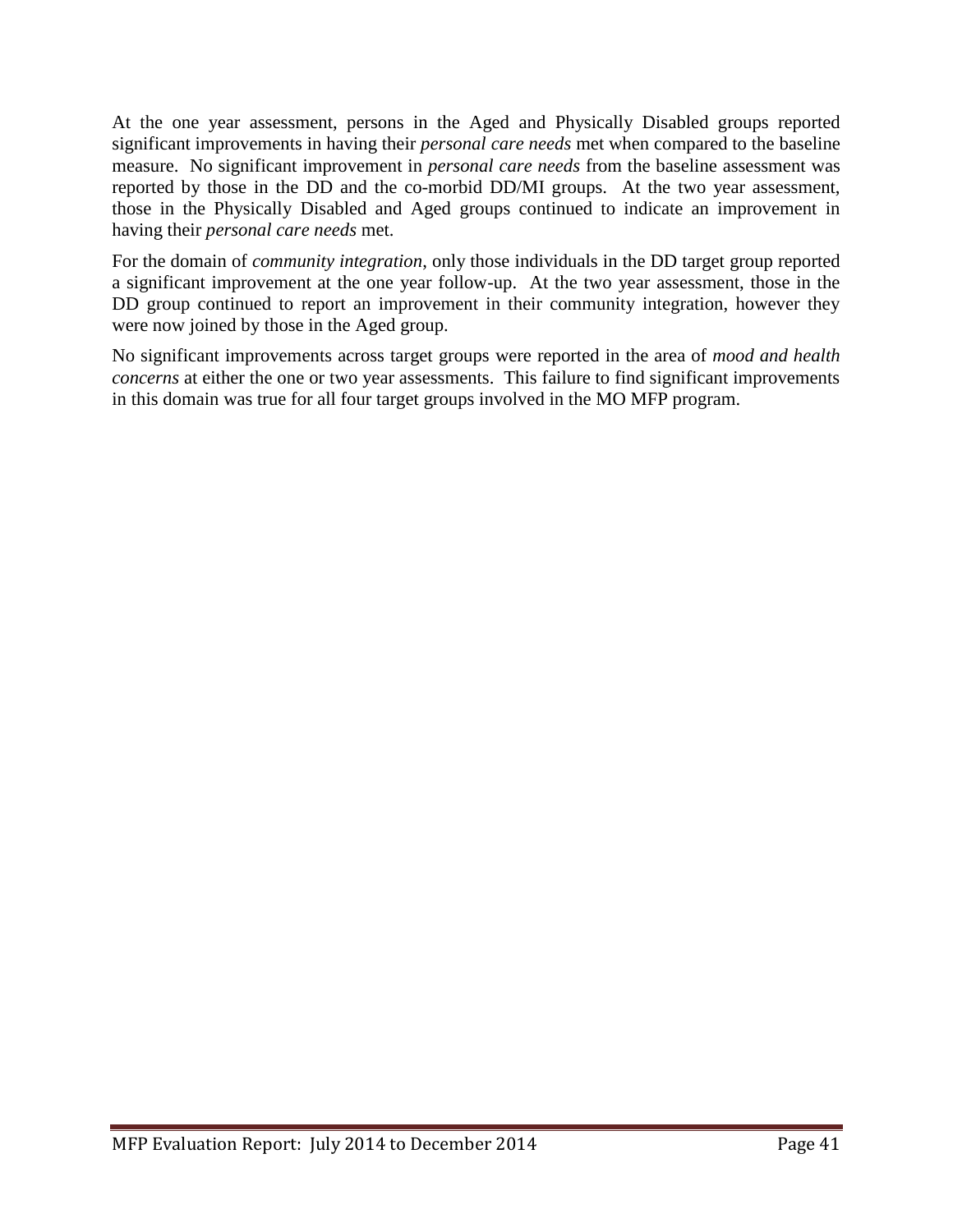#### **Table 9.**

|                              | All                 |           |           |           |           |
|------------------------------|---------------------|-----------|-----------|-----------|-----------|
|                              | <b>Participants</b> | Aged      | <b>PD</b> | <b>DD</b> | DD/MI     |
| <b>Life Satisfaction</b>     |                     |           |           |           |           |
| Baseline vs 12 mo            | ***                 | ***       | ***       | ***       | <b>NS</b> |
| Baseline vs 24 mo            | ***                 | NS        | ***       | ***       | <b>NS</b> |
| <b>Living Arrangement</b>    |                     |           |           |           |           |
| Baseline vs 12 mo            | ***                 | ***       | ***       | ***       | **        |
| Baseline vs 24 mo            | ***                 | ***       | ***       | ***       | **        |
| <b>Choice and Control</b>    |                     |           |           |           |           |
| Baseline vs 12 mo            | ***                 | ***       | ***       | ***       | *         |
| Baseline vs 24 mo            | ***                 | ***       | ***       | ***       | ***       |
| <b>Respect and Dignity</b>   |                     |           |           |           |           |
| Baseline vs 12 mo            | ***                 | <b>NS</b> | ***       | $\ast$    | <b>NS</b> |
| Baseline vs 24 mo            | ***                 | $**$      | ***       | <b>NS</b> | <b>NS</b> |
| <b>Personal Care</b>         |                     |           |           |           |           |
| Baseline vs 12 mo            | ***                 | ***       | ***       | <b>NS</b> | NS.       |
| Baseline vs 24 mo            | ***                 | ***       | ***       | <b>NS</b> | <b>NS</b> |
| <b>Community Integration</b> |                     |           |           |           |           |
| Baseline vs 12 mo            | $* *$               | <b>NS</b> | NS.       | ***       | NS.       |
| Baseline vs 24 mo            | NS                  | $*$       | <b>NS</b> | ***       | <b>NS</b> |
| <b>Mood and Health</b>       |                     |           |           |           |           |
| Baseline vs 12 mo            | <b>NS</b>           | NS        | NS.       | NS        | ΝS        |
| Baseline vs 24 mo            | NS                  | NS        | NS.       | <b>NS</b> | NS.       |

\* p < .05

\*\*  $p < .01$ 

\*\*\*  $p < .001$ 

NS = Not Significant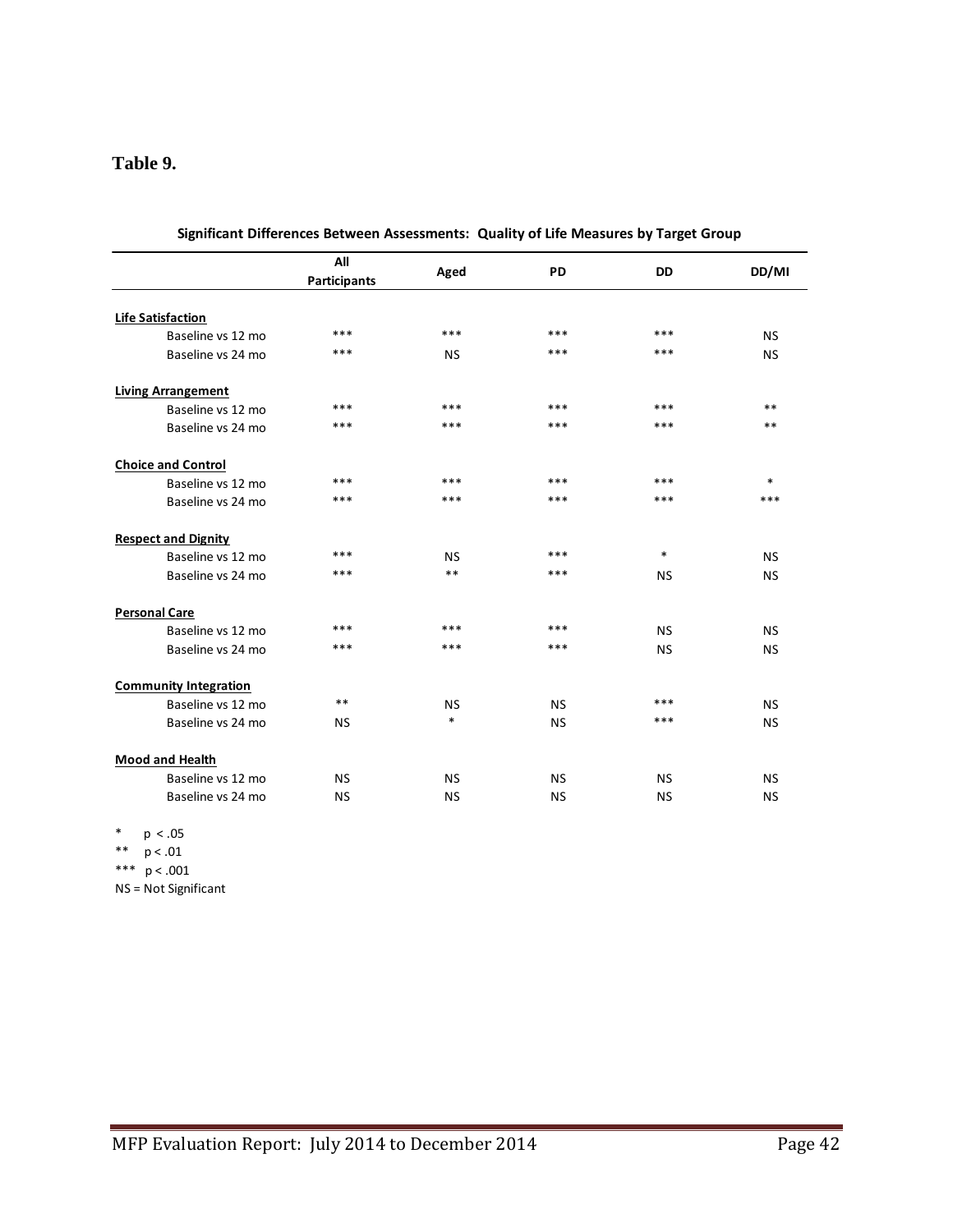**Area 6:** Persons eligible to participate in MFP and who decline or those persons enrolled in MFP and who cease participation in MFP will be evaluated to determine the reasons for their decisions. Individuals who die while participating in MFP will also have their cause of death examined.

**Objective 6a**: Rates of re-institutionalization of MFP participants and reasons cited.

Of the individuals currently enrolled in the MO MFP project, a total of 51 persons were reinstitutionalized from July to December 2014. Of these, 38 MFP participants required a reinstitutionalization of 30 days or less: 21 were Physically Disabled target group, 10 were Aged and 7 were in the DD group. For this reporting period one person in the Aged group and 3 individuals in the Physically Disabled group required a re-institutionalization greater than 30 days. Two individuals in the Aged group, one in the DD group and 6 in the PD group were reinstitutionalized with a length of stay as yet unknown. The majority of persons, who chose or had to return to an institutionalized setting, either did so for health related issues that did not allow them to remain in the community or because they had Medicaid spend-down problems.

**Objective 6b:** Frequency of deaths of MFP participants and reasons cited.

From July to December 2014, there were two reported deaths for individuals participating in the MO MFP program. Both individuals were in the PD target group. One person died from cardiac issues and the other had no listed cause of death.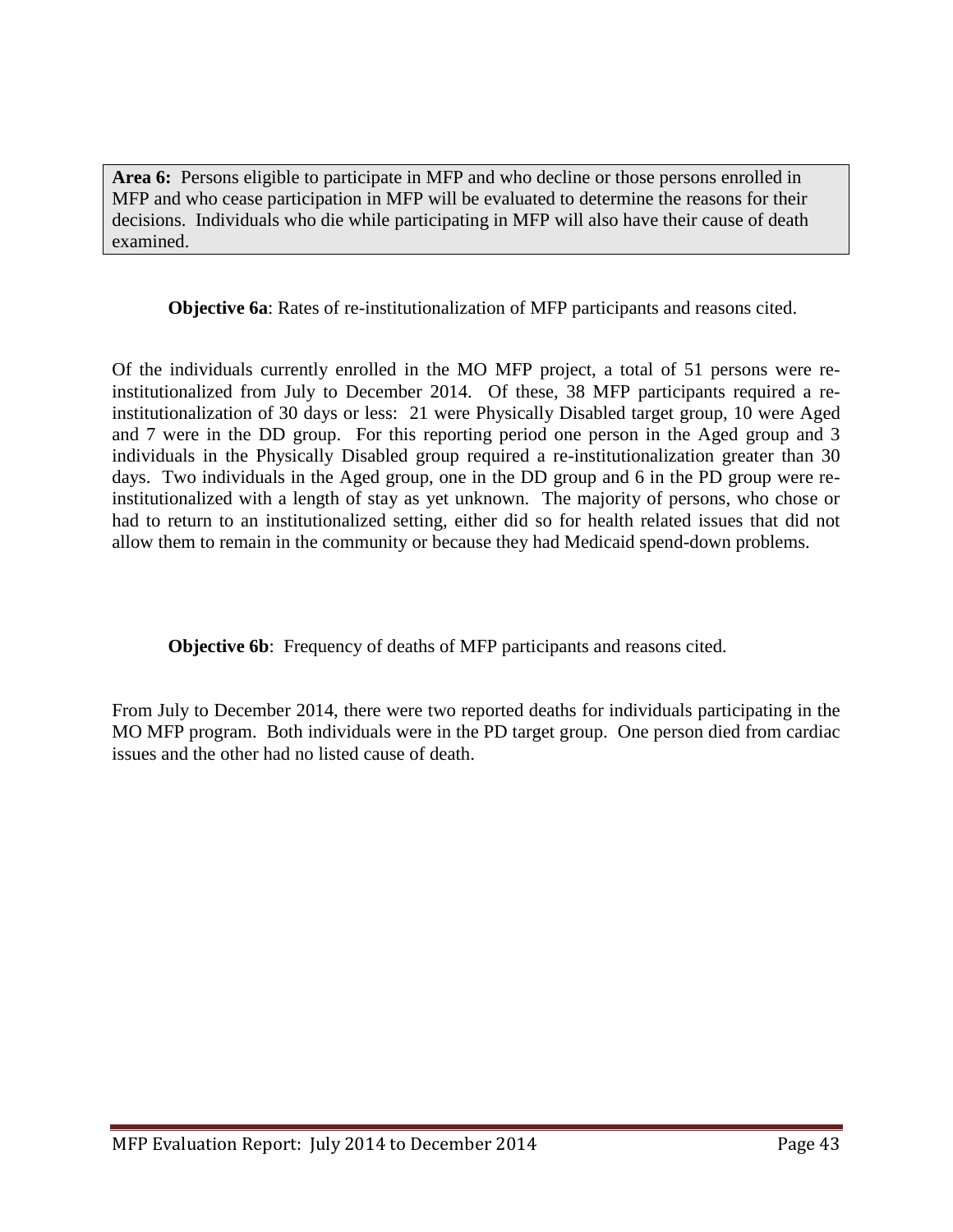#### **Missouri Money Follows the Person Semi-Annual Evaluation Report – January to June 2014 Summary**

For this reporting period, the Missouri Money Follows the Person: My Life, My Way, My Community MO (MFP) was able to transition 117 individuals. This was a significant improvement from the number of transition that occurred in the first reporting period and enabled the MO MFP project to achieve the 2014 transition target goal. The implementation of the Section Q website accompanied by training for nursing home staff on the administration of Section Q was hoped to aid the MO MFP project in achieving transition goals. The transition results for this reporting period suggest that this training approach is working and hopefully will continue to maintain transitions for the next reporting period. Available data for this reporting period suggest that there continue to be some difficulties in transitioning those in the DD and DD/MI groups. To help address this problem, the DDD continues to work on approaches to obtain guardianship consent to better transition their population into the community.

Both the DHSS and the DMH continue to develop and implement policies and procedures to provide continuity and quality care upon transition for their target groups. To help assist their aims, both agencies have developed and use web based tools to help collect data that allows them to assess and monitor individual needs and service delivery. Among other areas, these systems allow for the monitoring of abuse and neglect, health needs, and the altering of individual supports as needed.

One continuing area of concern and a primary impediment to community transitions is that of housing. Affordable housing continues to be difficult to obtain and local housing agencies have been reluctant to dedicate any housing slots specifically for MFP participants. State agencies participating in the MO MFP Project have taken steps in an attempt to address this problem such as regional meetings with housing authorities and housing developers. Participating agencies are also working with housing developers to help create more universally designed housing throughout the state. The MO MFP program has hired a housing coordinator and housing specialist to provide assistance in the area of housing. The state MFP Director will continue to work with housing agencies to develop housing approaches that will benefit MFP participants. Another problem area in housing is the assessment of risk for community placements of individuals with alcohol or substance abuse, and severe mental illness. Here agencies are holding meetings to share knowledge on how these persons can best be transitioned and supported in the community.

The state of Missouri continues to show a shift in rebalancing monetary funding from institutions to HCBS during this reporting period. The target goal of a 4 percent increase in total Medicaid HCBS expenditures for each year of the project has again been reached. The data needed to examine Medicaid costs prior to and after community transition was not available and this analysis was not conducted.

During this reporting period, 23 MFP participants choose to self-direct their support services with the majority in the non-elderly, Physical Disability target group  $(N=17)$ . The remaining 6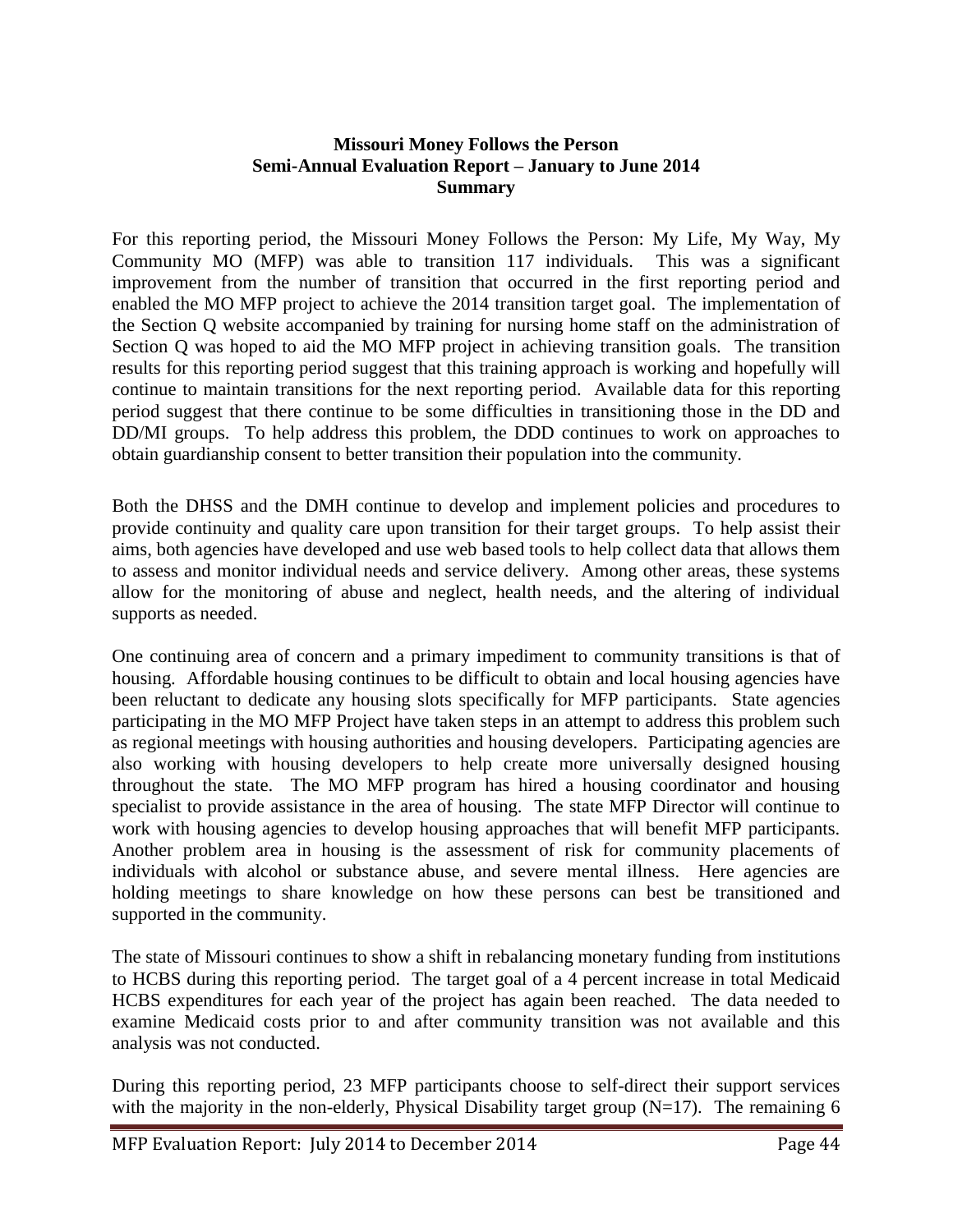persons were in the aged group. Available data indicated that 2 participants in the PD group disenrolled from the self-direction option of the Mo MFP program for this time period.

Since the start of the MO MFP program, a total of 51 persons needed to be re-institutionalized. Most (N=38) were for less than 30 days, 4 were for more than 30 days and 9 have an undetermined length of stay. All 4 persons with a length of stay longer than 30 days re-enrolled in the MO MFP program upon discharge. The majority of persons, who chose or had to return to an institutionalized setting, either did so for health related issues that did not allow them to remain in the community, for deterioration in cognitive functioning or to meet spend down requirements.

The results from the one and two year Quality of Life Surveys suggest that the MO MFP program is accomplishing the goal of returning qualified individuals to the community and improving the quality of life for these participants. MO MFP participants have reported significant improvements in their living arrangements, life satisfaction, and choice and control over their lives that have been sustained over a two year time period since leaving a long term care institution.

Some of the remaining domains measured by the QoLS have shown mixed results that have varied over time and across target groups. Persons leaving long term care facilities such as those in the Aged and Physically Disabled groups have reported significant improvements in their personal care upon returning to the community at both the one and two year follow-up assessments. Individuals in the DD and DD/MI groups failed to report such changes at either the one or two year assessment.

In the area of being treated with respect and dignity, persons in the PD group reported the strongest and most consistent improvement at both the one and two year assessments. Those in the aged group reported significant improvement from the baseline measure only on the second year survey. Persons in the DD group reported improvement on the 12 month survey but not on the 24 month follow-up. No changes in this domain were found for those in the DD/MI group.

The only individuals that reported a significant improvement in community integration were those in the DD group. Here they reported an improvement that was maintained across the two year time period. Persons in the aged group reported a significant improvement in community integration only at the 2 year assessment. The failure of the other groups to show gains in this domain should be examined. Differences might be due to access to a more organized system or process that is not currently available to those in the other target groups and this might warrant a closer examination of how others are being integrated into their communities.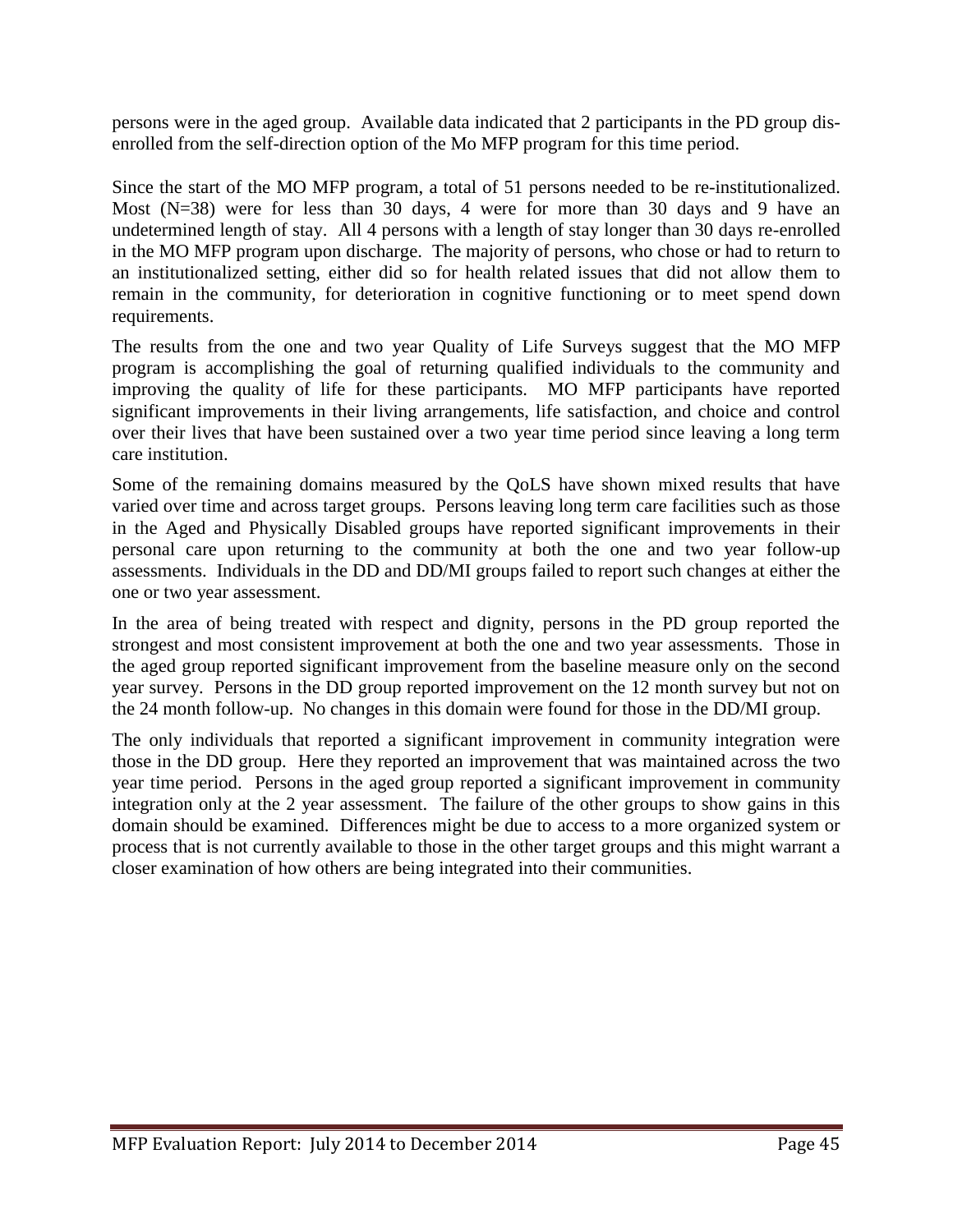## **APPENDIX A**

## **EVALUATION OVERVIEW**

This semi-annual report for the evaluation of the Missouri Money Follows the Person Demonstration (MO MFP) covers the 6-month period from July through December 2014. The evaluation activities described in this report align with the (a) evaluation plan that was submitted to the Centers for Medicare and Medicaid Service (CMS) and (b) the required semi-annual reporting format.

### **Evaluation Plan**

The evaluation plan was developed in collaboration between Tom McVeigh, Robert Doljanac and the MO MFP project staff. During the planning phase, project work teams developed a strategic plan including specific activities and relevant data sources. The evaluation plan was designed to complement the strategic plan such to inform the implementation process and outcomes. Overall, the evaluation plan details, by grant objective, the evaluation processes, measures, and data sources.

Given the integrated nature of the data comprising the evaluation of the Missouri Money Follows the Person Demonstration, implementation of the evaluation plan has involved collaboration across many partners within the Departments of Mental Health (DMH), Social Services (DSS) and Health and Senior Services (DHSS).

The evaluation plan includes both a process and outcome evaluation. The purpose of the process evaluation is to:

- Determine the perceptions of the stakeholders about the planning and implementation of the projects,
- Determine the extent to which the implementation of the grant follows proposed protocols,
- Document changes to grant processes and reasons for changes, and
- Record participation from various stakeholders in grant activities and decision-making.

The outcome evaluation involves:

- Integrating existing data sources contributing to the understanding of the effects of the grant processes on the quality of life for people with disabilities,
- Examining the usefulness of current data systems,
- Measuring stakeholder perspectives of outcomes and document their personal experiences.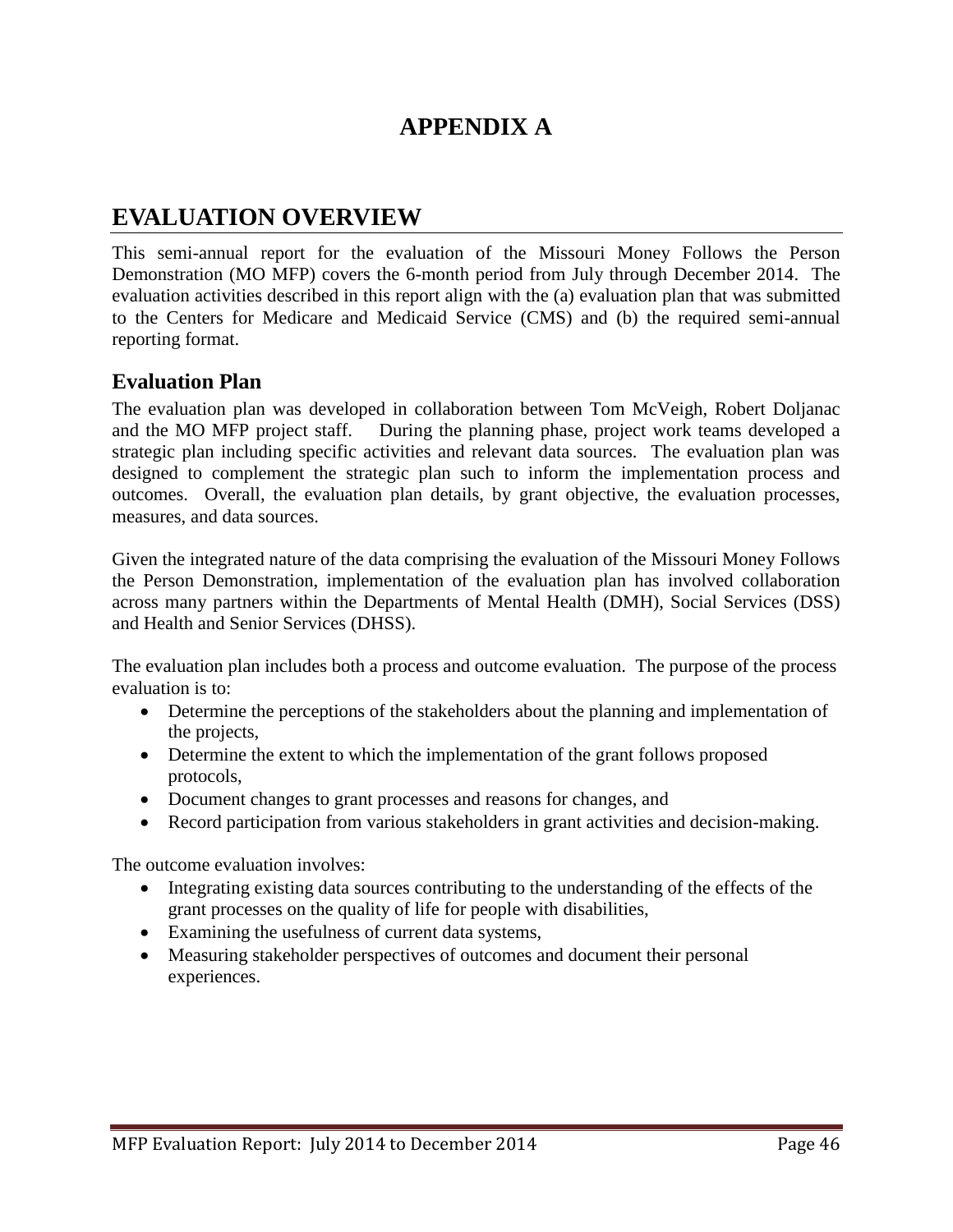## **Evaluation Methodology**

## **Table 10.**

|     | Area #1: The MFP Project will establish practices and policies to screen, identify, & assess persons who are candidates for transitioning into<br>the community through the MFP Project. |                                                                                               |                                                 |                                                                                  |                 |  |  |
|-----|------------------------------------------------------------------------------------------------------------------------------------------------------------------------------------------|-----------------------------------------------------------------------------------------------|-------------------------------------------------|----------------------------------------------------------------------------------|-----------------|--|--|
|     |                                                                                                                                                                                          |                                                                                               |                                                 |                                                                                  |                 |  |  |
|     | Outcome                                                                                                                                                                                  | Data Elements for                                                                             | Information / Data                              | Entity / Agency                                                                  | Frequency of    |  |  |
|     |                                                                                                                                                                                          | Measure                                                                                       | Source(s)                                       | providing data                                                                   | Data Collection |  |  |
| a.  | Changes in policies & procedures relevant to<br>persons in each target group                                                                                                             | Related policies and<br>procedures                                                            | Interviews and Dept.<br><b>Policy Reports</b>   | Dept. of Mental Health<br>& CPS<br>Dept. of Health and<br><b>Senior Services</b> | Semi-Annual     |  |  |
|     |                                                                                                                                                                                          |                                                                                               |                                                 |                                                                                  |                 |  |  |
| $b$ | Number in each target group who choose to<br>participate and those who actually transition                                                                                               | Numbers identified<br>$\bullet$<br>Numbers who<br>transition<br>Reason for non-<br>transition | Annual reviews,<br>referrals, and<br>interviews | Dept. of Mental Health<br>& CPS<br>Dept. of Health and<br><b>Senior Services</b> | Semi-Annual     |  |  |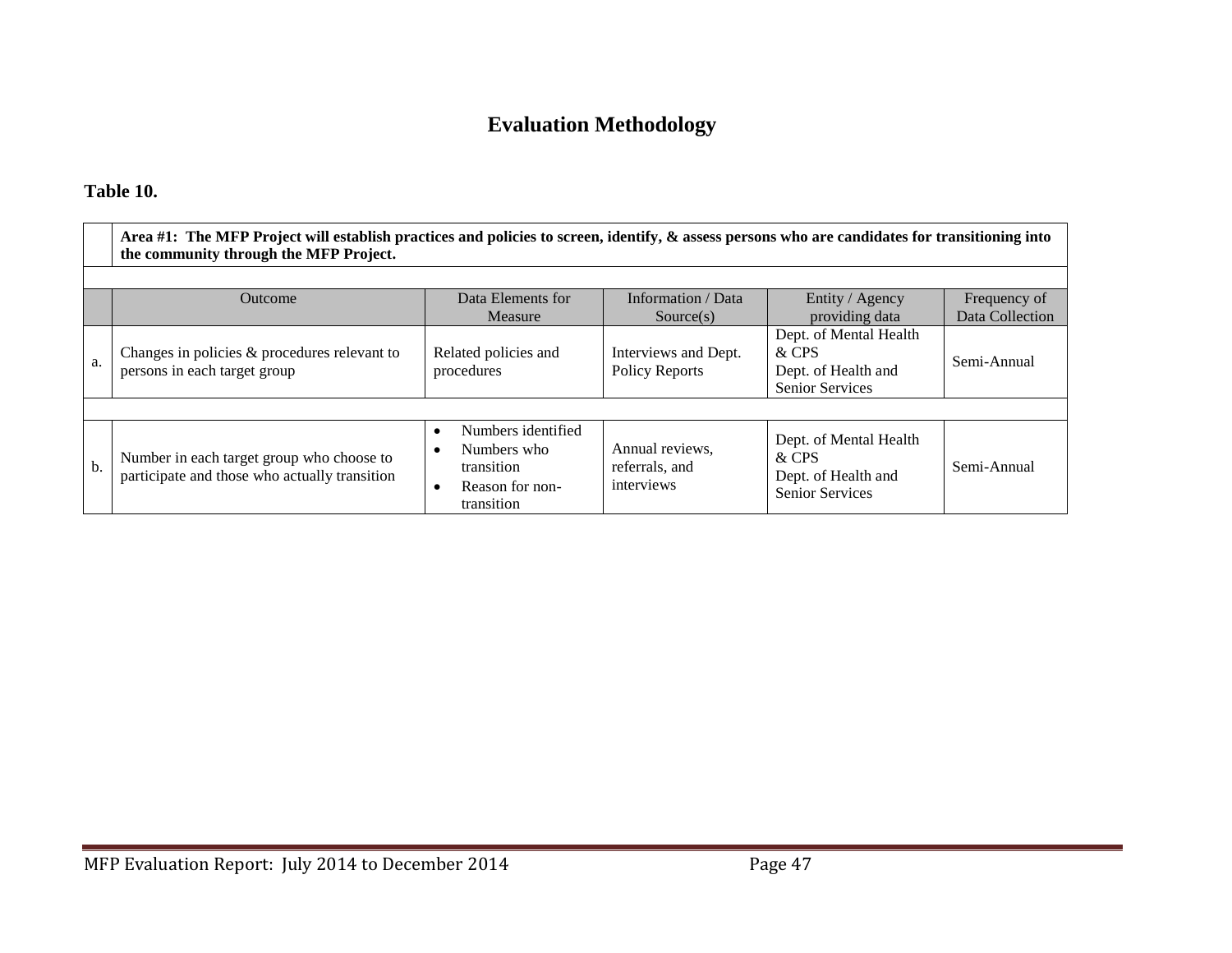## **Table 11.**

|    | Area #2: Development of flexible financing strategies or other budget transfer strategies that allow "money to follow the person". |                                                           |                                 |                                                                          |                                 |  |  |  |
|----|------------------------------------------------------------------------------------------------------------------------------------|-----------------------------------------------------------|---------------------------------|--------------------------------------------------------------------------|---------------------------------|--|--|--|
|    |                                                                                                                                    |                                                           |                                 |                                                                          |                                 |  |  |  |
|    | <b>Outcome</b>                                                                                                                     | Data Elements for<br>Measure                              | Information / Data<br>Source(s) | Entity / Agency<br>providing data                                        | Frequency of<br>Data Collection |  |  |  |
| a. | Changes in the balance of long term care<br>funding between institutional and home and<br>community based services                 | Long term care<br>funding<br>Institutional funding        | State budget reports            | Dept. of Mental Health<br>Dept. of Health and<br>Senior Services         | Semi-Annual                     |  |  |  |
|    |                                                                                                                                    |                                                           |                                 |                                                                          |                                 |  |  |  |
| b. | Increases in the number of persons funded<br>under the Medicaid waiver program                                                     | Number of persons<br>receiving Medicaid<br>waiver funding | State data reports              | Dept. of Mental Health,<br>Dept. of Health and<br><b>Senior Services</b> | Semi-Annual                     |  |  |  |
|    |                                                                                                                                    |                                                           |                                 |                                                                          |                                 |  |  |  |
| c. | Increases in the amount of funding for<br>demonstration services received by persons in<br>the MFP Project                         | Demonstration services<br>funding                         | State budget reports            | Dept. of Mental Health,<br>Dept. of Health and<br><b>Senior Services</b> | Semi-Annual                     |  |  |  |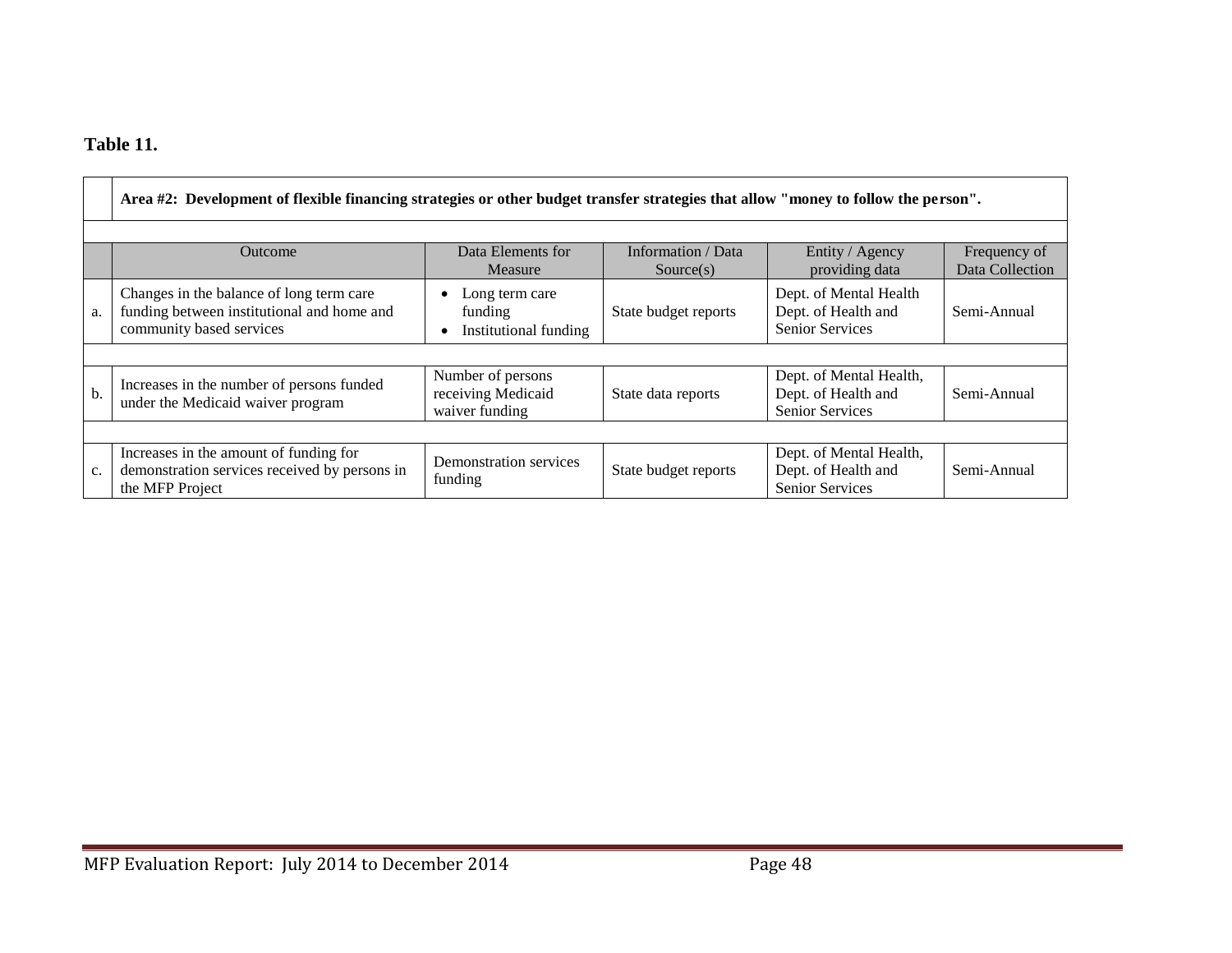## **Table 12.**

|    | Area #3: Availability and accessibility of supportive services for MFP Project Participants                                      |                                                                                                    |                                 |                                                                                   |                                 |  |  |
|----|----------------------------------------------------------------------------------------------------------------------------------|----------------------------------------------------------------------------------------------------|---------------------------------|-----------------------------------------------------------------------------------|---------------------------------|--|--|
|    | <b>Outcome</b>                                                                                                                   | Data Elements for<br>Measure                                                                       | Information / Data<br>Source(s) | Entity / Agency providing data                                                    | Frequency of Data<br>Collection |  |  |
| a. | Level of involvement of consumers in the<br>MFP Project in transition planning and<br>delivery of services for each target group | Individual responses<br>to survey/interview<br>questions                                           | Quality of Life<br>Survey (QLS) | <b>CMS</b>                                                                        | Semi-Annual                     |  |  |
| b. | Types of housing selected by MFP<br>participants for each target group                                                           | Type housing<br>selected and received                                                              | <b>MFP</b> Data Files           | Department of Mental Health<br>Department of Health and Senior<br>Services        | Semi-Annual                     |  |  |
|    | Apt. or Unit with an individual lease<br>$\bullet$                                                                               |                                                                                                    |                                 |                                                                                   |                                 |  |  |
|    | <b>Community Based Residential Setting</b><br>$\bullet$<br>Home Owned or Leased by Individual<br>$\bullet$<br>or Family          |                                                                                                    |                                 |                                                                                   |                                 |  |  |
|    |                                                                                                                                  |                                                                                                    |                                 |                                                                                   |                                 |  |  |
| c. | Number of MFP participants who self-<br>direct services for each target group                                                    | Number of persons<br>self-directing services                                                       | <b>MFP</b> Data Files           | Department of Mental Health<br>Department of Health and Senior<br><b>Services</b> | Semi-Annual                     |  |  |
|    |                                                                                                                                  |                                                                                                    |                                 |                                                                                   |                                 |  |  |
| d. | The number of individuals who were unable<br>to transition due to lack of accessible /<br>affordable housing                     | Number of<br>individuals who were<br>unable to transition<br>due to housing                        | DSS / MFP Data<br>Files         | <b>MFP</b> Project Staff                                                          | Semi-Annual                     |  |  |
|    |                                                                                                                                  |                                                                                                    |                                 |                                                                                   |                                 |  |  |
| e. | Types and amount of transition services,<br>including demonstration services                                                     | <b>Transition Services</b>                                                                         | <b>MFP</b> Data Files           | Department of Mental Health<br>Department of Health and Senior<br><b>Services</b> | Semi-Annual                     |  |  |
|    |                                                                                                                                  |                                                                                                    |                                 |                                                                                   |                                 |  |  |
| f. | Why individuals interested in participating<br>in MFP were unable to transition into the<br>community                            | Number of<br>individuals who were<br>unable to transition<br>into the community<br>and reasons why | <b>MFP</b> Data Files           | <b>MFP</b> Project Staff                                                          | Semi-Annual                     |  |  |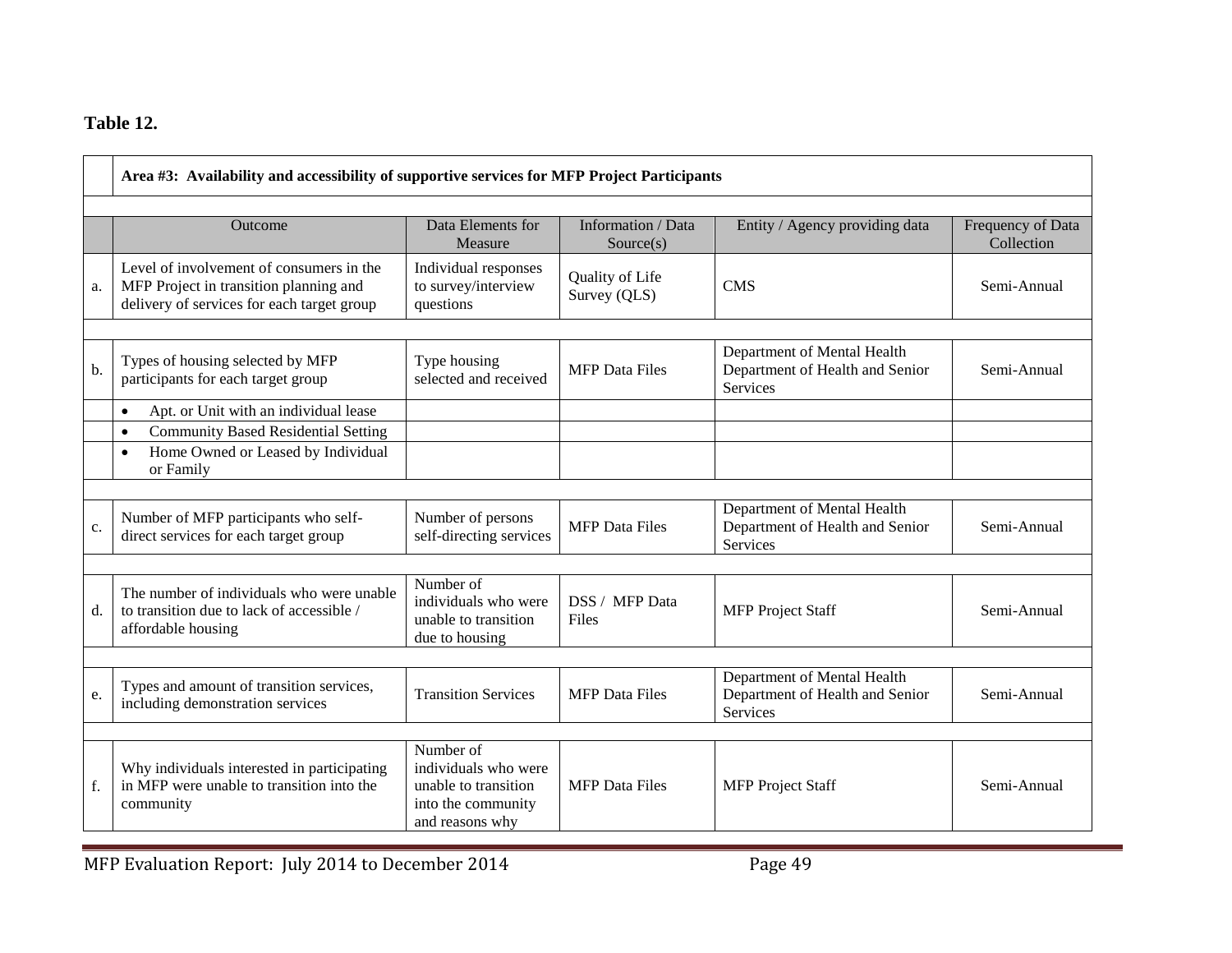## **Table 13.**

|     | Area #4: Performance of a cost analysis on support service costs for individuals participating in the MFP Project                                         |                                                                               |                                                |              |             |  |  |  |
|-----|-----------------------------------------------------------------------------------------------------------------------------------------------------------|-------------------------------------------------------------------------------|------------------------------------------------|--------------|-------------|--|--|--|
|     | Data Elements for<br>Entity / Agency<br>Information / Data<br>Frequency of Data<br><b>Outcome</b><br>providing data<br>Collection<br>Measure<br>Source(s) |                                                                               |                                                |              |             |  |  |  |
| a.  | Cost of Medicaid services prior to participation in<br><b>MFP</b>                                                                                         | Total support service<br>costs billed 12 mo. prior<br>to participating in MFP | <b>Individual Medicaid</b><br>billing invoices | Mo HealthNet | Semi-Annual |  |  |  |
|     |                                                                                                                                                           |                                                                               |                                                |              |             |  |  |  |
| $b$ | Cost of Medicaid services after transitioning and<br>participating in MFP                                                                                 | Total support service<br>costs billed 12 mo. after<br>participating in MFP    | Individual Medicaid<br>billing invoices        | Mo HealthNet | Semi-Annual |  |  |  |

## **Table 14.**

|    | Area #5: Development of policies & practices to improve quality management systems to monitor services and supports provided to participants<br>in the MFP Project |                                                       |                                            |            |             |  |  |  |  |
|----|--------------------------------------------------------------------------------------------------------------------------------------------------------------------|-------------------------------------------------------|--------------------------------------------|------------|-------------|--|--|--|--|
|    | Information / Data<br>Data Elements for Measure<br>Frequency of Data<br>Entity / Agency<br>Outcome<br>providing data<br>Collection<br>Source(s)                    |                                                       |                                            |            |             |  |  |  |  |
| a. | Level of satisfaction with home<br>and community based services<br>including living arrangements                                                                   | Individual responses to<br>survey/interview questions | MFP participants<br>completing QoLS        | <b>CMS</b> | Semi-Annual |  |  |  |  |
|    |                                                                                                                                                                    |                                                       |                                            |            |             |  |  |  |  |
| b. | Changes in quality of life                                                                                                                                         | Individual responses to<br>survey/interview questions | <b>MFP</b> Participants<br>completing QoLS | <b>CMS</b> | Semi-Annual |  |  |  |  |